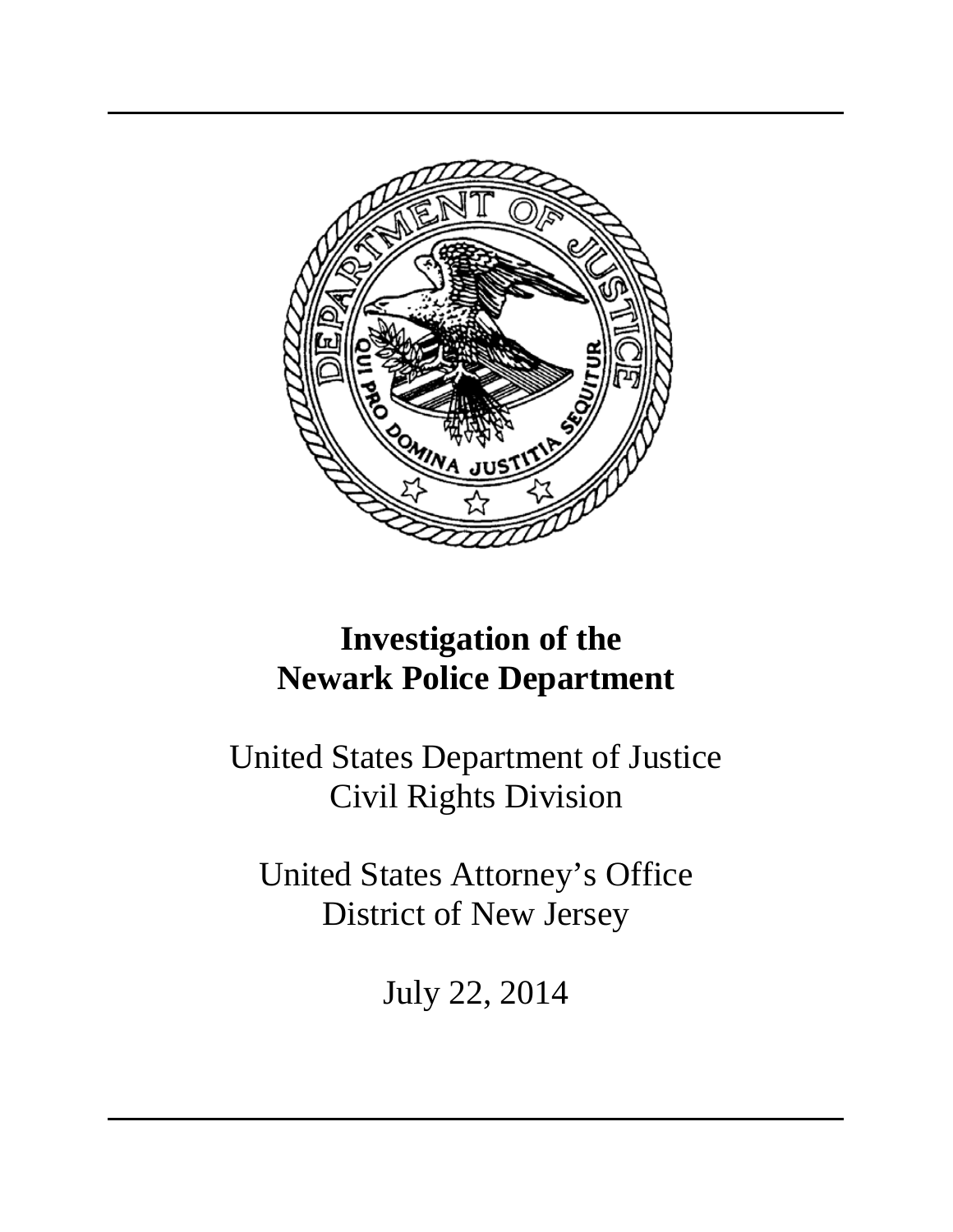## **TABLE OF CONTENTS**

| I. |           |    |                                                                                            |  |  |  |  |
|----|-----------|----|--------------------------------------------------------------------------------------------|--|--|--|--|
| П. |           |    |                                                                                            |  |  |  |  |
|    | A.        |    |                                                                                            |  |  |  |  |
|    | <b>B.</b> |    |                                                                                            |  |  |  |  |
|    |           |    |                                                                                            |  |  |  |  |
|    | A.        |    |                                                                                            |  |  |  |  |
|    |           | 1. |                                                                                            |  |  |  |  |
|    |           |    | a.                                                                                         |  |  |  |  |
|    |           |    | NPD Stops Have Routinely Violated the Fourth Amendment  8<br>$\mathbf b$ .                 |  |  |  |  |
|    |           |    | Unconstitutional Stop Practices Undermine Effective Policing and Officer<br>C <sub>1</sub> |  |  |  |  |
|    |           | 2. |                                                                                            |  |  |  |  |
|    |           |    | a.                                                                                         |  |  |  |  |
|    |           |    | "Contempt of Cop" Arrests, Seizures, and Citations Have Violated the<br>$\mathbf{b}$ .     |  |  |  |  |
|    |           |    | Narcotics Searches and Arrests Have Violated the Fourth Amendment  15<br>$\mathbf{c}$ .    |  |  |  |  |
|    | <b>B.</b> |    |                                                                                            |  |  |  |  |
|    |           | 1. |                                                                                            |  |  |  |  |
|    |           | 2. | Failure to Track and Analyze Appropriate Data With Respect to Race  18                     |  |  |  |  |
|    |           | 3. | NPD's Unconstitutional Stop, Search, and Arrest Practices Have Had a                       |  |  |  |  |
|    |           |    | a.                                                                                         |  |  |  |  |
|    |           |    | $h_{-}$                                                                                    |  |  |  |  |
|    |           | 4. | Quality of Life Citation Practices Have Been Ineffective and Have Facilitated              |  |  |  |  |
|    | C.        |    |                                                                                            |  |  |  |  |
|    |           | 1. |                                                                                            |  |  |  |  |
|    |           | 2. |                                                                                            |  |  |  |  |
|    |           | 3. |                                                                                            |  |  |  |  |
|    |           |    | a.                                                                                         |  |  |  |  |
|    |           |    | Lack of Effective System for Use of Force Reporting and Review 25<br>$\mathbf{b}$ .        |  |  |  |  |
|    |           |    | i.                                                                                         |  |  |  |  |
|    |           |    | ii.                                                                                        |  |  |  |  |
|    | D.        |    |                                                                                            |  |  |  |  |
|    |           | 1. |                                                                                            |  |  |  |  |
|    |           | 2. |                                                                                            |  |  |  |  |
|    |           | 3. | NPD Practices Have Failed to Adequately Address Theft by Officers 32                       |  |  |  |  |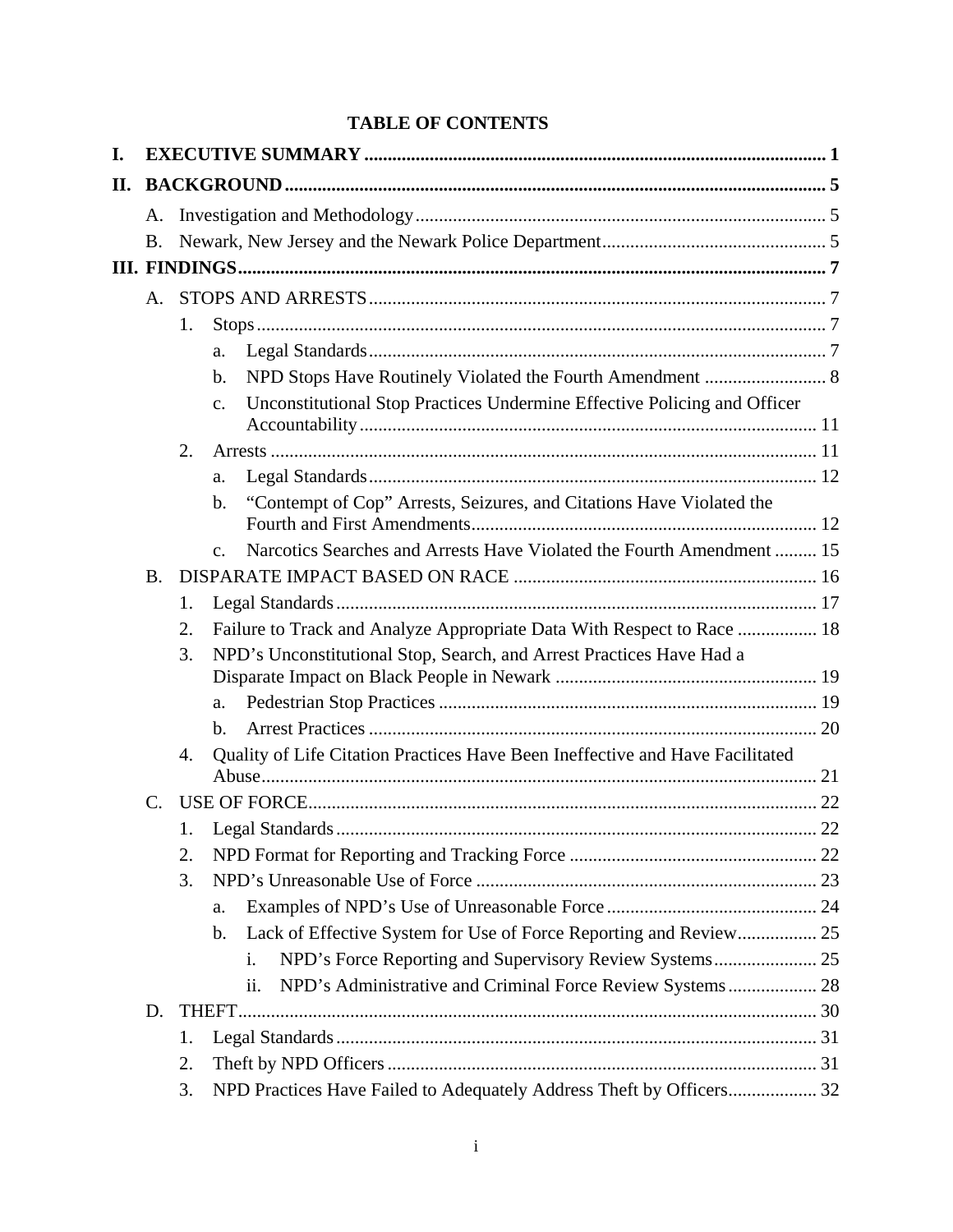|    |                                                                                   |         | Failure to Adequately Screen Candidates for Specialized Units  32<br>a.                  |  |  |
|----|-----------------------------------------------------------------------------------|---------|------------------------------------------------------------------------------------------|--|--|
|    |                                                                                   |         | $b$                                                                                      |  |  |
|    |                                                                                   |         | Failure to Monitor Problem Officers or Conduct Integrity Tests  34<br>$C_{-}$            |  |  |
|    | E.                                                                                |         | INADEQUATE MISCONDUCT INVESTIGATIONS HAVE CONTRIBUTED                                    |  |  |
|    |                                                                                   | 1.      |                                                                                          |  |  |
|    |                                                                                   | 2.      |                                                                                          |  |  |
|    |                                                                                   |         | a <sub>z</sub>                                                                           |  |  |
|    |                                                                                   |         | Failure to Objectively Assess Evidence from Officers, Complainants, and<br>$\mathbf b$ . |  |  |
|    |                                                                                   |         | $C_{\bullet}$                                                                            |  |  |
|    |                                                                                   |         | Discouraging Complainants Through Miranda Warnings 40<br>$\rm d$ .                       |  |  |
|    |                                                                                   | 3.      |                                                                                          |  |  |
|    | INADEQUATE SUPERVISION HAS CONTRIBUTED TO THE PATTERN OF                          |         |                                                                                          |  |  |
|    |                                                                                   | 1.      |                                                                                          |  |  |
|    |                                                                                   | 2.      |                                                                                          |  |  |
|    | G.                                                                                |         | DEFICIENT TRAINING PRACTICES HAVE CONTRIBUTED TO THE                                     |  |  |
|    |                                                                                   | $1_{-}$ |                                                                                          |  |  |
|    |                                                                                   | 2.      |                                                                                          |  |  |
|    |                                                                                   |         |                                                                                          |  |  |
|    | A.                                                                                |         |                                                                                          |  |  |
|    | Green Street Cell Block Suicide Prevention Policies and Practices 47<br><b>B.</b> |         |                                                                                          |  |  |
|    | $\mathcal{C}$ .                                                                   |         |                                                                                          |  |  |
| V. |                                                                                   |         |                                                                                          |  |  |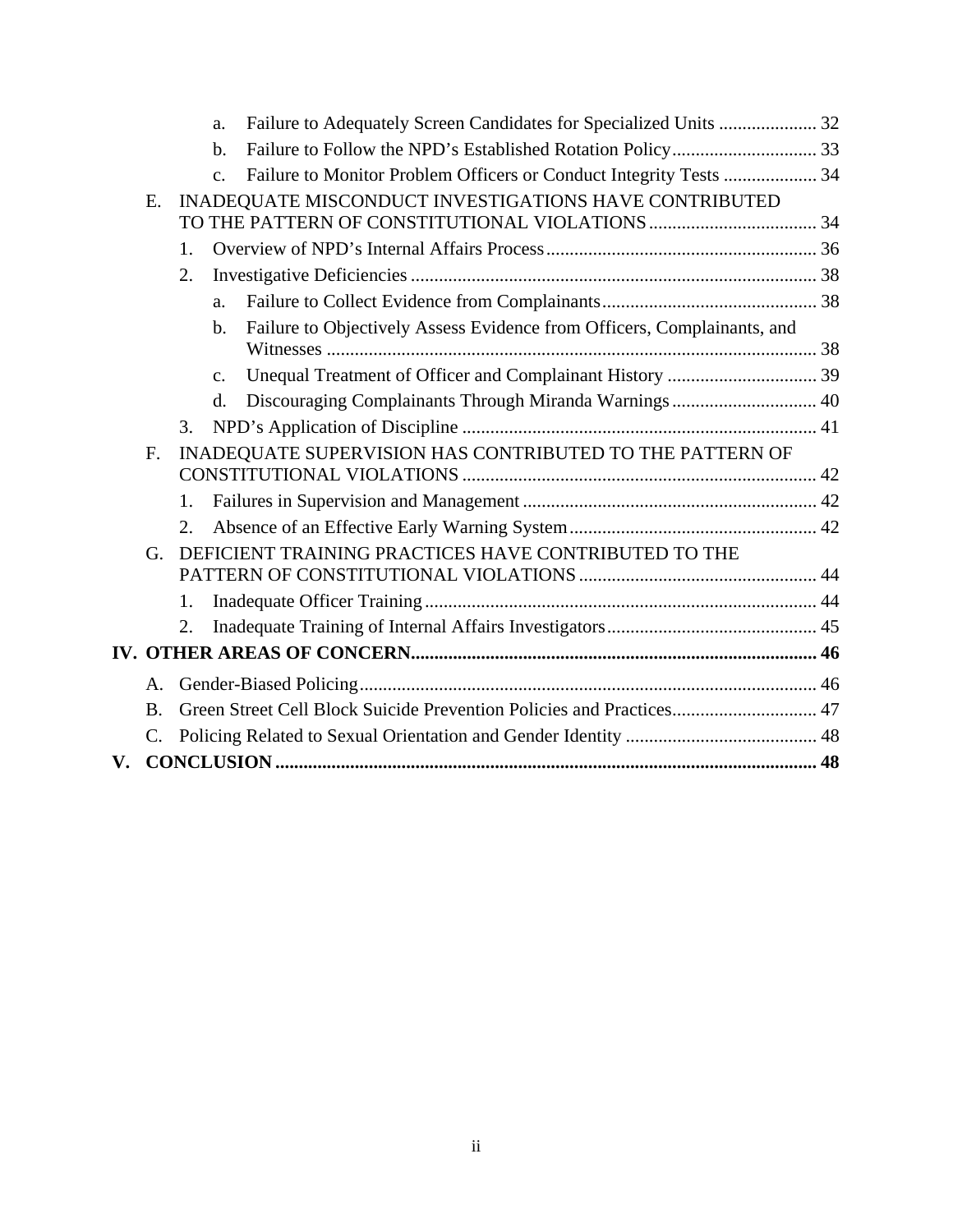#### **I. EXECUTIVE SUMMARY**

<span id="page-3-0"></span>The Department of Justice opened an investigation of the Newark Police Department ("NPD" or "the Department") in May 2011, after receiving serious allegations of civil rights violations by the NPD, including that the NPD subjects Newark residents to excessive force, unwarranted stops, and arrests, and discriminatory police actions.

This investigation of Newark's policing practices was conducted jointly by the Special Litigation Section of the Civil Rights Division and the United States Attorney's Office for the District of New Jersey (collectively, "DOJ") pursuant to the Violent Crime Control and Law Enforcement Act of 1994, 42 U.S.C. § 14141 ("Section 14141"), Title VI of the Civil Rights Act of 1964, 42 U.S.C. § 2000d ("Title VI"), and the Omnibus Crime Control and Safe Streets Act of 1968, 42 U.S.C. § 3789d ("Safe Streets Act"). Section 14141 prohibits government authorities from engaging in a pattern or practice of law enforcement misconduct that violates individuals' constitutional or federal statutory rights. Title VI and the Safe Streets Act together prohibit discrimination on the basis of race, color, sex, religion, or national origin by the recipients of certain federal funds.

The investigation benefited from the assistance of the NPD and the City of Newark ("City"), which provided access to officers, command staff, documents, and available data. The DOJ also received input from other criminal justice stakeholders, including members of the community, law enforcement organizations, advocacy groups, unions representing NPD officers, and others who shared their experiences with the NPD.

This report sets out the DOJ's investigative findings. In sum, and as discussed further below, this investigation showed a pattern or practice of constitutional violations in the NPD's stop and arrest practices, its response to individuals' exercise of their rights under the First Amendment, the Department's use of force, and theft by officers. The investigation also revealed deficiencies in the NPD's systems that are designed to prevent and detect misconduct, including its systems for reviewing force and investigating complaints regarding officer conduct. The investigation also identified concerns that do not appear to amount to patterns of constitutional misconduct, but which nonetheless are significant and warrant consideration by the NPD. These concerns relate to the NPD's practices in dealing with potentially suicidal detainees, the NPD's sexual assault investigations, and the impact of the NPD's policing on the LGBT community.

The City of Newark is diminished, and the NPD rendered less effective, by these patterns and practices of unconstitutional conduct. The NPD's policing practices have eroded the community's trust, and the perception of the NPD as an agency with insufficient accountability has undermined the confidence of other Newark criminal justice stakeholders as well. Fixing the problems this investigation identified will not only make Newark a more equitable community, but also a safer one. As the NPD stated in its Transparency Policy, General Order 2013-03, "[i]t is a fundamental principle that the public's trust and cooperation is essential to the Newark Police Department's effectiveness . . . . The Department cannot prevent future crimes without commitment and cooperation from the community . . . ."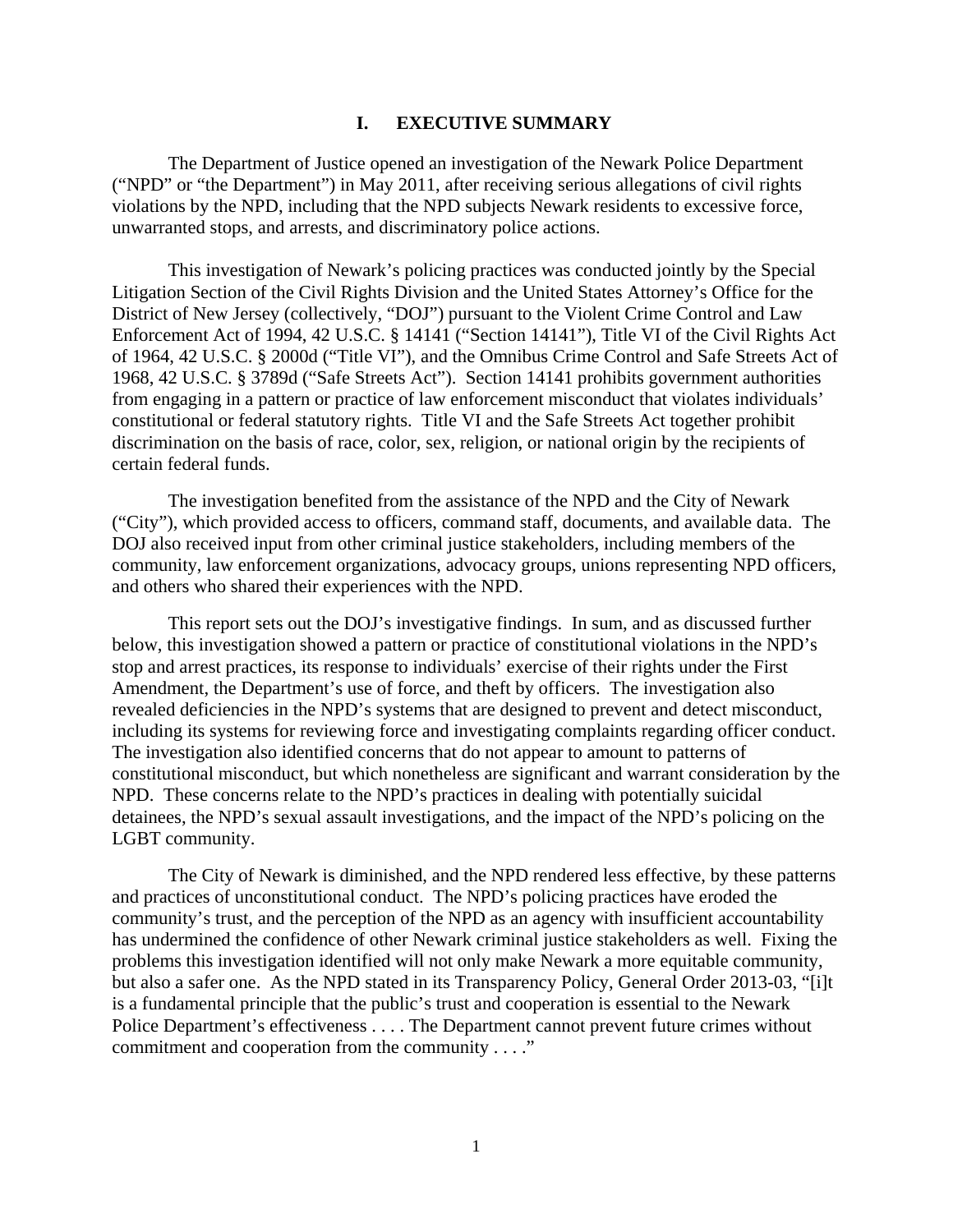As discussed more fully in the body of this report, there is reasonable cause to believe that the NPD has engaged in a pattern or practice of:

- **Effecting stops and arrests in violation of the Fourth Amendment.**  Approximately 75% of reports of pedestrian stops by NPD officers failed to articulate sufficient legal basis for the stop, despite the NPD policy requiring such justification. During the period reviewed, the NPD made thousands of stops of individuals who were described merely as "milling," "loitering," or "wandering," without any indication of reasonable suspicion of criminal activity. In addition, a review of the NPD's arrest reports raised concerns that, in some subset of NPD narcotics arrests, officers have failed to report completely or accurately the circumstances of those arrests.
- services in Newark more dangerous and less effective.<sup>1</sup> **Policing that results in disproportionate stops and arrests of Newark's black residents.** The NPD stops black individuals at a greater rate than it stops white individuals. As a result, black individuals in Newark bear the brunt of the NPD's pattern of unconstitutional stops and arrests. This investigation did not determine whether the disparity is intentional or is otherwise legally unjustified. Regardless, this experience of disproportionately being subjected to stops and arrests in violation of the Fourth Amendment shapes black residents' interactions with the NPD, to the detriment of community trust, and makes the job of delivering police
- **Retaliating against individuals who question police actions.** In violation of the First Amendment, NPD officers have detained and arrested individuals who lawfully object to police actions or behave in a way that officers perceive as disrespectful.
- **Using unjustified and excessive force in violation of the Fourth Amendment.** In more than twenty percent of the NPD force incidents reviewed, the force as reported appeared unreasonable and thus in violation of the Constitution. Further, there has been substantial underreporting of force by NPD officers, and most NPD use of force investigations have been too inadequate to support reliable conclusions about whether an officer's use of force—including deadly force was reasonable.
- **Subjecting individuals to theft by NPD officers in violation of the Fourth and Fourteenth Amendments.** The investigation revealed evidence of theft of

 the results of its review of NPD stop statistics. The ACLU-NJ review was limited to a subset of summary stop data stops, the documented justification, whether the stop was a pedestrian or vehicle stop, and descriptions of post stop <sup>1</sup> As this report was being finalized, the American Civil Liberties Union's New Jersey affiliate (ACLU-NJ) released the NPD now publishes on its website. As explained below, the DOJ obtained direct access to the NPD's source records and the DOJ investigation thus included analysis of more precise information, including the location of activity such as searches and frisks. Like the DOJ investigation, the ACLU-NJ review of different, but more recent data identified racial disparities in NPD stops.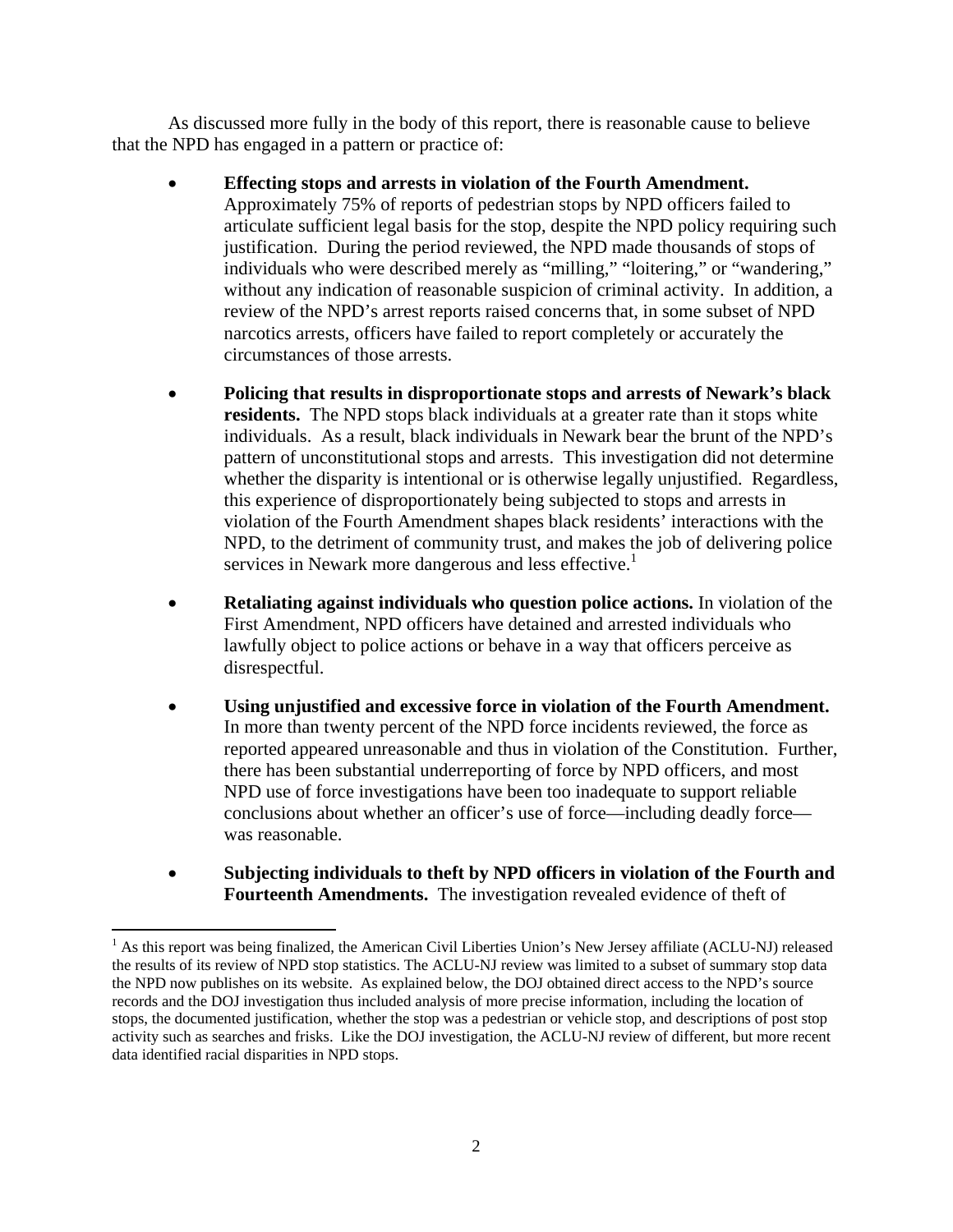citizens' property and money by officers, specifically in the NPD's specialized units such as the narcotics and gang units, and in the prisoner processing unit at the Green Street Cell Block. The NPD has conducted inadequate investigations into theft complaints, failed to take corrective action against offending officers, and declined to implement the methods recommended by its own investigators that could prevent future theft by officers.

The finding of a pattern or practice of unlawful conduct within a law enforcement agency does not mean that most officers violate the law. Nor does a pattern or practice reflect that a certain number of officers have violated the law, or that the number of unlawful acts have reached a particular threshold. *See United States v. Peachtree Tenth Corp.,* 437 F.2d 221, 227 (5th Cir. 1971) ("The number of [violations) ... is not determinative ...., [no] mathematical formula is workable, nor was any intended. Each case must turn on its own facts"). Rather, the touchstone is whether the unlawful conduct appears more typical than isolated or aberrant. A pattern or practice exists where the conduct appears to be part of usual practice, whether officially sanctioned by policy or otherwise. *See, e.g., Int'l Bhd. Of Teamsters v. United States,*  431 U.S. 324, 336 (1977) (a pattern or practice is "more than the mere occurrence of isolated or 'accidental' or 'sporadic'" acts; instead it must be a "regular rather than the unusual practice").

The patterns of constitutional violations described in this report result in significant part from a lack of accountability and review systems within the NPD. The NPD has neither a functioning early warning system nor an effective internal affairs structure. Those inadequacies undermine the Department's ability to identify and address officer misconduct. The NPD's data collection and analysis, and its system for regular review of officer use of force, are similarly deficient.

One indication of the ineffectiveness of the NPD's internal affairs system is that the Internal Affairs Unit ("IA") sustained only one civilian complaint of excessive force out of hundreds received from 2007 through 2012. While there is no "right" rate at which force complaints should be sustained, only one finding of unreasonable force out of hundreds of complaints over a six-year period is symptomatic of deeply dysfunctional accountability systems. The NPD also has failed to adequately collect or analyze data about officers' use of force, stops, or arrests. Nor has the NPD taken adequate steps to implement an early warning system that would track and identify officers' problematic behavior. As a result of these systemic deficiencies, the NPD does not discern or respond to problematic trends in officer conduct that could constitute or lead to misconduct.

Nor has the NPD provided officers with the tools necessary to support constitutional policing, such as adequate training, clear and easily accessible policies, and meaningful supervisory direction. Basic deficiencies have included the failure to ensure that NPD officers actually have access to the policies they are supposed to follow, to regularly update policies, and to provide or track necessary training. Supervisory review of officer actions, including use of force and arrests, has been lax. The cumulative effect of these deficiencies is an organization that is too prone to shield officers from accountability, and insufficiently focused on protecting constitutional rights.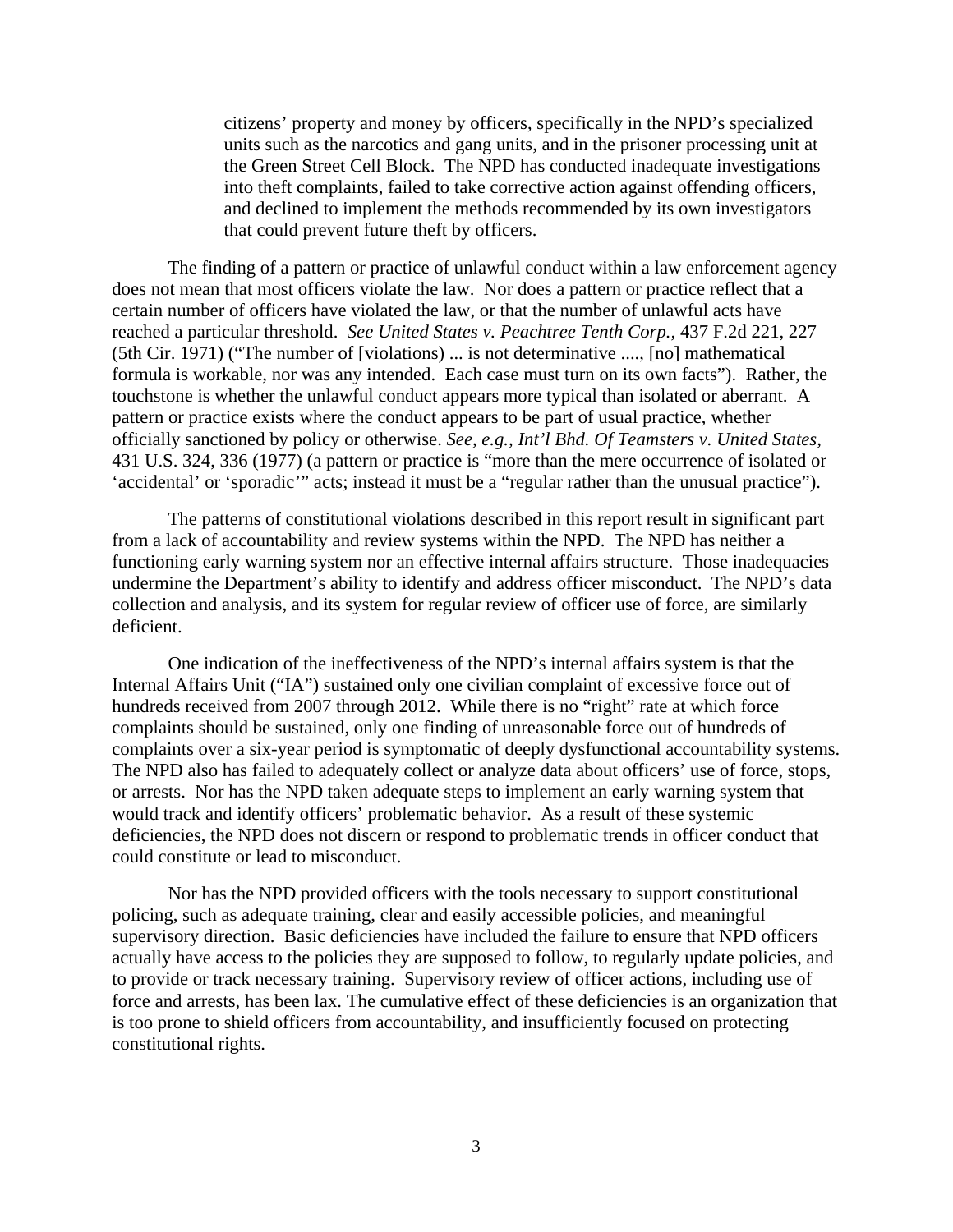The responsibility for correcting the NPD's unconstitutional policing practices lies at every level within the Department. NPD supervisors and command leadership must ensure that officers receive the training, guidance, and direction necessary to police effectively and constitutionally, and clearly communicate to officers that constitutional policing and effective law enforcement are not in tension with each other, but rather are interdependent. Officers must act within the parameters that the law places on stops, searches, and arrests, and avoid escalating interactions to the point where they use force unnecessarily. The NPD further must collect and analyze data related to stops, searches, and arrests, so that it can minimize the disparate impact of its enforcement efforts and avoid bias in policing. NPD leadership must also ensure that, when officers do violate policy or the law, they are held accountable and that corrective action, including discipline, is effective, fair, and consistent.

All of these findings, as well as proposed remedies, have been discussed with City officials and NPD leadership, and the City and NPD have pledged to quickly and thoroughly address these problems. To that end, the City and DOJ have reached an Agreement in Principle that will form the foundation of a comprehensive, judicially enforceable and independently monitored agreement to implement significant reform.

The Agreement in Principle, which is attached, addresses each of the patterns of constitutional violations described in this report. The Agreement requires the City to establish a civilian oversight entity for the NPD and additional mechanisms for effective community engagement to help ensure the sustainability of reforms and to foster positive relations between the NPD and the Newark community. The City, NPD, and DOJ agree that the NPD will review and revise its policies, training, and internal oversight mechanisms, particularly regarding the use of force and stop, search and arrest practices. The NPD also will provide officers with proper guidance regarding individuals' exercise of their First Amendment rights. The NPD will develop and implement accountability and supervisory practices to prevent, detect, and address unlawful stops, searches, and arrests and unreasonable force, and to detect and prevent theft by officers. The NPD will revise its internal affairs practices to ensure effective complaint intake, objective investigations of misconduct, and fair and consistent discipline. The NPD will also enhance its collection and analysis of data so that it can better understand its enforcement practices and ensure their effectiveness and constitutionality.

Throughout the investigation of the NPD's practices, all parties have recognized that Newark is a challenging city to police, given its significant level of crime and its budget constraints. The DOJ acknowledges in particular the skills and dedication of the many Newark police officers who abide by the rule of law and commit themselves daily to the difficult, and too often thankless, job of protecting public safety. The findings of this investigation are not meant to detract from these officers' efforts. Indeed, many of the investigative findings underscore the need for the NPD and the City to better support and direct its officers.

Alongside this appreciation for the difficulties of police work, all parties agree that any NPD policies or practices that violate civil rights must be identified and remedied. This shared respect for individuals' civil rights reflects not only the fundamental importance of these rights, but also an understanding that repeated civil rights violations make policing less effective and more dangerous. The DOJ looks forward to working cooperatively with the City and the NPD—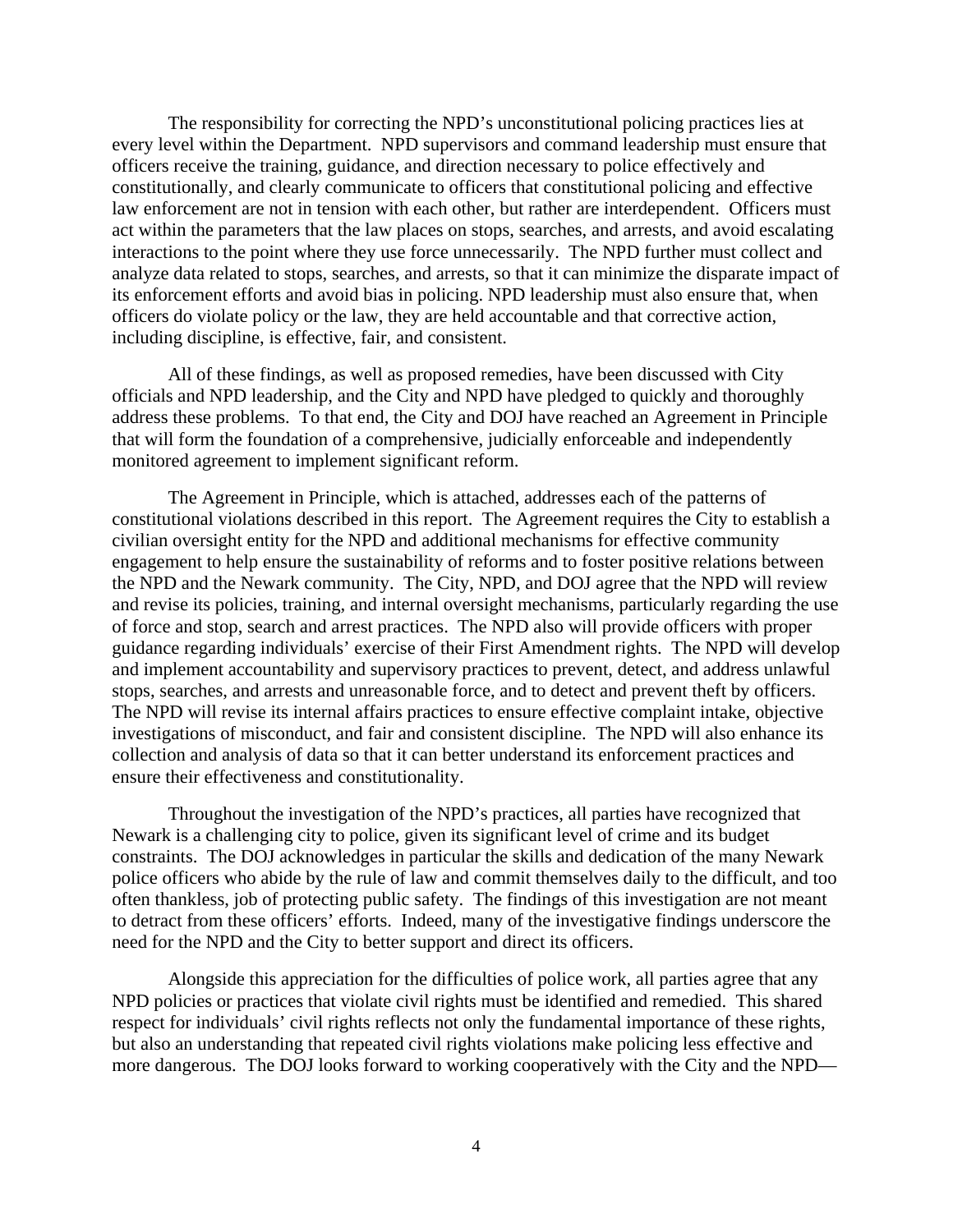<span id="page-7-0"></span>as well as with the many other important stakeholders in this process, including community members and police unions—to carry out these reforms.

## **II. BACKGROUND**

## **A. Investigation and Methodology**

The DOJ provided notice to the City and the NPD of its investigation pursuant to Section 14141, Title VI, and the Safe Streets Act on May 9, 2011, and that the investigation would focus on allegations of excessive force; unconstitutional stops, searches, and seizures; discriminatory policing on the basis of race, ethnicity, national origin, sexual orientation, and gender identity; risk of harm to detainees confined in holding cells; and retaliation by officers against individuals who legally attempt to observe or record police activity.

The team investigating the NPD's police practices consisted of experts in police practices, and lawyers and other staff from the DOJ. Police practice experts included current and former police chiefs and supervisors from other jurisdictions, who provided expertise on law enforcement issues, as well as an expert in the collection and analysis of police-related data.

The investigation included intensive on-site review of NPD practices and procedures. The team conducted interviews and meetings with NPD officers, supervisors, and command staff, and participated in "ride-alongs" with officers and supervisors. The team also met with representatives of police fraternal organizations, conducted numerous community meetings, met with advocates and other individuals, and interviewed a wide array of local, regional, and federal stakeholders in the Newark criminal justice system, including representatives of the Essex County Prosecutor's Office ("ECPO"), the Essex County Public Defender's Office, the Newark Municipal Prosecutor's Office, and the Federal Bureau of Investigation. The team set up a tollfree number and email address to receive information related to the NPD. The DOJ also worked with NPD's contracted data management vendor to obtain substantial amounts of data related to NPD stops and arrests.

 Throughout this report, specific facts and incidents are included as examples and illustrations, but the conclusions reflect the entirety of the information received, and are not based only on the individual events described here.

## **B. Newark, New Jersey and the Newark Police Department**

Newark is New Jersey's largest city, with a population of 277,140 people, according to the 2010 census. Newark's population is racially and ethnically diverse: 53.9% black, 26.4% white, and 19.8% other or unknown.<sup>2</sup> Of the entire population, approximately 33.9% identify themselves as Hispanic or Latino, with 30.6% identifying as non-black Hispanic.

 assessing NPD's policing practices within precinct and sector geographic boundaries.  $2^2$  This demographic breakdown for the population used in this report differs slightly from the percentages in the overall 2010 census for Newark. The breakdown in this report is calculated on a block-by-block basis, a smaller geographic unit than the U.S. Census Bureau uses to calculate data. This breakdown is a more accurate figure for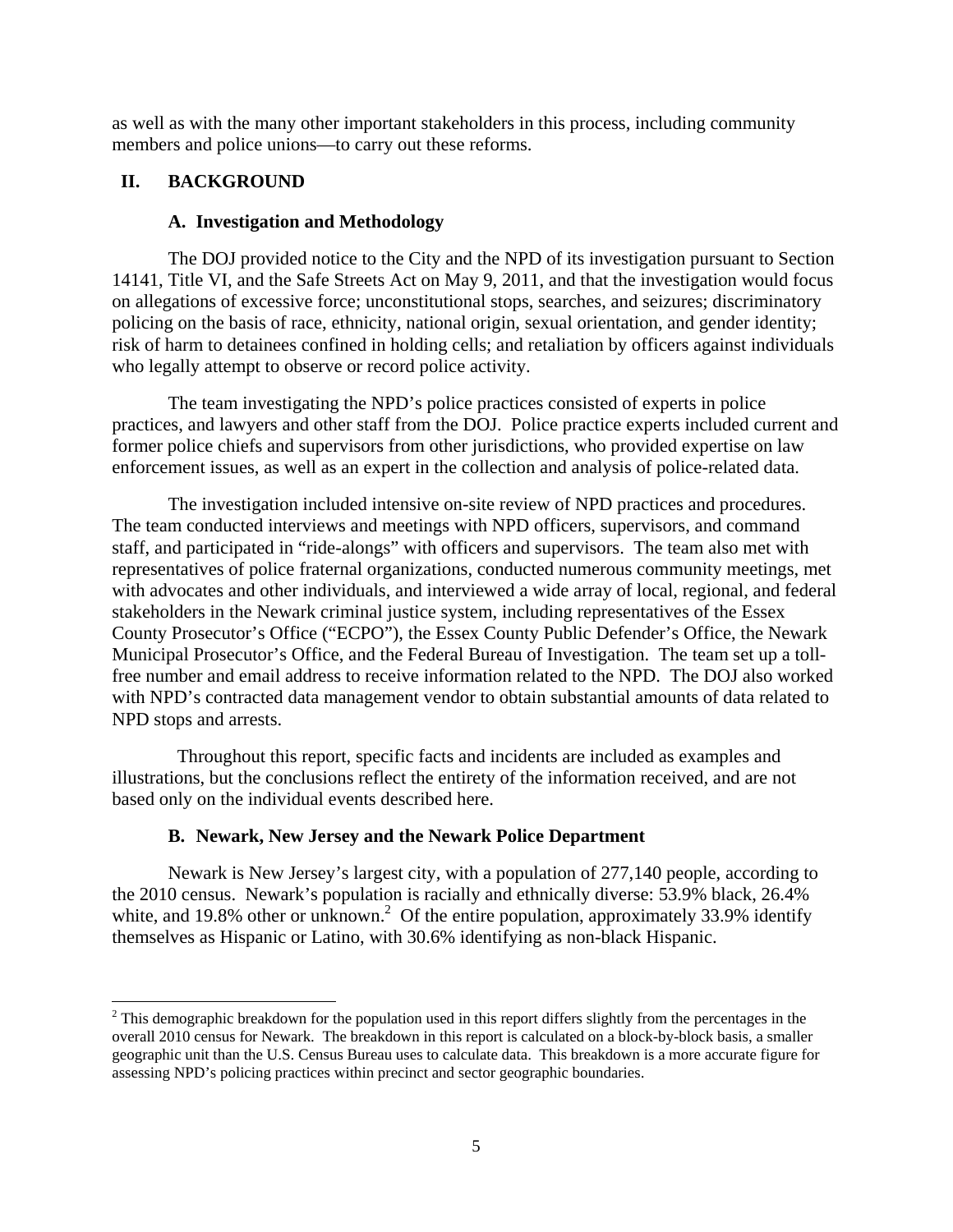The NPD currently employs approximately 1,000 sworn officers, and is still recovering from the layoff of 167 officers at the end of 2010 due to budget cuts. The Department is led by a Police Director, appointed by the Mayor of Newark and approved by the Newark City Council, and a Chief of Police, who reports to the Police Director. The NPD is composed of four precincts and additional bureaus and special units, including the Detective Bureau, the Special Operations Division, and the Support Services Bureau. All of these report to the Chief, whereas the Director directly oversees the Internal Affairs Unit,<sup>3</sup> the Training Section, and the Administration Bureau.

General Orders and Director's Memoranda set forth the NPD's policies and procedures.<sup>4</sup> The investigation included a review of the NPD's written policies, procedures, and training materials. To gain a complete picture of the NPD's police practices, the team also reviewed myriad records and reports completed by NPD officers to document their activities and enforcement actions. When officers conduct a traffic or pedestrian stop, they are required to complete a *Field Inquiry Report* which, by policy, must include the legal support for the stop. If officers make an arrest, or take some other enforcement action, they are required to complete an *Incident Report* in which the officer is required to describe the legal support for the arrest, the elements of the alleged offense, and, if force was used, a narrative description of the nature of and reason for the use of force. Officers using force are required also to complete a *Use of Force Report,* which consists of data fields to complete, but provides no space for any narrative description of the force used or its justification. A supervisor is required to sign the Use of Force Report to document that the force has been reviewed and approved.

When an individual complains that an officer committed misconduct, the NPD's internal affairs unit is required to conduct an administrative investigation of the allegation and document its investigation and findings in an *Internal Affairs Investigation Report.* The NPD's internal affairs unit also is required by policy to conduct an administrative investigation of all officerinvolved shootings, whether or not they result in any complaint, and independent of any criminal investigation of the incident. These shooting investigations also are documented in an Internal Affairs Investigation Report. The administrative investigation of a shooting differs from a criminal investigation in that the administrative investigation is focused on determining whether the shooting violated departmental policy and was a reasonable use of force, rather than whether the shooting was potentially criminal. This investigation included close review of a representative sample of each category of these reports.

Three separate unions represent NPD officers: the Fraternal Order of Police Lodge No. 12 ("FOP"), the Superior Officers' Association ("SOA"), and the Deputy Chiefs' Association ("DCA"). All three unions have collective bargaining contracts with the City. SOA members

 unit changed. At present, the NPD organizational chart no longer lists a specific "Internal Affairs" unit, although the Office of Professional Standards ("OPS"), of which IA was previously a sub-unit, still appears in the chart. NPD  $3$  During the course of the investigation and drafting of this report, the name of the NPD's internal investigations staff use the terms OPS and Internal Affairs interchangeably. This report refers to the NPD's internal investigations unit as Internal Affairs or "IA."

<sup>&</sup>lt;sup>4</sup> These policies and procedures are informed by the New Jersey State Attorney General's Office guidelines for law enforcement agencies, which apply to all municipalities in New Jersey. These guidelines are available at http://www.state.nj.us/lps/dcj/agguide.htm.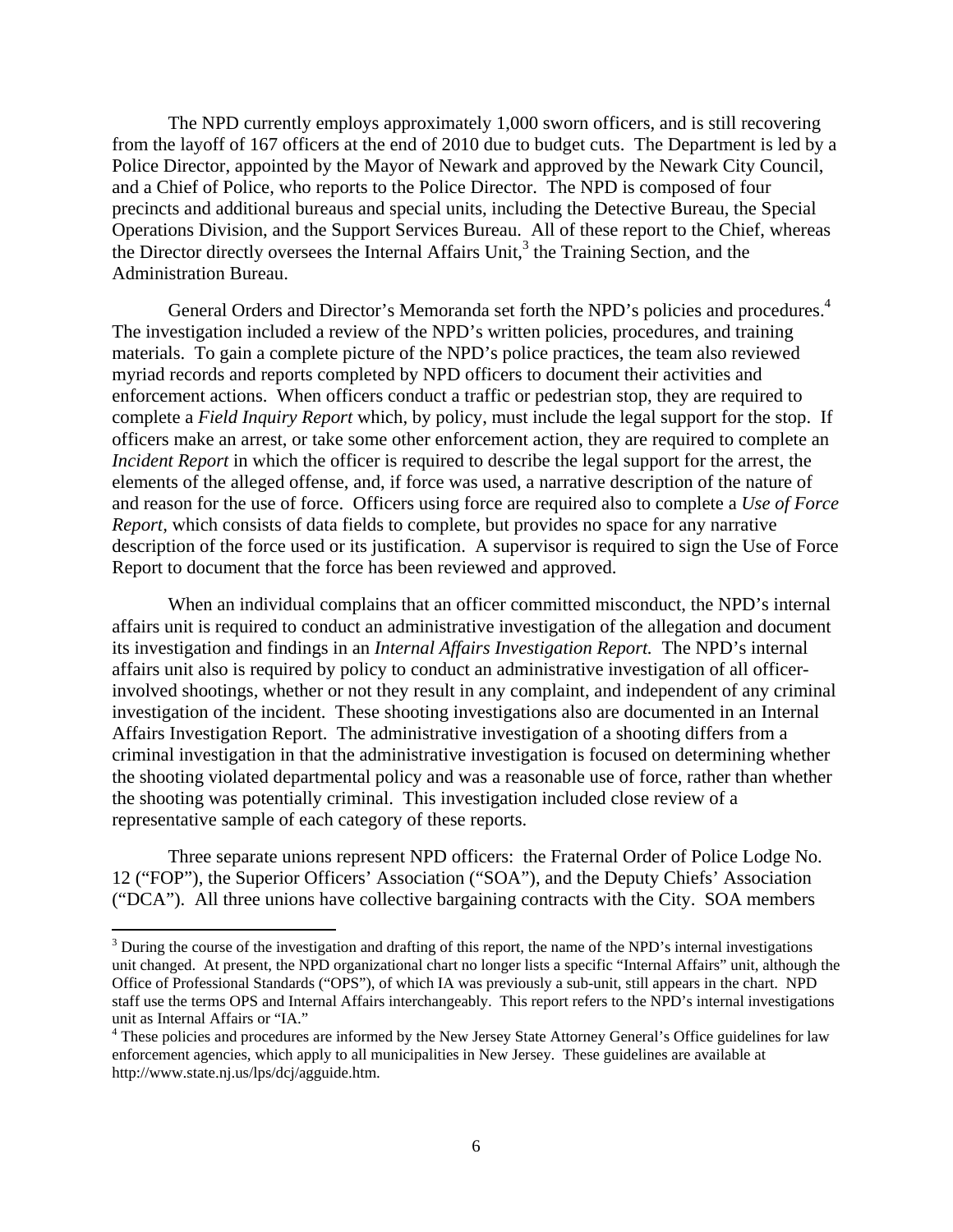<span id="page-9-0"></span>may also join the FOP to obtain that union's legal defense benefits. Separately, NPD officers may also join the Newark Police Benevolent Association which advocates on behalf of NPD officers and also offers legal defense benefits, but is not the collective bargaining unit. The NPD currently does not have any form of civilian oversight, although the previous mayor announced a plan to establish a civilian-led police oversight panel in 2013.

#### **III. FINDINGS**

#### **A. STOPS AND ARRESTS**

The NPD's stops and arrests are problematic in a number of respects. The NPD engages in a pattern or practice of effecting pedestrian stops without reasonable suspicion of criminal activity, in violation of the Fourth Amendment. In addition, the NPD's response to perceived disrespect violates the First and Fourth Amendments. Further, an uncertain number of the NPD's narcotics-related arrests appear to violate the Fourth Amendment.

#### **1. Stops**

Generally, a search or seizure is unreasonable "in the absence of *individualized* suspicion of wrongdoing." *City of Indianapolis v. Edmond*, 531 U.S. 32, 37 (2000) (emphasis added). There is reasonable cause to believe that the NPD nonetheless engages in a widespread pattern or practice of making pedestrian stops without such individualized suspicion.<sup>5</sup> This conclusion is based on review of NPD policies, stop reports for a three-and-a-half year period, arrest records, IA files, site visits to the NPD, interviews with stakeholders in the criminal justice system, and information provided by community members.

#### **a. Legal Standards**

Under the Fourth Amendment, law enforcement officers may briefly detain an individual for investigative purposes if the officers possess reasonable suspicion that criminal activity is afoot. *Terry v. Ohio*, 392 U.S. 1, 21 (1968). Reasonable suspicion to conduct a stop may be "the result of any combination of one or several factors: specialized knowledge and investigative inferences, personal observation of suspicious behavior, information from sources that have proven to be reliable, and information from sources that—while unknown to the police—prove by the accuracy and intimacy of the information provided to be reliable at least as to the details contained within that tip." *United States v. Nelson*, 284 F.3d 472, 478 (3d Cir. 2002) (internal citations omitted). Courts have interpreted the Fourth Amendment's guarantee against unreasonable searches and seizures to mean that law enforcement officers must satisfy escalating legal standards of "reasonableness" for each level of intrusion upon a person—stop, search, seizure, and arrest.

While reasonable suspicion is evaluated by looking at the totality of circumstances, an officer must be able to "articulate specific reasons justifying [the] detention." *Johnson v. Campbell*, 332 F.3d 199, 206 (3d Cir. 2003); *see also United States v. Robertson*, 305 F.3d 164,

 $<sup>5</sup>$  The investigation focused on pedestrian stops and did not assess the NPD's vehicle stop practices.</sup>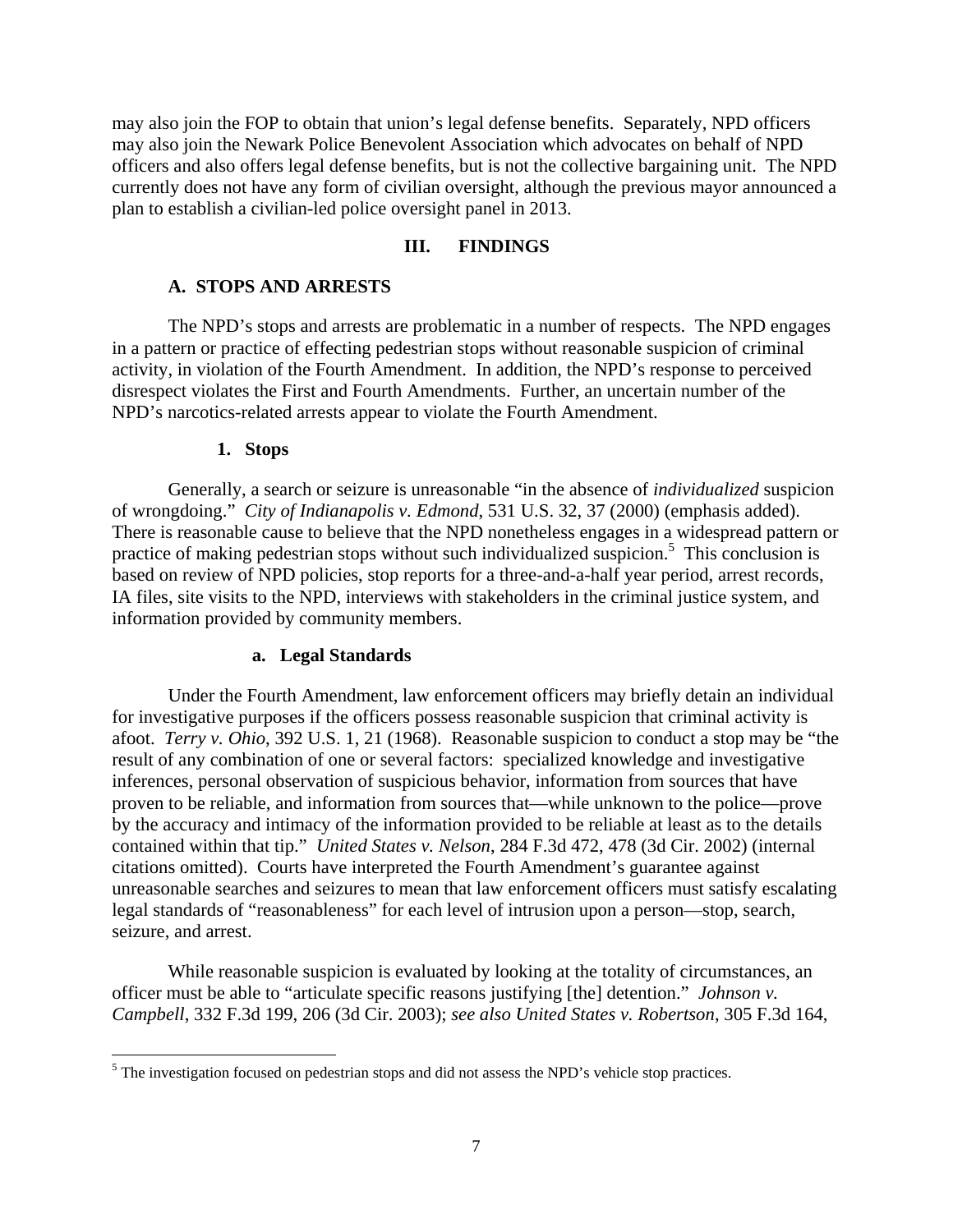<span id="page-10-0"></span>167 (3d Cir. 2002). A stop must be based on something more substantial than an "inchoate and unparticularized suspicion or 'hunch.'" *Terry*, 392 U.S. at 27. The officer must be able to point to some particular and objective manifestation that the suspect was, or was about to be, engaged in criminal activity. *United States v. Cortez*, 449 U.S. 411, 417 (1981); *see also United States v. Brown*, 448 F.3d 239, 246 (3d Cir. 2006); *Johnson*, 332 F.3d at 206.

The Third Circuit has found that a stop is unconstitutional where an officer thinks an individual's behavior is "suspicious" but is not able to articulate why or link it to criminal activity. *Johnson*, 332 F.3d at 210 (report that plaintiff was pacing and acting agitated, followed by officer's observation of plaintiff sitting in a car reading the newspaper, did not give rise to articulable suspicion that plaintiff was about to commit a crime). Similarly, an officer may not stop individuals based only on a generalized description of appearance that could apply widely, when the officer has not observed suspicious activity by those individuals. *See Brown* 448 F.3d at 248-52 (stop was unconstitutional when officer stopped two individuals he observed hailing a taxi based on description of robbery suspects as two black males, ages 15 to 20, wearing dark clothing).

Nor is an individual's mere presence in a particular neighborhood or area—even "an area of expected criminal activity" or "a high crime area"—sufficient "to support a reasonable, particularized suspicion that the person is committing a crime." *Illinois v. Wardlow*, 528 U.S. 119, 124 (2000); *see also United States v. Bonner*, 363 F.3d 213, 217 (3d Cir. 2004); *United States v. Roberson*, 90 F.3d 75, 81 (3d Cir. 1996) (mere presence on a corner known as a "hot corner" for drug sales does not support reasonable suspicion to justify a stop). Rather, while presence in a high crime area may be a factor, police must make their determination of reasonable suspicion upon the individual's actions.

#### **b. NPD Stops Have Routinely Violated the Fourth Amendment**

The NPD uses a Field Inquiry Report to document stop activity by officers, and NPD policy requires that the report contain sufficient facts to demonstrate reasonable suspicion for a stop.<sup> $\delta$ </sup> Reports failing to meet reasonable suspicion standards are to be rejected by the reviewing supervisor, and corrective training conducted to prevent a recurrence. Therefore, in theory, the Field Inquiry Report offers the best record of the NPD's stop activities. However, the NPD's use of Field Inquiry Reports is not entirely consistent with its policy, as NPD officers also use Field Inquiry Reports to document encounters other than stops for which reasonable suspicion is not required, such as witness interviews.

To ensure that the review assessed the NPD's core pedestrian stop practices and not other encounters, the review of Field Inquiry Reports was conservatively limited to those in which the individual was described as a suspect, instead of a witness, and subject to a warrant check. By this measure, during the period of January 2009 to June 2012, NPD officers completed 39,308 Field Inquiry Reports, each documenting a pedestrian stop. Of those 39,308 encounters, the officer did not record *any* justification for the stop on 6,200 occasions (15.8%). These encounters were excluded from further analysis. DOJ investigators analyzed a sample of one-

  $6$  NPD GO 97-8 (Revised  $7/1/2000$ ).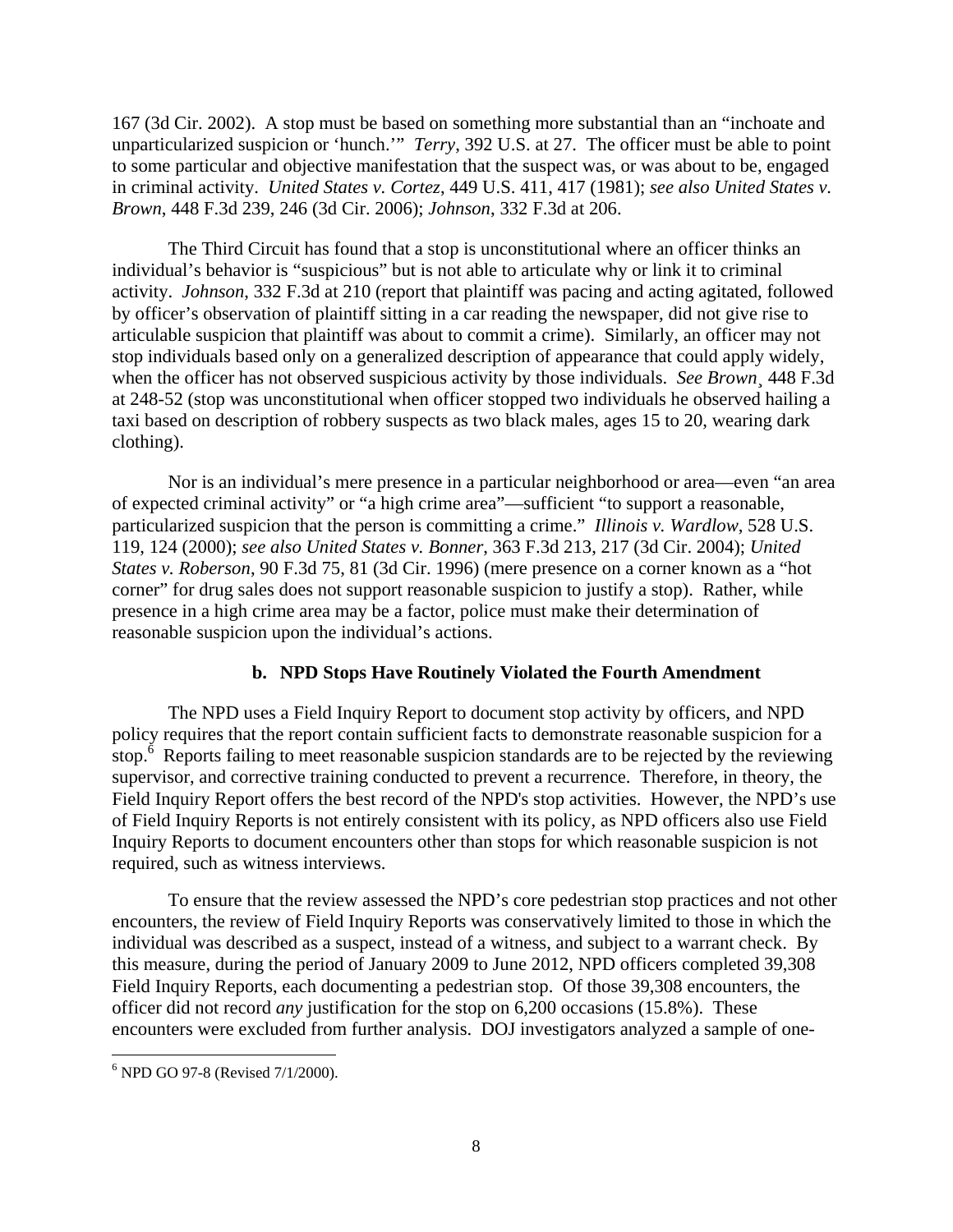third (n=10,179) of the Field Inquiry Reports that recorded a justification for the stop. In approximately 75% of these remaining Reports, the officers failed to articulate reasonable suspicion to justify the stop, as required by NPD policy.<sup>7</sup> Cf. Floyd v. City of New York, 959 F.Supp.2d 540 (S.D.N.Y. 2013) (finding violations of class members' Fourth Amendment rights where statistical analysis revealed that 6% of stops lacked reasonable suspicion).

NPD officers.<sup>8</sup> In particular, thousands of the stops—all of which were at least long enough to run warrant checks—involved individuals who were described merely as "milling," "loitering," or "wandering," without any indication of criminal activity or suspicion. Some of those were augmented with a notation that the "milling," "loitering," or "wandering" was taking place in high-crime areas, high-narcotics areas, or high-gang activity areas. Officers also routinely stopped and ran warrant checks for individuals solely for being present in high-crime areas, near scenes of suspected or reported crimes, or simply "in areas." Without any indicator of criminal activity or suspicion of an intent to engage in criminal activity, these reasons do not constitute reasonable suspicion to detain an individual, and are therefore constitutionally deficient. Yet, the reports demonstrate that these have been the most common type of pedestrian stops made by

While poor report-writing may amplify the number of stops that appear unjustified, the repeated reliance on these insufficient justifications strongly suggests that NPD officers do not appreciate what is legally required for reasonable suspicion of criminal activity. Moreover, the frequent use of certain types of illegitimate justifications for stops, combined with the failure of reviewing supervisors to reject reports that contain them, suggests that the NPD has tolerated its officers' stopping people for reasons that do not meet constitutional muster.

 $<sup>7</sup>$  This high rate of unjustified stops may actually understate the problem. For example, if the Field Inquiry Report</sup> reasons referencing quality of life citations were also generally not included in the "no reasonable suspicion" indicated that the stop was dispatch-initiated rather than officer-initiated, the review did not consider the stop insufficiently justified, even where the report did not articulate facts that would justify a stop. Similarly, stop category because the majority of behaviors giving rise to quality of life citations are evident by observation. However, stop reasons consisting solely of the fact that an individual was arrested *were* included in the "no reasonable suspicion" category for reasons explained later in this section. Even when excluding this latter category of stops, the analysis shows that officers failed to articulate reasonable suspicion in 69% of the Field Inquiry Reports reviewed. In addition, if this analysis had considered the 15.8% of reports that recorded no justification for the stop to be insufficient, approximately 93% of the stops would have been considered unsupported by articulated reasonable suspicion.

 in violation of policy, of the officers' action. NPD policy (GO No. 09-03) requires officers to document detentions in Incident Reports, even when an officer subsequently releases an individual without bringing the person to the <sup>8</sup> Backseat detentions are another troubling aspect of NPD stop practices. Being placed in the backseat of a police vehicle can be a humiliating and often frightening experience. Police departments should use this practice only in strict accordance with the law. In Newark, there were credible complaints from community members that NPD officers routinely detain people and place them in the backs of police vehicles for significant periods of time and without cause, and then release them without actually filing charges, or even informing the individuals of the reasons for detention. It is difficult to assess the extent of this practice because of the lack of written documentation, precinct for processing or filing formal charges. However, like other NPD documentation requirements assessed, this policy does not appear to have been consistently followed, reviewed, or enforced. The NPD should ensure that backseat detentions are used only as appropriate for officer safety or other legitimate reasons and should enforce its policies that require documenting this activity.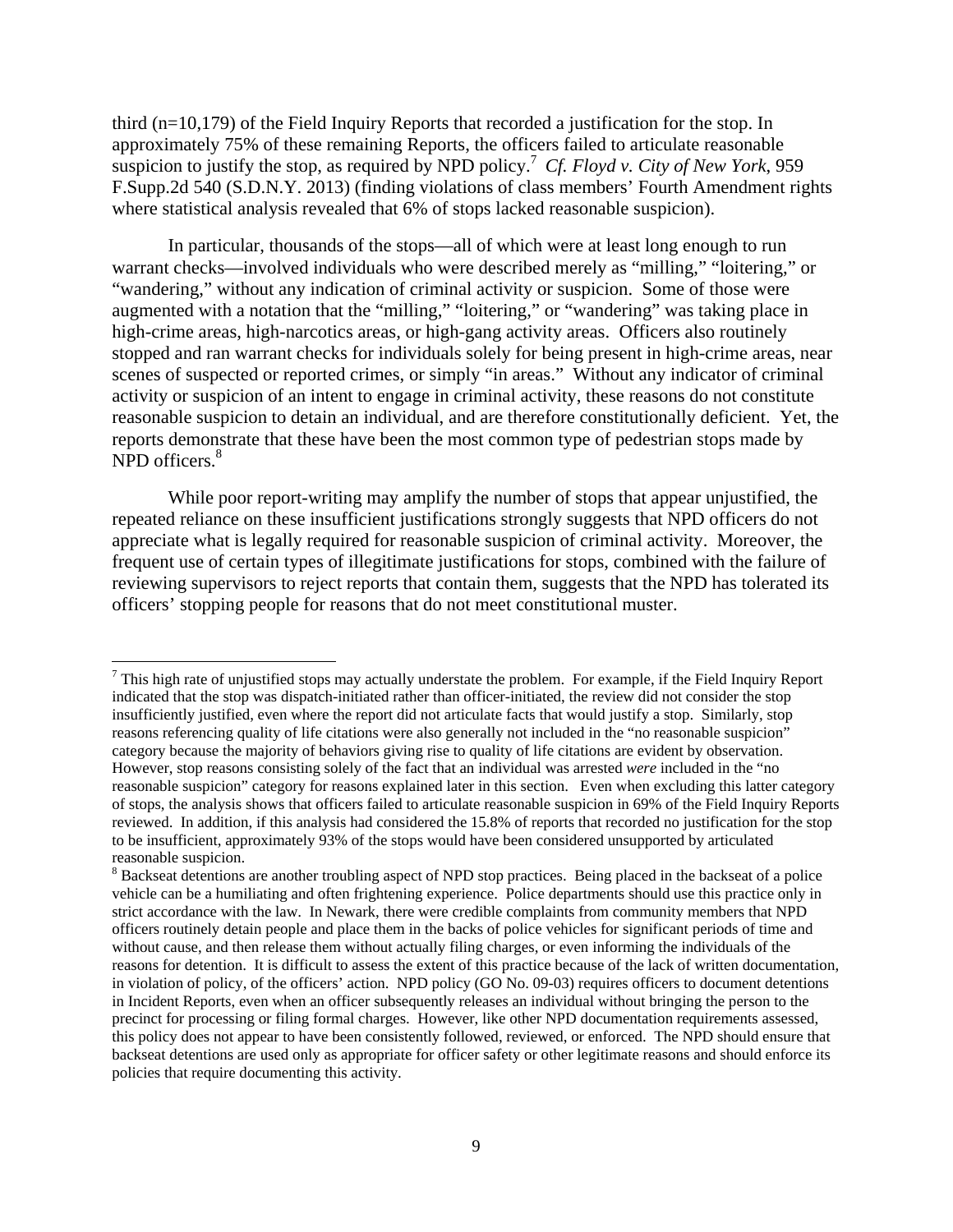These deficiencies in the NPD's stop practices were also reflected in IA investigations of complainants that officers used excessive force, discussed more fully later in this report. Nineteen percent—almost one in five—of those IA files described a stop without a constitutional justification. If the initial stop that culminated in the use of force was itself unjustified, any use of force, whether otherwise appropriate or not, is troubling, and perhaps unconstitutional.

"[p]roximity to scene of a crime" in its list of "reasonable suspicious factors to stop a person."<sup>9</sup> At least part of this pattern of unlawful stops can be traced to NPD policies and training. NPD policy includes "[h]igh crime areas and the type of activity that takes place there" and Although the policy provides examples for each of these factors that include the factor *plus*  additional information (*i.e.* high crime area *plus* exchange of currency and objects by the individual, proximity of scene of crime *plus* individual matches a description or is engaged in activity such as running or hiding), the policy does not clearly state that any of those factors alone are insufficient and that additional information is *required* to establish reasonable suspicion. This lack of clarity in NPD policies effectively promotes a view that living or simply being in a high-crime area is criminally suspicious. This violates the Fourth Amendment's fundamental tenet requiring *individualized* suspicion to justify deprivation of liberty by law enforcement. The lack of clarity may also result in inadequate documentation of stops that might actually have been constitutional but were not fully described.

In addition to stopping individuals based on their mere presence in high crime areas, NPD officers also have too often stopped pedestrians for other impermissible reasons. For example, NPD officers illegally stopped individuals whom officers perceived to react negatively to the presence of police officers, without any additional indicia of criminal activity. *See, e.g., Bonner*, 363 F.3d 217-18 (flight upon noticing police, without some other indicia of wrongdoing, is not grounds for reasonable suspicion). Officers also have impermissibly stopped individuals solely because they were in the presence of an arrestee or other suspicious person, without any other articulated indicia of criminal activity. *See Ybarra v. Illinois*, 444 U.S. 85, 91 (1979) ("[A] search or seizure of a person must be supported by probable cause particularized with respect to that person."). Specific examples of these types of reasons for stops include: "Actor Upon Noticing Our Presents [sic] Changed His Direction of Travel," "Observed Actor Hid Behind A Car When He Observed Police Car," and "Subject Was In the Company of a Female Who Was Cited For Drinking."

NPD officers also regularly have justified stops based solely on information or evidence discovered after the stop was initiated. Examples include "Individual Was Stopped on Bicycle No Proper ID" and "A Record Check of the Above Individual Revealed an Open Warrant." The reasonableness of a stop is determined based on "facts available to the officer *at the moment of the seizure*." *Terry*, 392 U.S. at 20-21 (emphasis added); *Johnson*, 332 F.3d at 205; *see also Brown*, 448 F.3d at 245 (attempt to escape after stop was irrelevant in determining reasonableness of stop because attempt to escape occurred after stop was initiated).

Similarly, officers have justified stops based on the fact that the individual was ultimately arrested. Typical examples of these justifications include "Arrested," "CDS Arrest," "Narcotics

 <sup>9</sup>*See* NPD GO 97-8 (Revised 7/1/2000).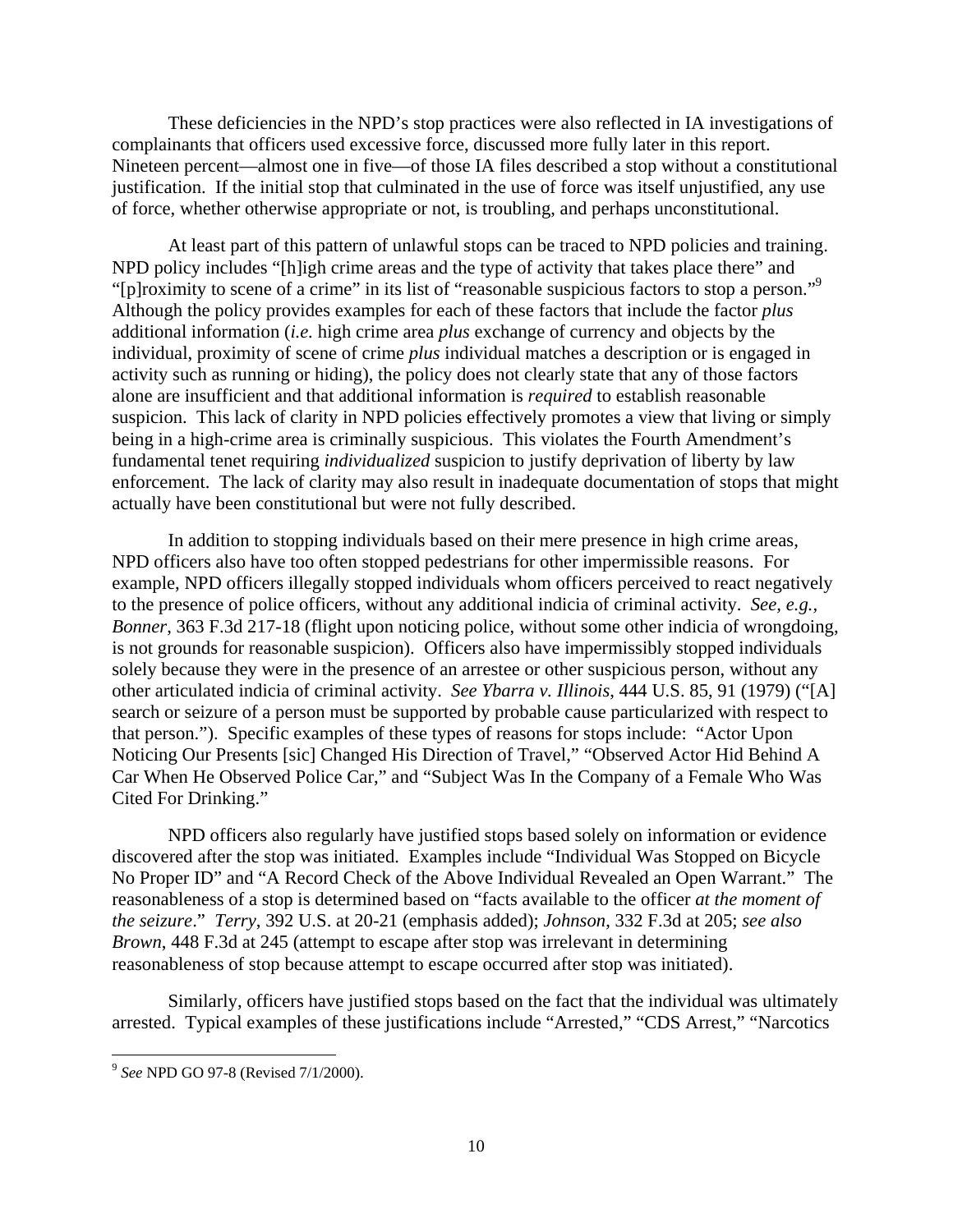<span id="page-13-0"></span>Arrest," and "Individual Arrested for [charge]." This is constitutionally impermissible: an officer must first have reasonable suspicion of criminal activity in order to conduct a stop, and the discovery of evidence during or after the stop that provides probable cause for arrest cannot be used to retroactively establish reasonable suspicion for the stop. *See Wong Sun v. United States*, 371 U.S. 471, 484-85 (1963). Because the stop was not justified in the first place, the subsequent search and arrest are the direct result of impermissible police activity and are invalid.

## **c. Unconstitutional Stop Practices Undermine Effective Policing and Officer Accountability**

The NPD's unconstitutional stop practices negatively affect not only Newark's residents but also the NPD's ability to effectively police the City. First, the practice erodes the community's trust, as individuals feel that they will be treated as criminals based on where they live or spend time, rather than on how they act. Indeed the NPD's own stop policy warns that "[t]he indiscriminate use of stopping and questioning individuals will be detrimental to the positive community relations that this Department strives to obtain." And representatives from other criminal justice agencies, advocates, and community members reported throughout the investigation that many Newark residents have come to expect that officers might stop, recordcheck, and search them at any time without any justification at all. One individual characterized this experience as "just part of living in Newark." As with the NPD's Quality of Life citation practices discussed later in this report, residents perceive these stops as harassment by police. Research has shown, and individuals interviewed during this investigation recounted, that witnesses who experienced such stops are less likely to accept police legitimacy and to provide assistance to police during investigations.

Second, stops without adequate justification result in the over-collection, and improper retention and use, of personal information. NPD policy states that information about individuals in the NPD's database is relevant for evaluating the veracity and reliability of their statements in the future. As a result, NPD officers' unjustified stops can have long-lasting and substantial consequences for people's lives, as well as for the NPD's ability to hold officers accountable for misconduct. For example, as discussed later in this report, the NPD's IA may improperly discredit the complaint of an individual in part because the individual has multiple recorded encounters with police.

The NPD's undisciplined stop practices also increase the risk that officers, without appropriate guidance to distinguish between appropriate and inappropriate justifications for conducting stops, may rely on impermissible factors such as an individual's race, color, or ethnicity. The NPD should be particularly attentive to this concern in light of the disproportionate impact its stop and arrest practices have on Newark's black residents, which is discussed below.

### **2. Arrests**

Although NPD officers generally write reports that facially appear to establish probable cause to arrest, those reports have reflected two categories of problematic practices. First, there is reasonable cause to believe that the NPD has engaged in a pattern or practice of unconstitutional arrests for behavior perceived as insubordinate or disrespectful to officers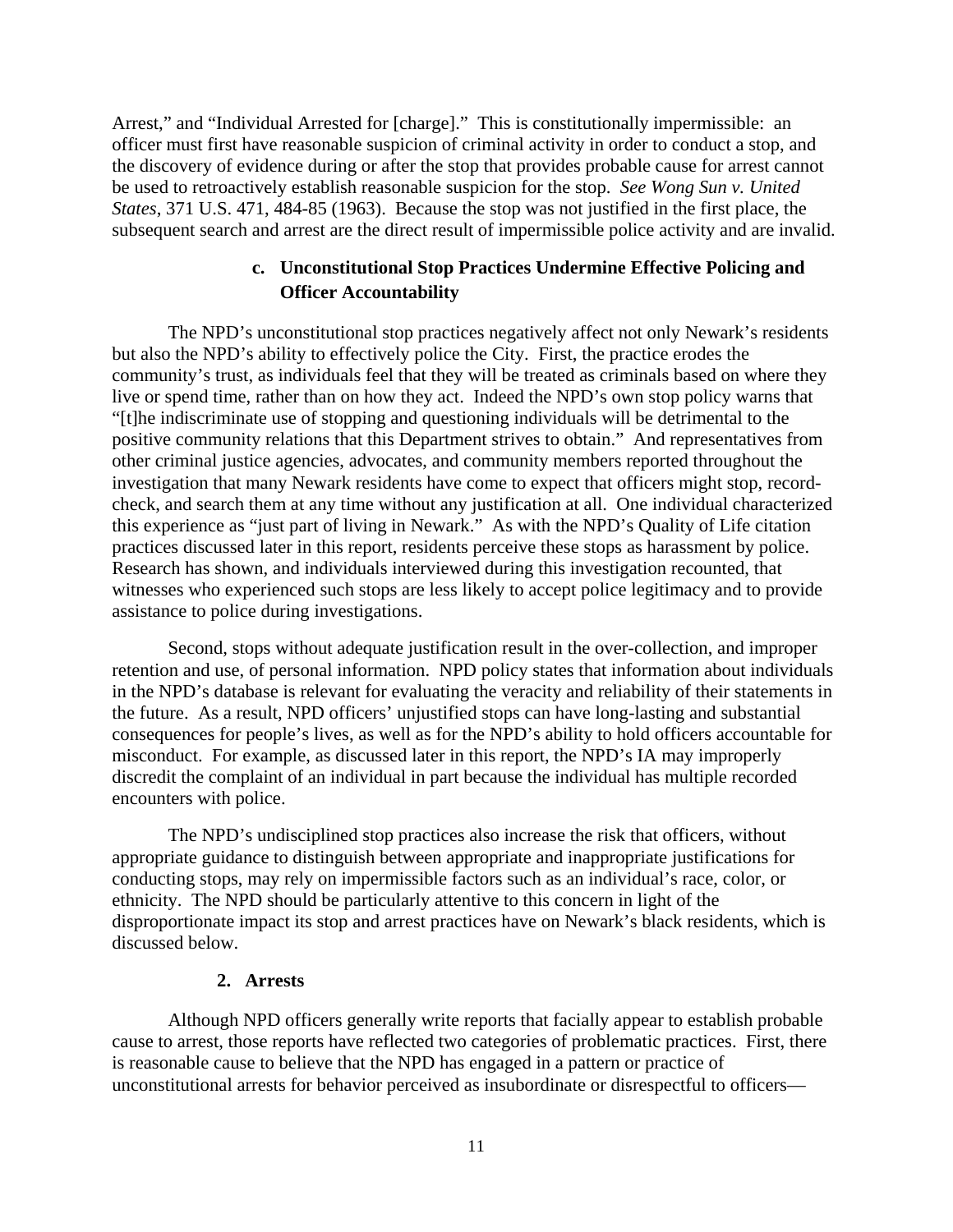<span id="page-14-0"></span>often charged as obstruction of justice, resisting arrest, or disorderly conduct. Second, there is reasonable cause to believe that some number of NPD narcotics arrest reports may not have accurately described the circumstances leading to arrest, and that the NPD has not addressed this problem. This assessment of NPD arrest practices is based on: a review of a random sample of 100 arrest reports and associated incident reports from a three-and-a-half year period, January 2009 to June 2012; NPD policy; IA files; Use of Force Reports; site visits to the NPD; interviews with stakeholders in the criminal justice system; and information provided by community members.

#### **a. Legal Standards**

 offense has been or is being committed by the person to be arrested." *Paff v. Kaltenbach*, 204 Probable cause to arrest an individual exists "when the information within the officer's knowledge at the time of the arrest is sufficient to warrant a reasonable officer to believe that an F.3d 425, 436 (3d Cir. 2000). In determining whether an officer had probable cause to make an arrest, courts consider the totality of the facts and circumstances known to the officer at the moment the arrest was made. *Wright v. City of Philadelphia*, 409 F.3d 595, 602 (3d Cir. 2005). The constitutional validity of the arrest does not depend on whether the suspect actually committed any crime, and probable cause cannot be retroactively established or disproven by the fact that the suspect later pleads guilty, is found guilty, or is acquitted. *See id.; Johnson*, 332 F.3d at 211. The totality of the circumstances test is objective: the question is whether "an officer would be justified in believing that an actual offense was being committed," not whether an officer subjectively believed there was probable cause to make an arrest. *Johnson*, 332 F.3d at 214. An officer's erroneous belief that a suspect's actions constitute criminal activity is irrelevant if the available evidence would not support that conclusion. *Id.* 

Officers may not arrest individuals for exhibiting behavior that is disrespectful or obnoxious, but legal, and must be mindful that some speech challenging or objecting to police action is protected by the First Amendment. Police officers "are expected to endure significant burdens caused by citizens' exercise of their First Amendment rights," including "provocative and challenging" speech and gestures. *Gilk v. Cunniffe*, 655 F.3d 78, 83 (1st Cir. 2011); *City of Houston, Tex. v. Hill*, 482 U.S. 451, 461 (1987); *see also Swartz v. Insogna*, 704 F.3d 105, 110 (2d Cir. 2013) ("[A] *reasonable* police officer would not have believed he was entitled to initiate the law enforcement process in response to giving the finger."); *Sandul v. Larion*, 119 F.3d 1250 (7th Cir. 1997) (extending middle finger and shouting profanity protected by the First Amendment); *Duran v. City of Douglas, Arizona*, 904 F.2d 1372, 1377-78 (9th Cir. 1990) (while police officers "may resent having obscene . . . gestures directed at them, they may not exercise the awesome power at their disposal to punish individuals for conduct that is not merely lawful, but protected by the First Amendment.").

## **b. "Contempt of Cop" Arrests, Seizures, and Citations Have Violated the Fourth and First Amendments**

The Supreme Court has recognized that the First Amendment protects verbal challenges to police action, holding that "[t]he freedom of individuals verbally to oppose or challenge police action without thereby risking arrest is one of the principal characteristics by which we distinguish a free nation from a police state." *Hill*, 482 U.S. at 462-63. NPD officers have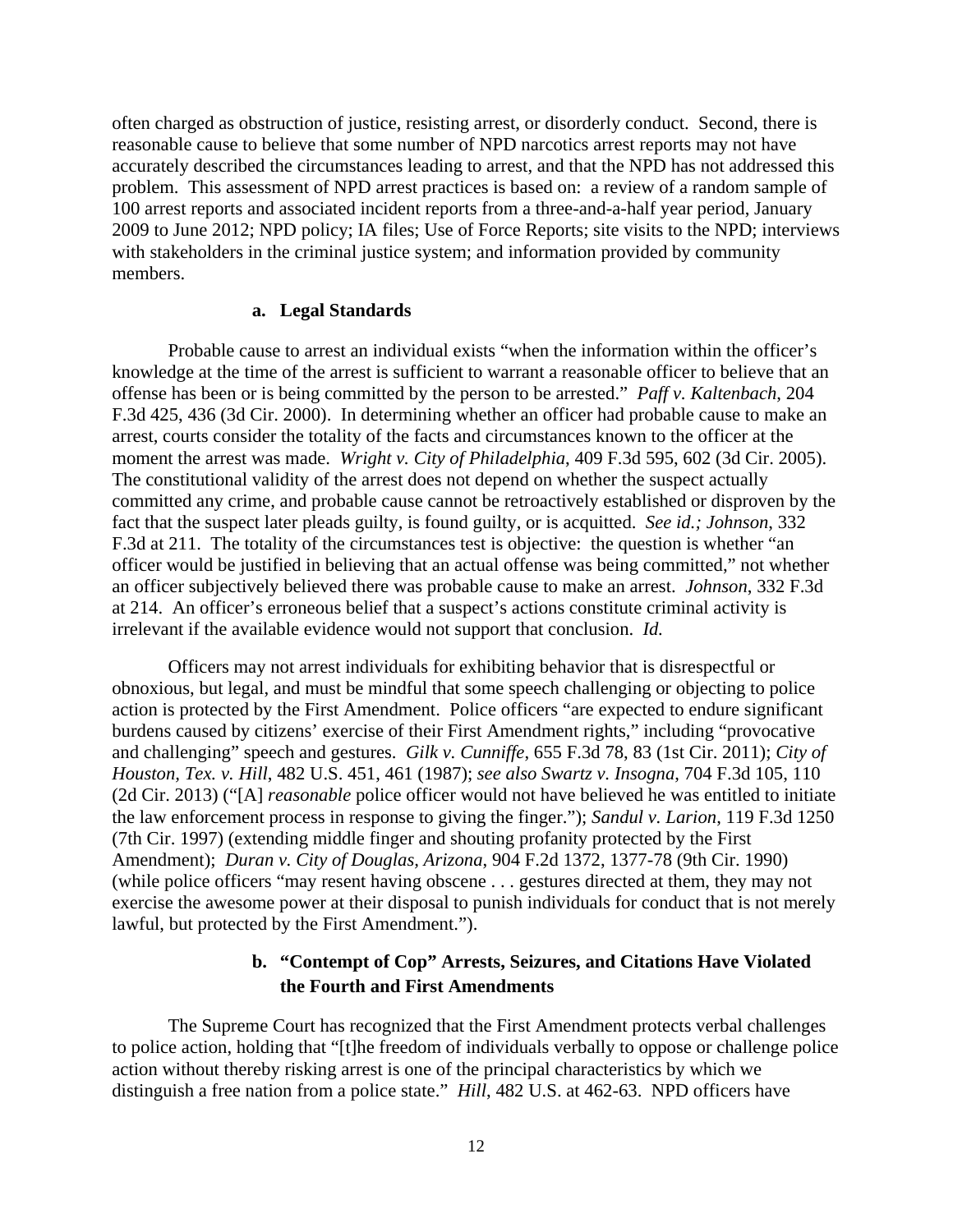First Amendments.<sup>10</sup> engaged in a pattern of violating constitutional rights by detaining and arresting individuals who lawfully object to police actions or behave in a way that officers perceive as disrespectful. These types of arrests are sometimes referred to as "contempt of cop" arrests, and are often charged as obstruction of justice, resisting arrest, or similar offenses, even though the behavior has not met the legal standards for such charges. Contempt of cop detentions and arrests in retaliation for questioning or expressing criticism of police violate individuals' rights under both the Fourth and

The NPD's arrest reports and IA investigations, including some incidents involving unreasonable uses of force, reflect numerous instances of the NPD's inappropriate responses to individuals who engage in constitutionally protected First Amendment activity, such as questioning or criticizing police actions.

For example, in one IA investigation, an individual was arrested after he questioned officers' decision to arrest his neighbor. The individual alleged that officers immediately proceeded to use force against him. The officers' own version of events, reporting that the individual told them loudly and "in a belligerent manner" that they could not arrest his neighbor, did not establish probable cause for the officers' decision to arrest the man for obstructing the administration of law.

In another incident, officers reported that a woman standing outside her apartment yelled profanity and spat in their direction. According to the officers, based on this conduct, they decided to arrest her for aggravated assault and disorderly conduct and used "physical contact" to effect the arrest. According to the woman, she had publicly criticized an officer for questioning a street vendor about a permit. Although the officers' and complainant's accounts of the incident differ, the officers' own explanation of the incident—that they used force and arrested the woman in response to her using profanity and spitting towards them—provides insufficient justification for their actions.

In another example, a civilian complainant alleged that a plainclothes detective used force and arrested him after he walked away from the detective. The IA investigation revealed that the detective first observed a group of people standing near the street and deemed them suspicious based solely on "the area" they were in. The detective's report indicates that, although he had observed no criminal activity, he announced police presence and *"randomly*  approached one actor" (emphasis added) and ordered him to stop. The individual attempted to walk away from the detective, and allegedly used profanity toward the detective while the

 police action. NPD ultimately settled at least three of the resulting lawsuits, and promulgated a Director's not explain or provide examples of the types of conduct that might amount to such interference and thus does not <sup>10</sup> In addition to the examples of First Amendment violations discussed here, prior to the initiation of this investigation, there were several highly publicized incidents where NPD officers prohibited citizens from recording memorandum in the fall of 2011 with guidance on individuals' right to record police. However, this investigation found that NPD has not fully corrected the practice of inappropriately prohibiting individuals from recording the police, and needs to issue more detailed policies to guide officer behavior. For example, the current policy states that individuals have a First Amendment right to record police activities but gives officers the discretion to order individuals to stop recording if they "truly interfere with legitimate law enforcement operations." The policy does provide sufficient guidance to officers on how to lawfully exercise their discretion.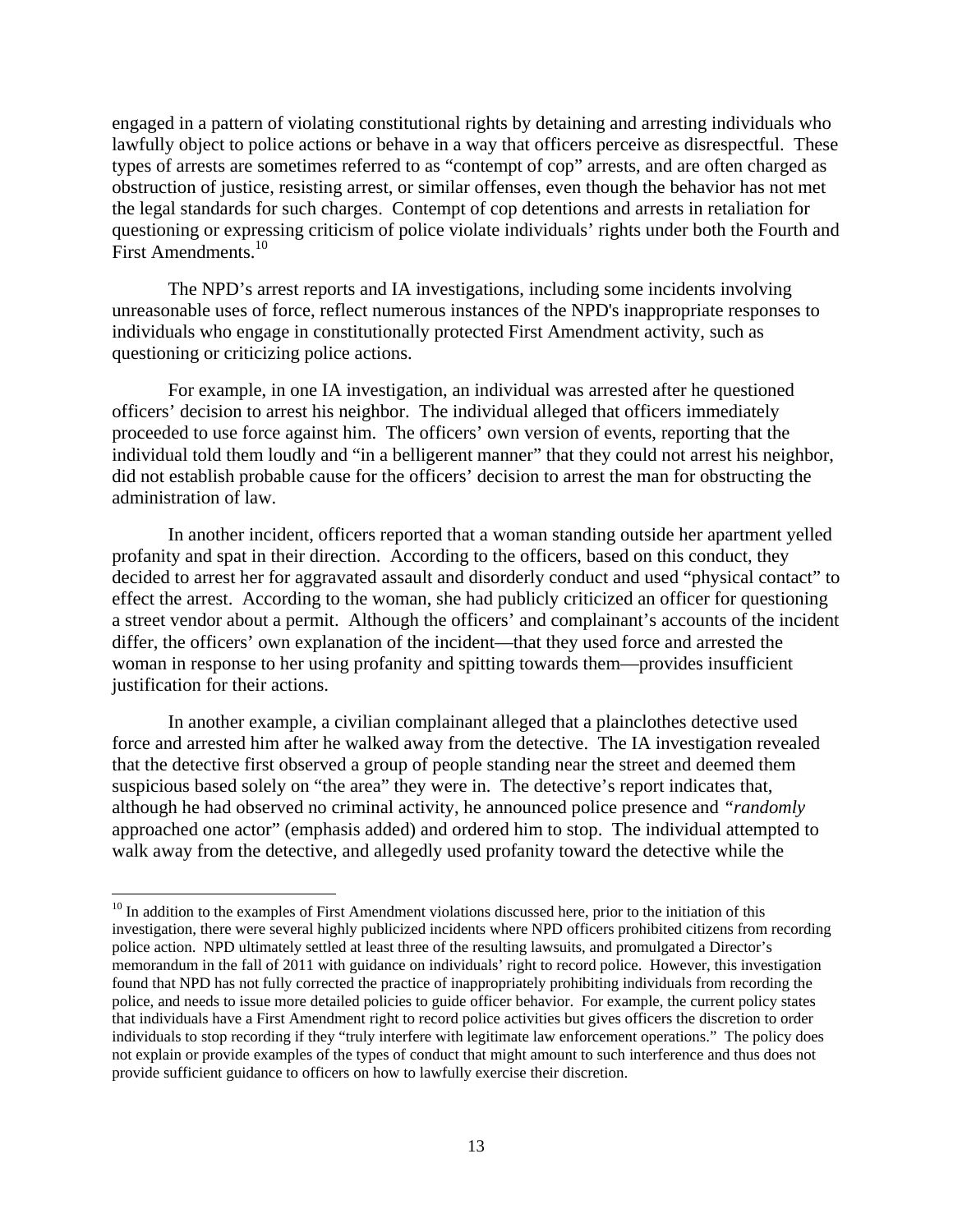detective continued to issue verbal commands for him to stop. The complainant alleged that the detective grabbed him from behind and he turned in response. It is not clear from the detective's report when he first touched the individual, but the report states that the individual turned around, raised his hands and reached for the detective's wrists, suggesting that the officer had already initiated his use of force. The detective's report indicates he pushed the individual up against the hood of a car, before arresting him for resisting arrest, obstructing the administration of law, and disorderly conduct. The Supreme Court has consistently held that a refusal to cooperate with the police, without more, does not furnish the minimal level of objective justification needed for a detention or seizure. *Florida v. Bostick*, 501 U.S. 429, 437 (1991); *see also Wardlow*, 528 U.S. at 125.

In addition to a pattern of unjustified arrests in which individuals are formally charged, there is evidence that, in violation of the Constitution, the NPD has seized and detained individuals or issued unjustified Quality of Life citations in retaliation for protected conduct.

For example, in one incident investigated by the NPD's IA, the complainants alleged that a plainclothes officer stopped an individual on the street. Two complainants were present and one, unaware that the plainclothes officer was a police officer, asked the officer why she had stopped the individual. According to that complainant, the officer slammed him to the ground and used a choke hold on him. The second complainant then asked the officer why she was choking the other observer. The officer allegedly kicked the second complainant in the ribs and placed both individuals in handcuffs. In her interview with IA, the officer stated that she "bumped into" the first complainant causing him to fall on the ground. She admitted detaining the two individuals after they became "loud and hostile." Both individuals were ultimately released from handcuffs and issued Quality of Life citations for disorderly conduct. The municipal court later refused to adjudicate the citations.

In another excessive force complaint investigated by IA, two officers dispersing crowds at a high school following a large fight reported that a student spat on the ground in front of the officers. One officer reported to the IA investigator that he then grabbed the juvenile by his arm, "placing" his head against the hood of the police cruiser. The second officer confirmed this account. The juvenile was ultimately frisked, given a summons and released when his father arrived on the scene. Several of the IA files reviewed contained similar descriptions of officers detaining, arresting, or issuing citations to individuals perceived to have spat in the general direction of the officers, giving credence to these complaints and indicating that this practice may be more widespread.

The NPD's exercise of its police power to respond to "contempt of cop" behavior is part of the pattern of unreasonable stops and arrests by NPD officers, and consistent with the pattern of unreasonable force discussed below. A police officer's job is difficult, requiring a thick skin and patience. Unfortunately, rather than using de-escalation techniques and acting within the constraints of the Constitution when confronted with disrespectful behavior, NPD has engaged in a pattern and practice of taking immediate offensive action, without regard to whether that conduct complies with the law.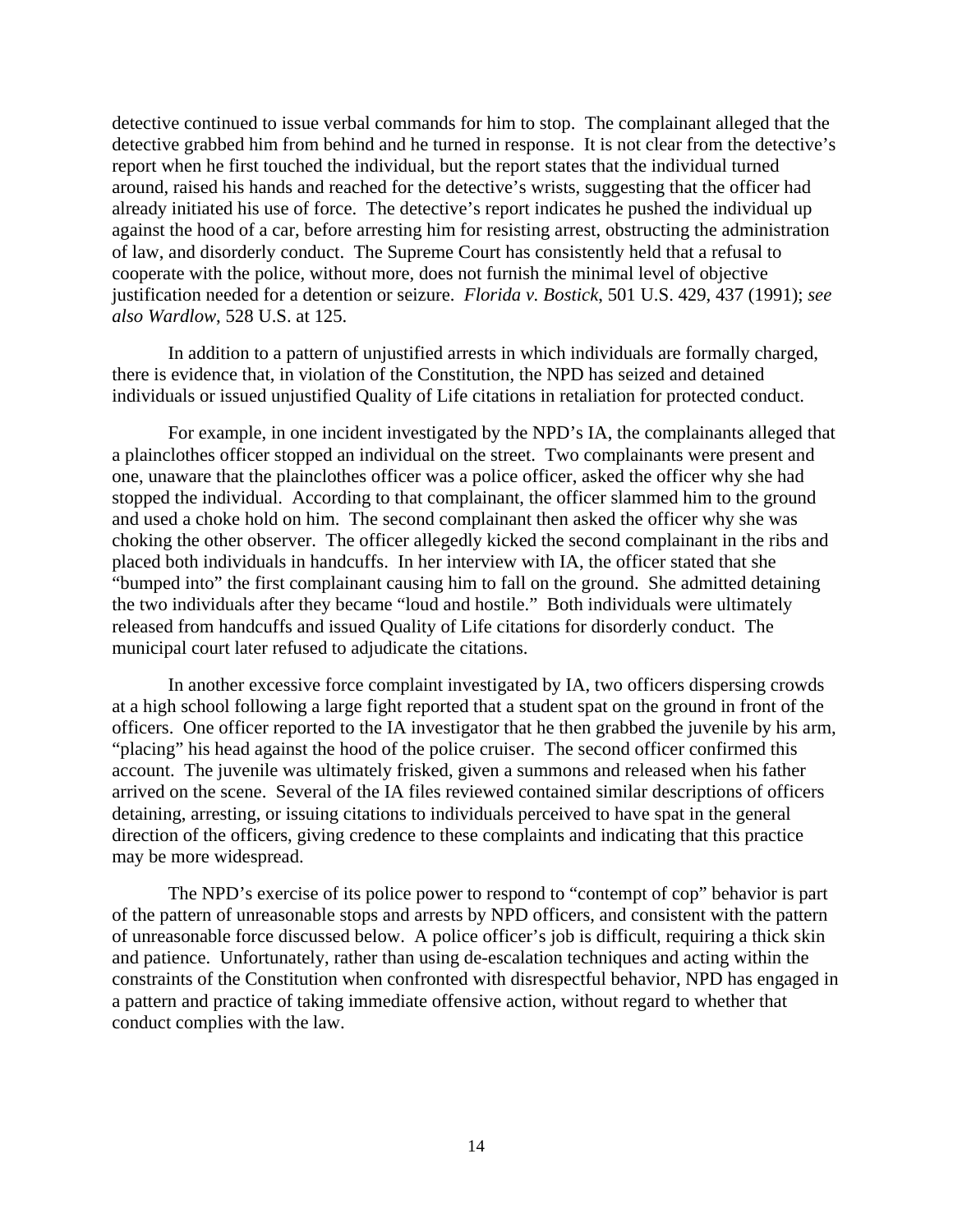## **c. Narcotics Searches and Arrests Have Violated the Fourth Amendment**

<span id="page-17-0"></span>There is reasonable cause to believe that the NPD's pattern of unlawful arrests extends to its narcotics arrests. NPD narcotics-related arrest reports reflect a strikingly high number of instances in which officers did not have to conduct a search to find the narcotics that provided the probable cause for the arrest. These numbers, and the circumstances of these arrests, suggest that some number of these narcotics arrest reports have been inaccurate. While this investigation did not determine which, or how many, arrest reports suffered such deficiencies, it is troubling that the NPD appears neither to have noticed this pattern nor to have taken appropriate steps to ensure that officers write accurate, reliable narcotics arrest reports that reflect legitimate searches.

Out of a sample of 100 reports documenting NPD arrests between January 2009 and June 2012, 58 documented arrests on narcotics-related charges. The overwhelming majority of these narcotics arrests and associated incident reports contained remarkably similar language to support officers' reasonable suspicion to stop the individual. According to the narratives written by officers, in at least 46 of the 58 narcotics arrest reports in the sample, officers reportedly did not have to conduct a search in order to find narcotics. Rather, officers reported, using similar language, that suspects either voluntarily and immediately offered or discarded an otherwise concealed CDS (controlled dangerous substance) to the police upon mere announcement or recognition of police presence, or that the CDS was "in plain view" of the officers when they approached the suspects. In the "plain view" scenarios, individuals often were purportedly seated in cars holding clear plastic baggies in front of them or on their laps and officers could "immediately" see the contraband, even though the report indicated that the subject's back was to an officer, or that the officer had not yet approached the car.

widespread this problem may be and develop an effective plan to combat it. $^{11}$ The concerns raised by these reports may be partly explainable by poor report writing, and some portion of these plain view narcotics arrests may also reflect that NPD practices are far too opportunistic, with some officers' relying too heavily on only the most obvious violations. Nonetheless, the sheer frequency with which NPD officers report finding contraband in plain view, sometimes in what appear to be less than plausible circumstances, makes it difficult to ascribe this problem to these dynamics alone. Indeed, police practice experts reviewing these reports observed that, in their experience reviewing such narcotics arrest reports in multiple jurisdictions across the country, the proportion of narcotics arrests in Newark that did not require a search is markedly high. These expert observations are consistent with concerns expressed by community members and other criminal justice stakeholders in Newark. The NPD and the City of Newark should engage a broad spectrum of criminal stakeholders, including the Essex County Public Defender's Office and the Essex County Prosecutor's Office, to determine how

<sup>&</sup>lt;sup>11</sup> Improved report writing within NPD would also yield stronger cases for prosecution. One of the NPD arrest files reviewed also contained a report about the same incident written by Essex County Sheriff's Department officers, providing an opportunity to compare these two agencies' accounts of the same incident. In marked contrast to the canned language used in narratives written by NPD officers, the Essex County report contained many details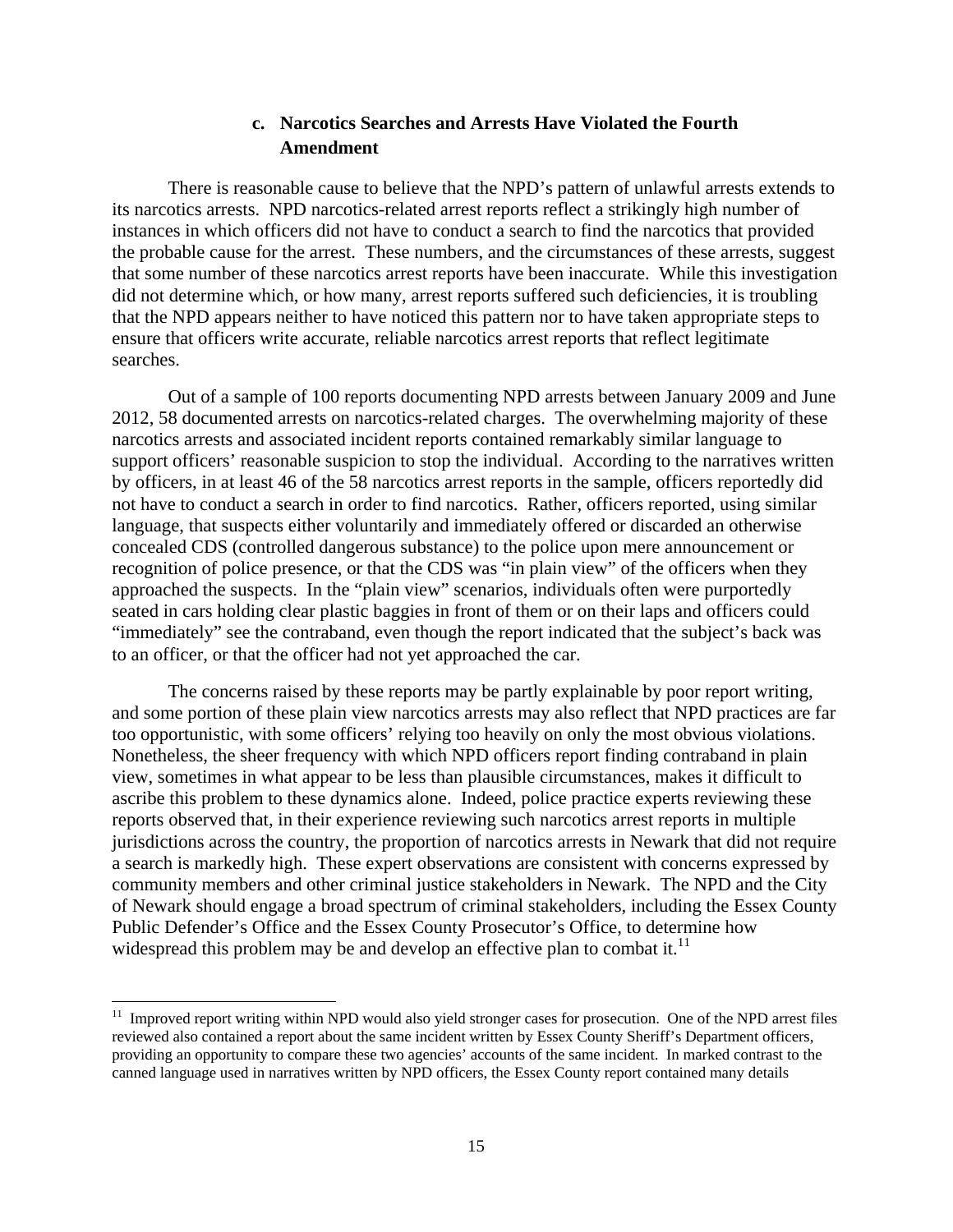<span id="page-18-0"></span>Prior to this investigation, the NPD apparently had not recognized this pattern in its arrests. This is due in part to the NPD's insufficient accountability systems, such as adequate supervisory review, that are discussed later in this report. When this pattern was brought to their attention, City and NPD officials noted the brazen, open-air drug markets that plague Newark as a potential explanation for the high proportion of plain view arrests, and maintained that the NPD's arrest reports accurately reflect the encounters. It is doubtless true that many of these arrest reports are accurate, and the review of these reports did not attempt to include an evaluation of the overall merits of any particular arrest, or examine the work of any particular officer. Rather, the prevalence of instances in which officers purportedly recovered drugs without the need for a search, together with the circumstances of those arrests as described by the reports, indicated that some portion of NPD arrest reports may have been inaccurate and that the NPD does not have the systems in place to reliably detect such deficient reports so that it can ensure that the underlying circumstances of the stop, search, and arrest are lawful.<sup>12</sup>

#### **B. DISPARATE IMPACT BASED ON RACE**

have highly concentrated black residential populations or comparatively fewer black residents.<sup>13</sup> This investigation found that black people in Newark have been stopped and arrested at a significantly higher rate than their white and Hispanic counterparts. This disparity is stark and unremitting. Approximately 80% of the NPD's stops and arrests have involved black individuals, while Newark's population is only 53.9% black. Black residents of Newark are at least 2.5 times more likely to be subjected to a pedestrian stop or arrested than white individuals. Between January 2009 and June 2012, this translated into 34,153 more stops of black individuals than white individuals. The disparity persists throughout the city regardless of whether sectors

This investigation did not determine whether this disparity reflects intentional race discrimination in violation of the Equal Protection Clause of the Fourteenth Amendment, or whether this disparity is avoidable or unnecessary, in violation of Title VI or the Safe Streets

<u> 1989 - Johann Stein, marwolaethau a gweledydd a ganlad y ganlad y ganlad y ganlad y ganlad y ganlad y ganlad</u>

 probable cause, locations of officers, approximate lengths of time of observation of actions by officers, reasons specific to the incident, including individualized descriptions of the suspects and specific actions giving rise to specific to the incident that led the officer to conclude they had reasonable suspicion or probable cause, and a plausible sequence of events.

 individuals arrested and charged in the narcotics arrests reviewed pled guilty or were convicted in state court recognized that there are various incentives for a defendant to plead guilty independent of whether there may have been a Fourth Amendment violation. Prosise, 462 U.S. at 318-19.  $12$  It is important also to note that, for the purposes of this investigation, the question was not whether arrestees were engaged in drug activity; rather, it was whether NPD officers were acting in accordance with fundamental constitutional requirements, such as individualized reasonable suspicion to support a detention, legal authority to support a search, and probable cause to support an arrest. The fact that an officer actually discovers evidence during or after a stop or search that provides reasonable suspicion for the stop or probable cause for the arrest does not render the officer's actions constitutional. *See Wong Sun*, 371 U.S. at 484-85. Nor does the fact that some of the determine whether a Fourth Amendment violation in the arrest process occurred, or preclude consideration of this issue by a federal court in a subsequent Fourth Amendment challenge. *Haring v. Prosise*, 462 U.S. 306, 314-23 (1983); *Anela v. City of Wildwood*, 790 F.2d 1063, 1068-69 (3d Cir. 1986). Similarly, the Supreme Court has

<sup>&</sup>lt;sup>13</sup> As this report was being finalized, the ACLU-NJ released the results of its own review of stop data that NPD publishes on its website. The ACLU-NJ's review of this different, more recent data also showed racial disparities in NPD stops.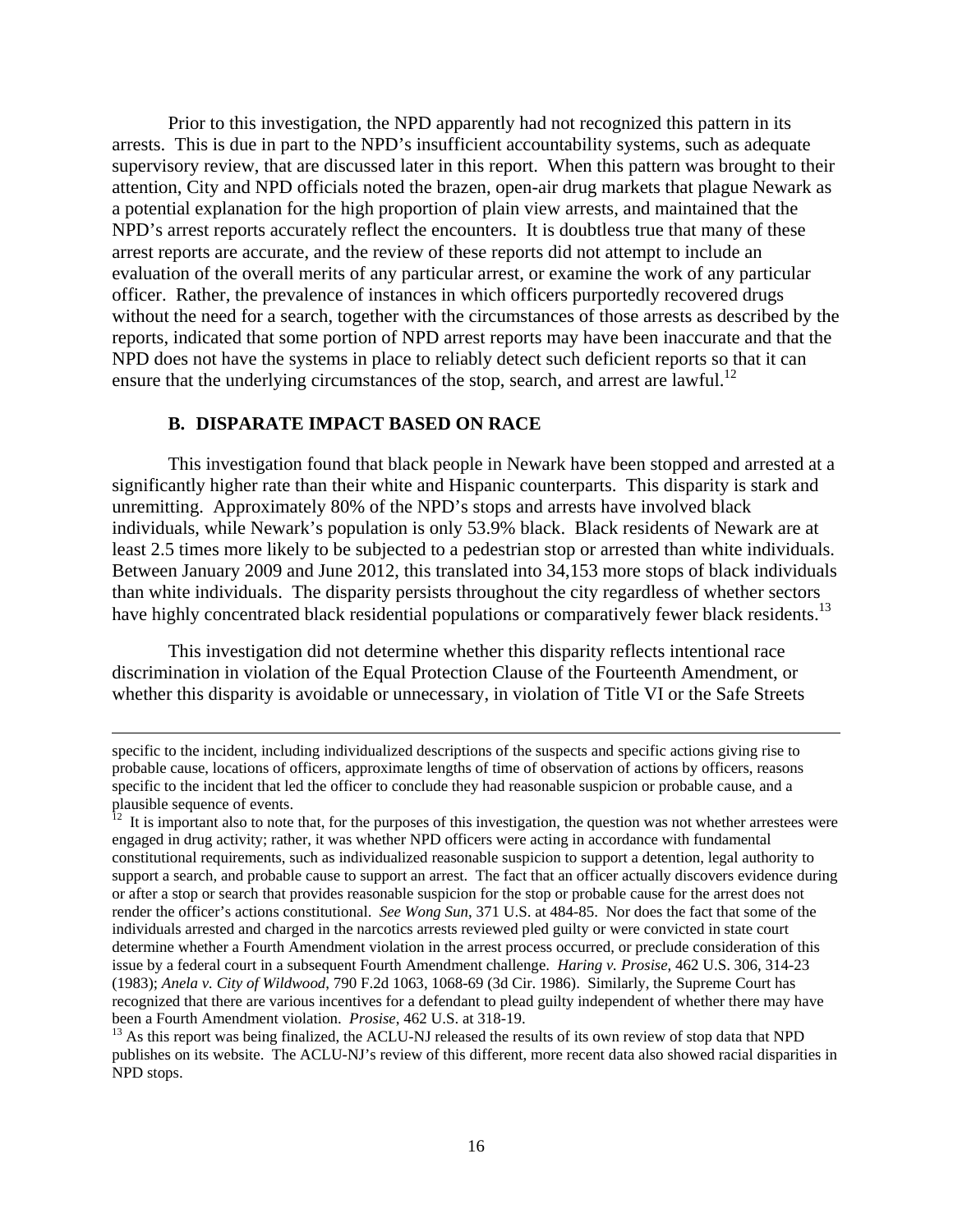<span id="page-19-0"></span>Act. As discussed in the Legal Standards section below, policing that has a disparate impact on members of a particular race may be unlawful not only where it is intentional, but also where it is unintentional, but avoidable.

Nonetheless, regardless of *why* the disparity occurs, the *impact* is clear: because the NPD engages in a pattern of making stops in violation of the Fourth Amendment, Newark's black residents bear the brunt of the NPD's pattern of unconstitutional policing. This undeniable experience of being disproportionately affected by the NPD's unconstitutional policing helps explain the community distrust and cynicism that undermines effective policing in Newark. In individual interviews and group meetings, many community and criminal justice stakeholders consistently described Newark as a city where black residents, and particularly black men, fear law enforcement action, regardless of whether such action is warranted by individualized suspicion. They indicated that unjustified stops by NPD officers have become so routine that many members of the black community have ceased feeling a sense of outrage and simply feel a sense of resignation.

These conclusions about the racially disparate impact of the NPD's policing practices are based on an analysis of NPD data obtained directly from the NPD's data management vendor because the NPD does not maintain, track, or analyze demographic data for its law enforcement actions in a manner that could be relied upon for the close scrutiny required by this investigation. Further refinement of the systems and analysis of this data are necessary to more fully understand the nature and cause of this disparate impact, and the NPD should implement systems to collect and analyze this data as part of its effort to ensure that unlawful racially discriminatory policing does not occur.

#### **1. Legal Standards**

Discriminatory policing in violation of the Equal Protection Clause of the Fourteenth Amendment may arise from either an explicit classification or a facially neutral policy or practice that is implemented or administered with discriminatory intent. *See United States v. Armstrong*, 517 U.S. 456, 457 (1996); *Washington v. Davis*, 426 U.S. 229, 239-40 (1976). Discriminatory policing under the Fourteenth Amendment includes selective enforcement of the law based on race. *Whren v. United States*, 517 U.S. 806, 813 (1996). In addition, Title VI and the Safe Streets Act prohibit law enforcement agencies that receive federal financial assistance, such as the NPD, from engaging in intentional discrimination or in law enforcement activities that have an unjustified disparate impact based on race, color, or national origin. The Safe Streets Act provides that "[n]o person in any State shall on the ground of race, color, religion, national origin, or sex be … subjected to discrimination under or denied employment in connection with any programs or activity" receiving federal funds.  $42 \text{ U.S.C.}$  §  $3789d(c)(1)$ . Title VI establishes that "[n]o person in the United States shall, on the ground of race, color, or national origin, be excluded from participating in, be denied the benefits of, or be subjected to discrimination under any program or activity receiving [f]ederal financial assistance." 42 U.S.C. § 2000d. Title VI's implementing regulations prohibit law enforcement agencies from using "criteria or methods of administration" that have a disparate impact based on race, color, or national origin. 28 C.F.R. § 42.104(b)(2); *see also Alexander v. Sandoval*, 532 U.S. 275, 281-82 (2001). Thus, under these statutes, discriminatory impact may be unlawful even where it is not intentional.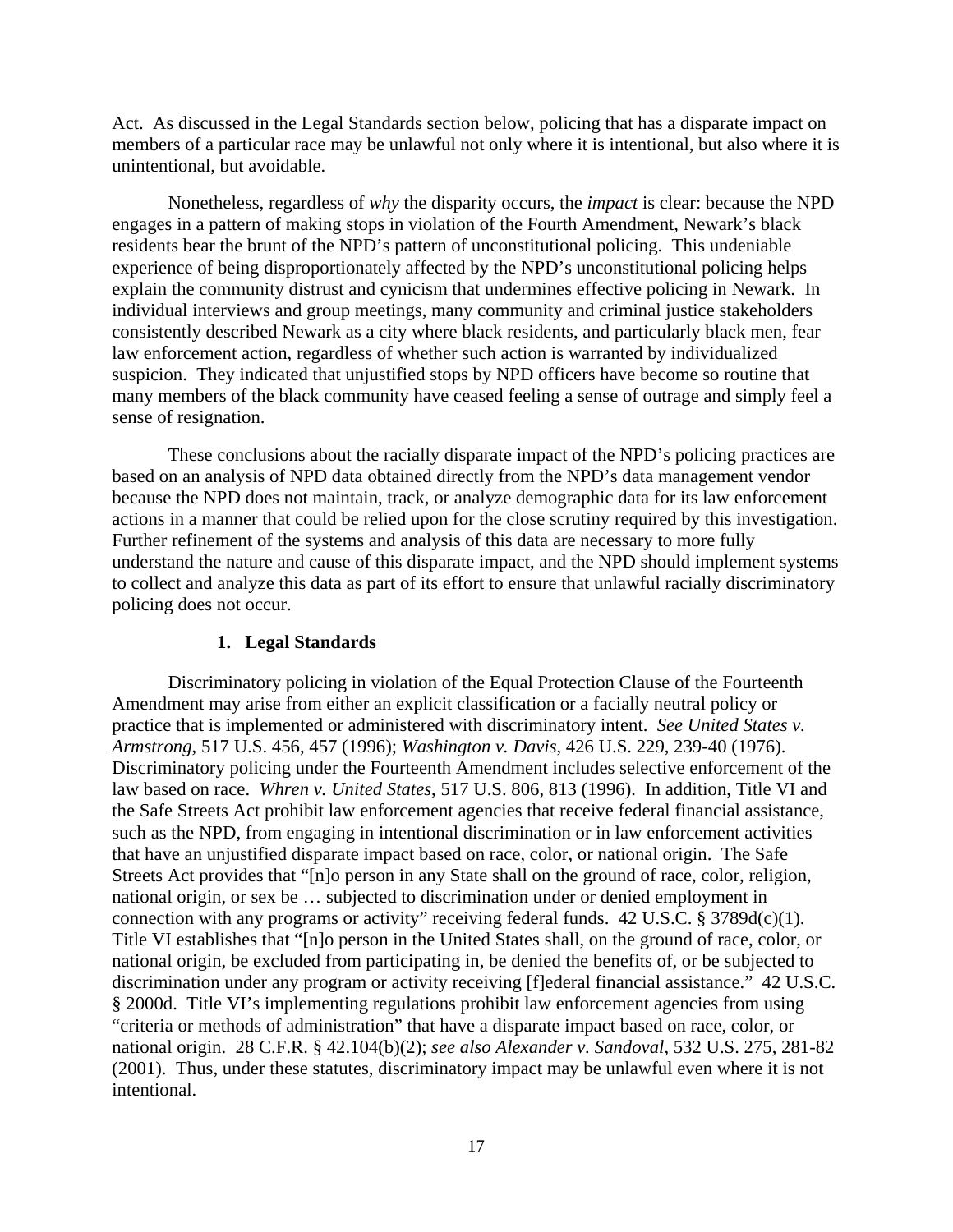#### **2. Failure to Track and Analyze Appropriate Data With Respect to Race**

<span id="page-20-0"></span>A full understanding of the race-based effects of the NPD's policing practices is made more difficult by the NPD's failure to track and analyze data with respect to race, which is unusual, and at odds with sound policing practices, for a police department in a major city, especially one with such diversity. Although NPD Field Inquiry forms track race, and the Arrest Report and Incident Report forms track race and ethnicity, the NPD does not use this demographic data to analyze and inform its policing practices. In fact, when requested to produce basic data on stops and arrests that included race, the NPD was unable to do so because the NPD has not enabled its records management system to provide this information. Indeed, the NPD has not implemented any systems through which it can effectively monitor and assess the race-based effects of its policing practices. This failure is particularly surprising as the NPD has adopted a COMSTAT process similar to the one pioneered by the New York Police Department ("NYPD") to help command staff ensure that the Department is policing effectively. Although the NYPD COMSTAT process includes tracking and analysis of policing activities by race, the NPD chose not to incorporate those features, meaning that NPD can use COMSTAT to analyze crime rates, but not to analyze the impact of its enforcement efforts on different racial or ethnic groups.

Moreover, the NPD does not collect race and ethnicity data for any of the Quality of Life citations it issues, which made it impossible to use these forms to help determine the accuracy of widespread complaints from the community that the NPD uses Quality of Life citations in a racially discriminatory manner. These deliberate decisions by the NPD when the process was implemented make it difficult for anyone within or outside of NPD to assess the racial impact of NPD's policing.

After persistent efforts spanning approximately one year in which the NPD was unable to provide comprehensive data, the DOJ ultimately arranged to work directly with the vendor that created the NPD's record management system to gain access to the raw data, including demographic information on race and, where tracked, ethnicity, for NPD stop and arrest activities from January 2009 through June 2012. Although there are deficiencies in this data resulting from the NPD's inconsistent record-keeping practices and lack of corrective supervisory review, the sheer volume of the available records provided a sufficiently reliable data set to analyze.

Further study of these numbers and their explanations is warranted, particularly because the data show that Newark's black residents bear a disparate burden of stops, searches, and detentions that violate the Fourth Amendment. Without carefully tracking, analyzing, and addressing the racially disparate effects of its law enforcement activities in Newark, the NPD will be unable to fully understand and respond to this divisive disparity, and will face greater difficulty gaining the community trust and legitimacy required for effective and constitutional policing.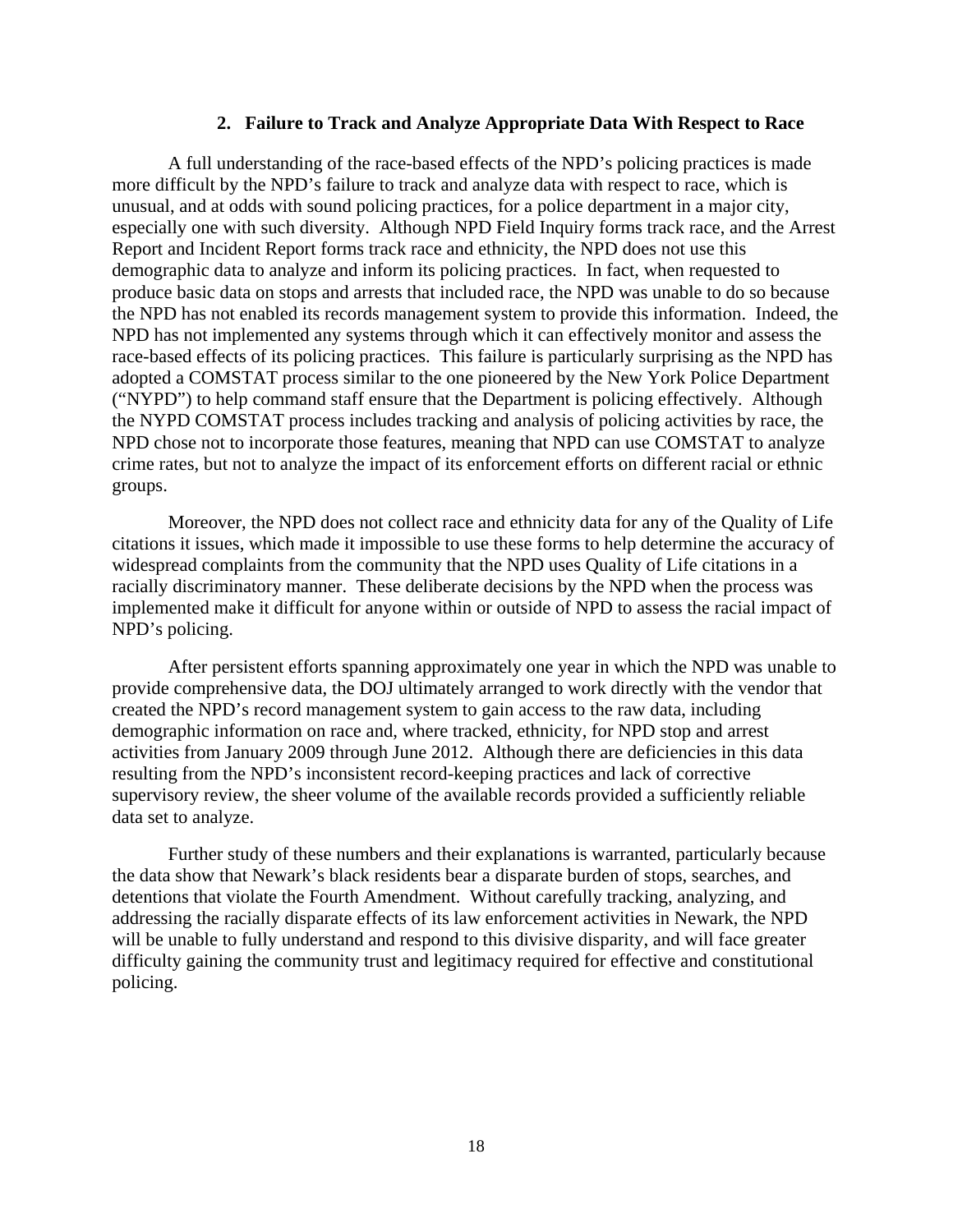## **3. NPD's Unconstitutional Stop, Search, and Arrest Practices Have Had a Disparate Impact on Black People in Newark**

<span id="page-21-0"></span>The disparate impact of the NPD's stop, search, and arrest practices appears to be an additional harm stemming, at least in part, from the same poor policing practices that result in stops, searches, and arrests that violate the First and Fourth Amendments. NPD officers, failing to apply constitutional and legal standards for stops, searches, and arrests, appear to have substituted their own judgments for these standards in determining when a stop, search, or arrest is justified. Without meaningful supervisory review, this practice increases the opportunity for officers to rely—consciously or unconsciously—on impermissible factors such as an individual's race when conducting law enforcement actions.

In addition to the broad statistical evidence of disparate impact set out below, there is more specific evidence that, while not conclusive, supports a conclusion that the NPD's failure to require its officers to adhere to legal standards for stops facilitates impermissible reliance on race. For example, NPD officers used the conclusory phrase "suspicious person," without articulating any facts that establish actual reason for suspicion, to justify approximately 1,500 stops conducted during the three-and-a-half year time period reviewed.<sup>14</sup> Of these 1,500 illegal "suspicious person" stops, 85% were stops of individuals identified by officers as black, and 15% were stops of individuals identified as white, a proportion starkly inconsistent with Newark's demographic breakdown.

#### **a. Pedestrian Stop Practices**

 Community perceptions of disparate treatment by the NPD are confirmed by the data. NPD officers documented a total of 52,235 pedestrian stops between January 2009 and June 2012.15 Overall, 80.9%, or 42,234, of these stops were of black individuals; 15.5%, or 8,081, were of white individuals (which includes a large number of Hispanic individuals); and 3.7%, or 1,920, of the stops were of individuals identified as "other races" or "unknown." In comparison, according to 2010 U.S. census data, Newark's population is 53.9% black, 26.4% white, and 19.8% other races.16 While the NPD conducted approximately 111 stops per 1,000 residents for white people, the NPD conducted approximately 283 stops per 1,000 residents for black people.

 that suspicion, does not establish a legal basis for a stop. <sup>14</sup> As discussed previously, identifying someone as a "suspicious person," without articulating any factual basis for

 done because the analysis sought to discover the demographic impact of all police-initiated pedestrian stops. <sup>15</sup> This analysis included all pedestrian stops, not just those that were accompanied by a warrant check. This was

 residential population (census) provides a useful benchmark for conducting a preliminary analysis to discern analysis was calculated on a block-by-block basis. Of the 26.4% of Newark's population that is white, 14.7% also <sup>16</sup> Because pedestrian stops are more likely to stop persons who actually live in Newark than are vehicular stops, whether a pattern of racially disparate policing appears to exist. While using residential population as a benchmark for measuring the rate of people subjected to law enforcement activity relative to the potential population of people who could have been subjected to such activity is not a perfect fit, it is adequate, and was the best benchmark available, given NPD's failure to collect, track, and analyze demographic data. Residential population for this are Hispanic according to the 2010 census data. However, because, until January 2014, the NPD's stop data did not include ethnicity, this stop analysis considered race but not ethnicity. By contrast, as discussed below, the arrest data did include ethnicity during the period this investigation was conducted.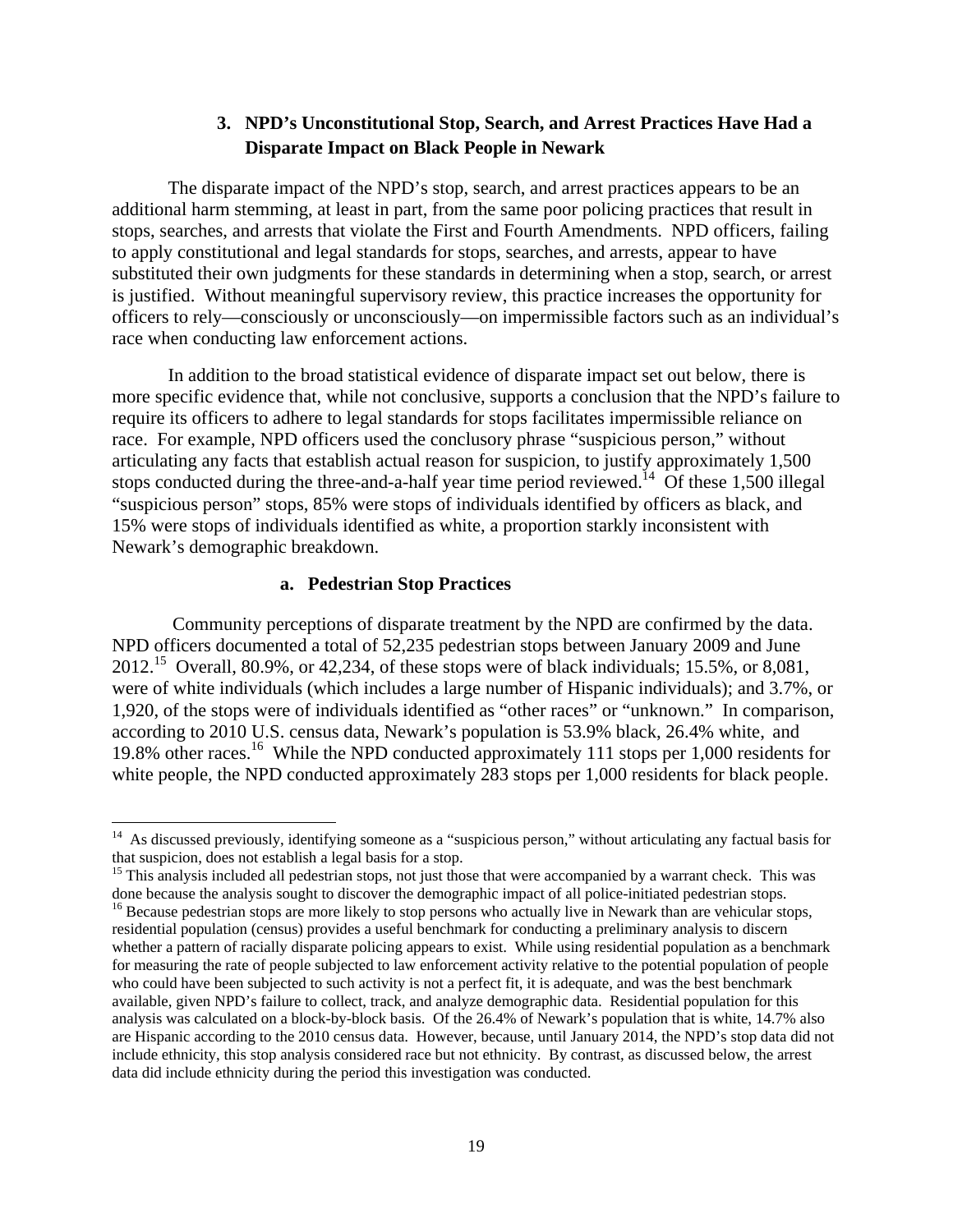<span id="page-22-0"></span>This means that black individuals in Newark have been 2.5 times more likely on average to be subjected to a pedestrian stop by an NPD officer than white individuals.

 searches and 3.1 times more likely to be subjected to frisks by the NPD. NPD officers In addition to being 2.5 times more likely to be stopped than their white counterparts, black individuals in Newark also have been 2.7 times more likely on average to be subjected to conducted 34,153 more stops, 13,174 more searches, and 12,130 more frisks of black individuals than of white individuals over three-and-a-half years. Yet, according to the NPD's documentation, the likelihood that a search or frisk by the NPD recovers evidence is essentially the same for both racial groups. The likelihood of recovering evidence during a frisk is 13.6% for whites and 12.7% for blacks, and the likelihood of recovering evidence during a search is 14.2% for whites and 14.8% for blacks.<sup>17</sup> Thus, not only are the unconstitutional stop practices of the NPD falling most heavily on black individuals, but those massively additional stops are not yielding more evidence of crime. In other words, the stops are both impermissible *and*  ineffective.

These racial disparities characterized every one of the NPD's policing precincts and sectors, regardless of the racial makeup of those areas. For example, in the 3rd Precinct, which covers the southeast area of the city and has a relatively low black residential population (22%), black individuals have been stopped at a rate 5.5 times that of their white peers, with stops of black individuals totaling 4,819 and stops of white individuals totaling 2,194, despite white residents' comprising 55% of the population. In the 4th Precinct, which covers the western area of the city, and where the residential population is heavily black (85%), black people accounted for 95%, or 14,693 of the stops, compared to 4%, or 572, stops of white people. When the precincts are broken down by sector, in 12 of Newark's 29 sectors (including sectors from each of the four precincts), black people have been stopped at a rate more than 4 times that of white people. In some sectors in the 3rd Precinct, the stop rate for black individuals exceeded ten times the stop rate for white individuals.

#### **b. Arrest Practices**

The analysis of arrests by NPD officers over the three-and-a-half year period are almost identical to the analysis of pedestrian stops over that time period. Out of the 84,396 arrests in the three-and-a-half year period reviewed, 66,888, or 79.3%, were arrests of black people, while black residents accounted for 53.9% of Newark's population. By comparison, only 5,567, or 6.6%, were arrests of white people, while non-Hispanic white residents account for 11.6% of Newark's population.<sup>18</sup> Stated differently, black individuals were 2.6 times more likely to be

 $17$  These evidence recovery rates are provided for race-comparison reasons only. The NPD's actual evidence recovery rates likely are materially lower than this, given the methodology of this review, which restricted the dataset of stops reviewed to those in which a warrant check was run, and the likelihood that the NPD did not complete this report for all stops.

 84,396 arrests, 10,277, or 12.2%, were arrests of Hispanic non-black individuals, compared to Hispanic non-black <sup>18</sup> Although there were anecdotal accounts of mistreatment of Hispanic individuals by NPD officers based on perceived ethnicity and national origin, particularly when these individuals have sought assistance from the police, the arrest data reviewed as part of this investigation did not show a disparity in arrests of Hispanics. Out of the individuals accounting for 30.6% of Newark residents. As noted above, because the NPD's stop data did not track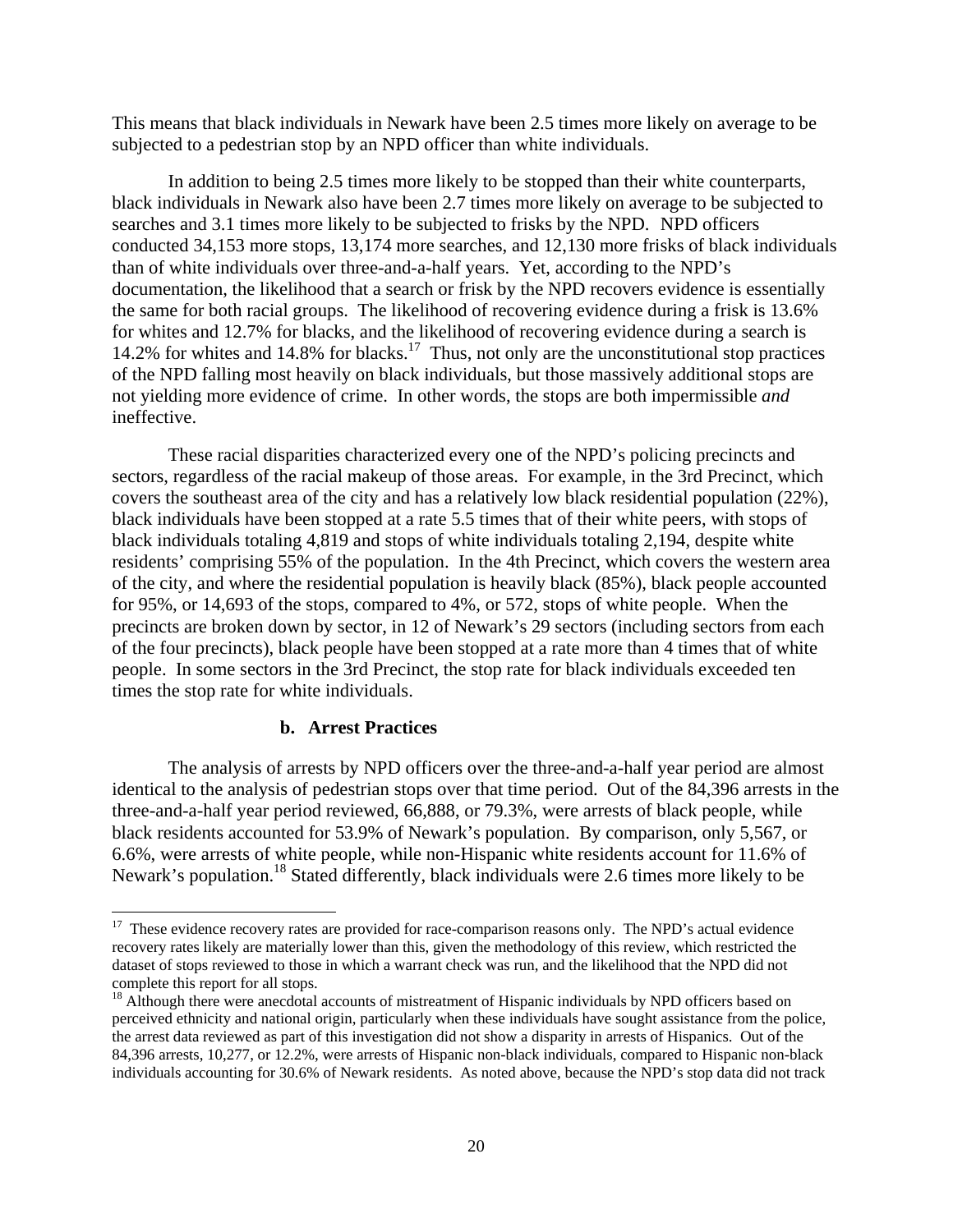<span id="page-23-0"></span>arrested than white individuals in Newark. As with stops, the disparity held true across all NPD precincts and sectors. It is also consistent throughout most categories of arrests, based on charges reported at the time of arrest. It is crucial that the NPD implement data collection and analysis so that it can more fully understand the nature and causes of these racial disparities.

## **4. Quality of Life Citation Practices Have Been Ineffective and Have Facilitated Abuse**

Community members, criminal justice stakeholders, and NPD officers and stakeholders widely recounted complaints about the NPD's use of Quality of Life citations (commonly referred to by officers and community members as "blue summonses"). These citations are issued by NPD officers pursuant to Newark's Municipal Code. Officers and residents alike perceive that the NPD issues these citations in order to satisfy quotas rather than to improve public safety. This perception alienates many community members and there is some evidence that calls into question the effectiveness of NPD's use of Quality of Life citations on reducing crime in Newark.

During various time periods in recent years, NPD leadership reportedly instituted a quota to encourage officers to increase the number of citations issued. Officers' eligibility for overtime and desirable assignments apparently were linked to meeting the Quality of Life citation quota, thus giving officers an incentive to issue more. Although there was conflicting information about whether a formal quota still exists, the perception of at least an unofficial quota persists among officers.

citations disparately affect the black community have some basis.<sup>20</sup> There were consistent reports from a variety of stakeholders that, in recent years, the NPD's increased emphasis on the use of the citations, coupled with poor training,<sup>19</sup> has disproportionately and ineffectively targeted black individuals. Because the NPD does not track race and ethnicity for citations, the DOJ could not confirm the accuracy of this perception. However, given the racially disparate effects of the NPD's stop practices, the allegations that the

Moreover, complaints from NPD officers and—particularly in public housing projects the community allege that the NPD's practice of requiring officers to issue high numbers of citations results in officers' focusing on convenient targets, rather than on the individuals involved in serious criminal activity. Issuing high numbers of citations, particularly if this

<u> 1989 - Johann Stoff, amerikansk politiker (d. 1989)</u>

 ethnicity until January of 2014, this investigation did not include an analysis of stops of Hispanics in Newark. Further inquiry is necessary to determine more conclusively whether the NPD's police activities have a disparate impact on Hispanics.

<sup>&</sup>lt;sup>19</sup> That lack of appropriate training concerning Quality of Life citations results in officers' improper issuance of citations is supported by the fact that these citations are dismissed by the municipal and county prosecutor's offices approximately thirty percent of the time.

 disabilities, highlighting the need for training on these issues. Some community members reported that seniors and  $20$  Community members and groups also raised concerns that the NPD inappropriately uses Quality of Life citations to target people with mental illness, people with disabilities, and seniors. During the site visit, members of the NPD command staff lacked a sufficient understanding and sophistication about issues related to mental illness and people with disabilities are terrified of calling the police because they perceive that NPD officers will assume that they have mental health concerns and will treat them like suspects.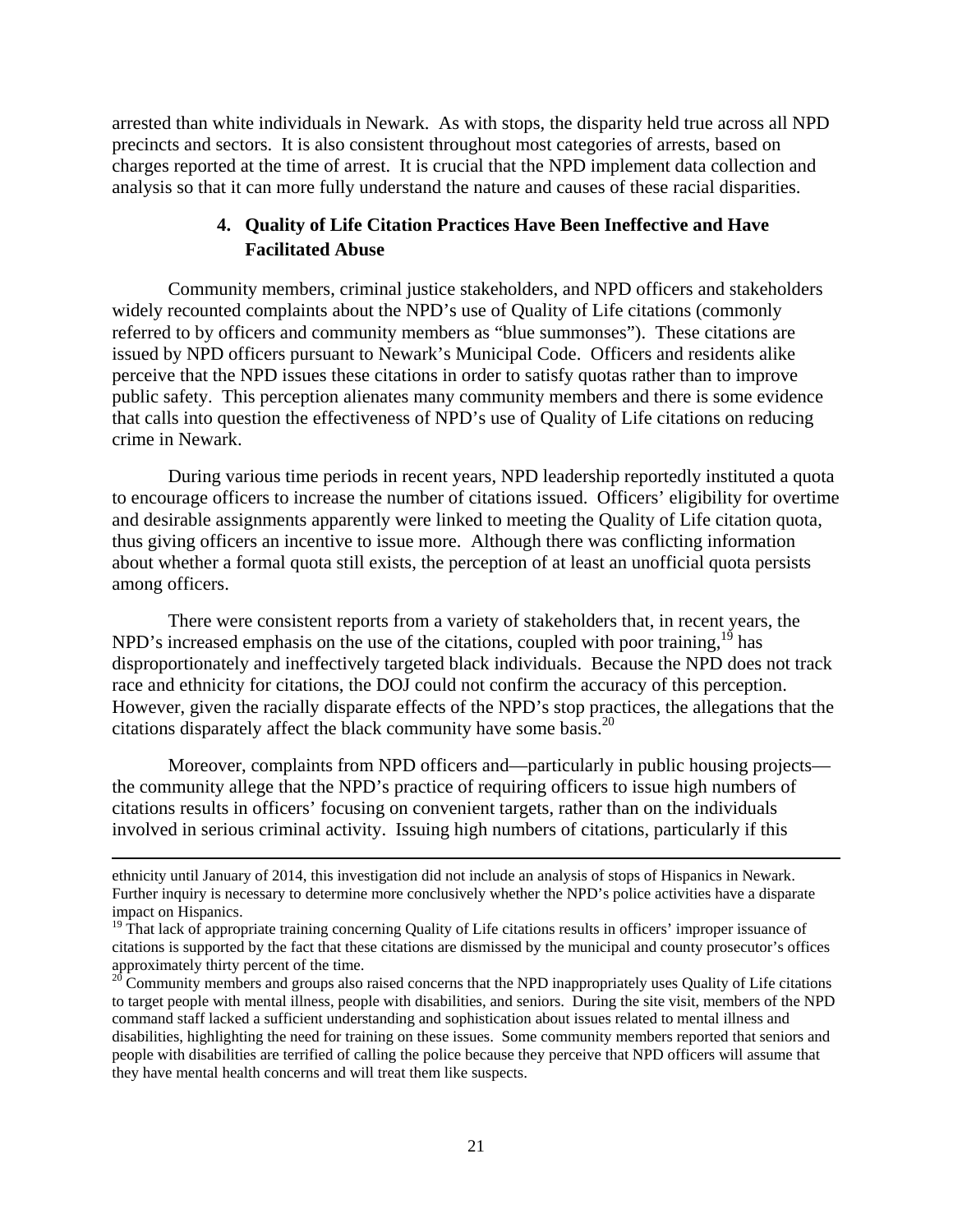<span id="page-24-0"></span>practice is seen as focused on low level targets of opportunity rather than the individuals more likely to be involved in serious criminal activity, alienates potential allies in the community who might otherwise be helpful as witnesses, or in providing information related to crime.

#### **C. USE OF FORCE**

There is reasonable cause to believe that the NPD has engaged in a pattern or practice of unconstitutional force in violation of the Fourth Amendment. Relying primarily on officers' own descriptions of and justifications for the force they used, this review found that more than twenty percent of NPD officers' reported uses of force were unreasonable and thus violated the Constitution. The investigation also revealed significant underreporting of force by NPD officers. This pattern and practice of unreasonable force both results from and is evidenced by failures in policy, supervision, investigation, training and discipline.

#### **1. Legal Standards**

The Fourth Amendment guarantees "the right of the people to be secure in their persons, houses, papers, and effects, against unreasonable searches and seizures." U.S. CONST. amend. IV. The use of excessive or unnecessary force by a law enforcement officer during an arrest or stop is considered an "unreasonable" seizure that violates the Fourth Amendment. *Graham v. Conner*, 490 U.S. 386, 394 (1989). The assessment of reasonableness and, therefore, constitutionality of an officer's use of force is objective. Just as an officer's bad intentions will not render an objectively reasonable use of force unconstitutional, an objectively unreasonable use of force is unconstitutional, even where the officer had good intentions. *Id*. at 397. Determining whether the use of force was reasonable requires carefully balancing the risk of bodily harm that the officer's actions pose to the individual in light of the threat to the public that the officer was trying to eliminate. *Scott v. Harris*, 550 U.S. 372, 383 (2007). In *Graham*, the Supreme Court noted that, in order to properly balance these interests, courts must examine the totality of the circumstances, including the severity of the crime, whether the subject posed an immediate threat to the officer or public safety, and whether the suspect was actively resisting arrest or attempting to escape. *Id*.

#### **2. NPD Format for Reporting and Tracking Force**

The NPD's use of force policy appropriately charges officers to use the "minimum force necessary to effect a lawful arrest" and officers must be able to "justify the degree of force used." General Order 63-02. The policy requires that officers clearly document all uses of force in an Incident Report and complete a separate Use of Force Report, both of which are to be submitted to a supervisor for review and approval. The Use of Force Report (Form DPI:2000) ("Force Report") is a paper form intended to track the specific details about use of force incidents. The Incident Report Form (Form DPI:802) ("Incident Report") is an electronic record contained in the NPD's Record Management System ("RMS") that officers complete for all arrests, crime reports, uses of force and other incidents. Only the Incident Report includes a place to include a narrative description of an officer's actions. The Force Report provides space to indicate what force was used, what resistance was encountered and whether there were injuries, but its format makes it impossible for a reviewer to tell what happened, especially in situations where more than one type of force is used, or force is used against more than one person. Upon approval,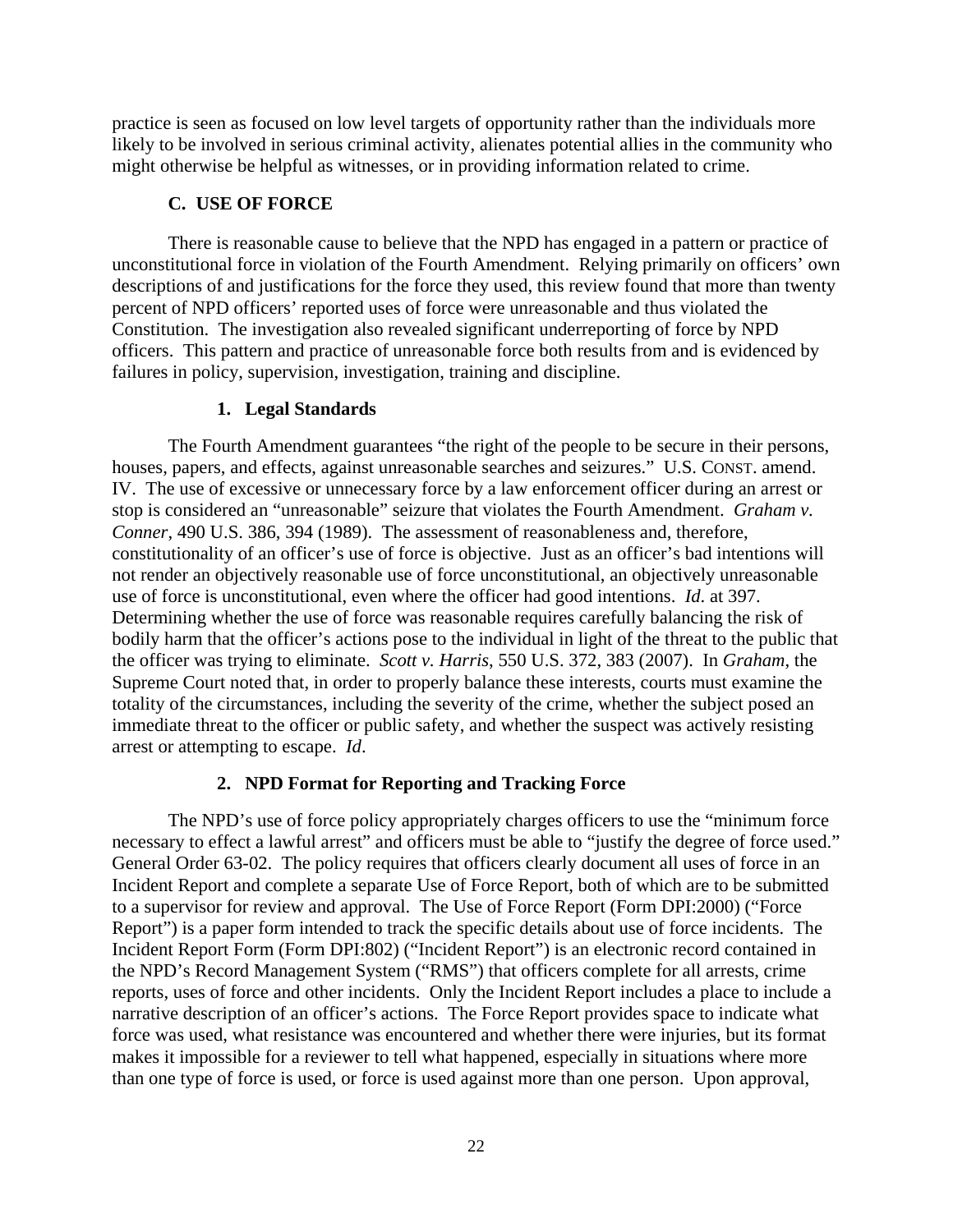<span id="page-25-0"></span>supervisors are to forward copies of both reports to the Office of the Police Director, Internal Affairs, and the Police Academy. In addition, the policy requires each precinct or unit to maintain file copies of the Incident, and Use of Force Reports (and any associated Arrest Reports).

The policy requires copies of Use of Force Reports to be forwarded to IA, where they are to be entered into a computerized case management system, IAPro, and for the Police Academy to retain them for "future purposes."<sup>21</sup> In apparent conflict with this policy, although IAPro appears to contain a record noting the occurrence of each use of force, very little of the data from the Use of Force Report is actually entered into the NPD's data system for tracking or further analysis. The omission of this detailed data from any electronic database limits the ability of the NPD to track and analyze officer use of force practices for accountability, training, or officer safety purposes.

#### **3. NPD's Unreasonable Use of Force**

allegations of excessive force for the eighteen-month period, from January 2010 to June  $2011.^{22}$ With the assistance of experts, the team reviewed all 82 of the NPD's IA investigations of In 67 of these investigative files, IA determined that NPD officers had used force and IA then made efforts to conduct an investigation.<sup>23</sup> Yet, IA did not find the force used by officers in any of these investigations to be unreasonable. In fact, IA sustained only one excessive force allegation in the six-year period from 2007 to 2012.

The DOJ's review yielded very different results. Upon evaluating the information in these 67 files, the investigation concluded that 14 incidents involved the use of unreasonable force by NPD officers, some of which are described below. In 27 other incidents, the documentation of the internal affairs investigation lacked sufficient information to allow an assessment of whether the force was reasonable.

In addition to its review of IA investigations, the team also evaluated the NPD's Force and Incident Reports for the nine-month period from January 1, 2011, to October 4, 2011 by selecting a statistically significant, random sample of 100 out of 336 incidents for review. Because the Force Reports included only officers' accounts, without any documented investigation or additional information gathering by the NPD, such as interviews with victims or third-party witnesses, the review simply examined whether the officers provided sufficient

 to include in its monthly reports a summary of all uses of force and firearm discharges that occurred.  $21$  The policy does not describe what those future purposes might entail, apart from an additional requirement for IA

<sup>&</sup>lt;sup>22</sup> To assess the NPD's use of force, the team reviewed NPD's Force Reports, Incident Reports, Internal Affairs investigations of excessive force allegations, and investigations of shootings in which officers were involved. Because this review of individual incidents relied on the same documentation that was available at the time of the incidents to the NPD's direct supervisors and IA investigators, it permitted an assessment of both the reasonableness of each force incident and the supervisory or investigatory process that followed. Interviews with NPD officials, from line officers to NPD leadership, were also critical to evaluating the NPD's use of force, as was information from other law enforcement stakeholders, community groups and individuals.

 unable to confirm that the allegations involved NPD officers and halted the investigation. As a result, these  $^{23}$  In 15 of these 82 investigations, the NPD either affirmatively concluded that the incidents did not occur, or was investigation files contained insufficient information for review and were excluded.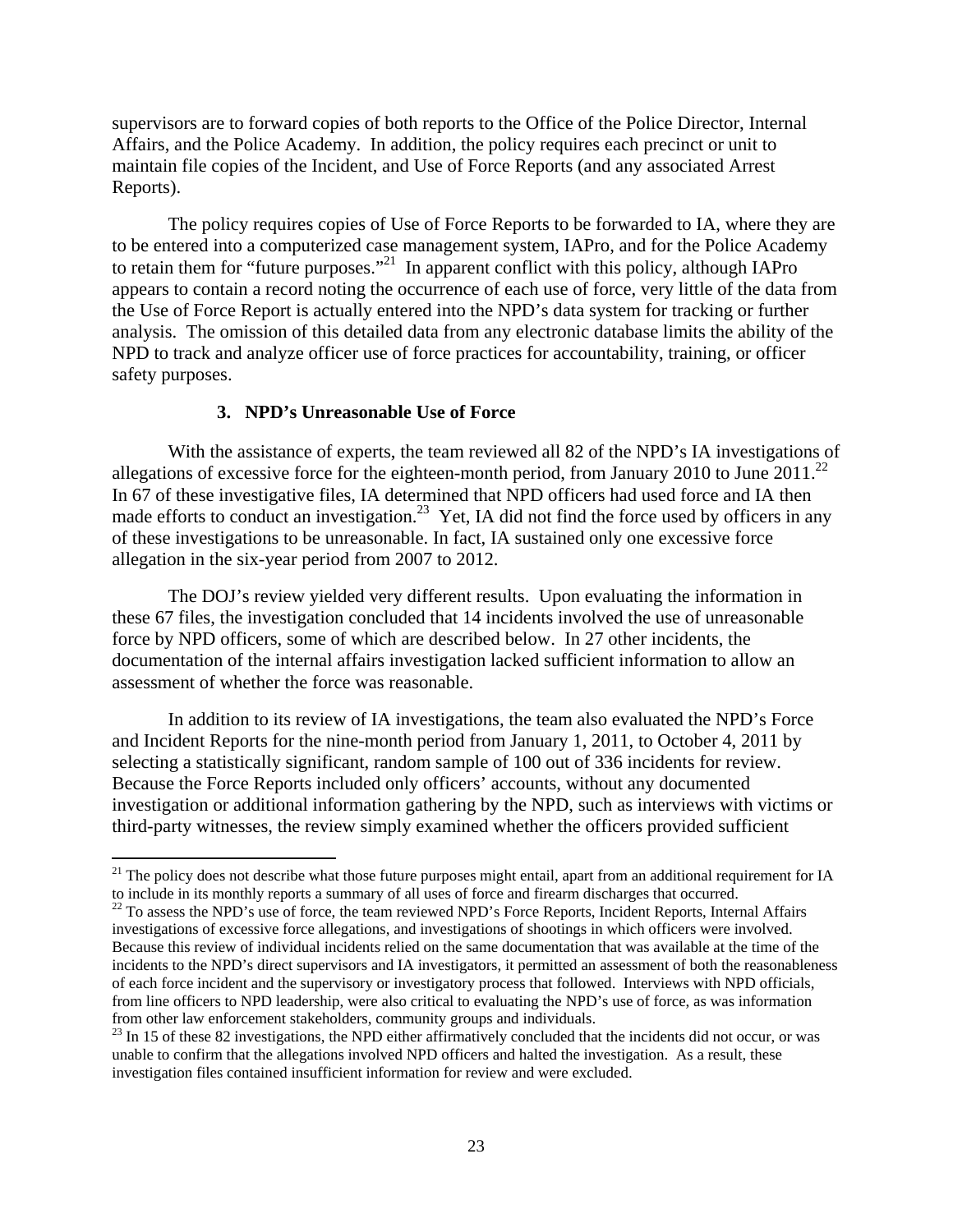<span id="page-26-0"></span>100 Force and Incident Reports reviewed.<sup>24</sup> justification for their uses of force in their own reports. Similar to the results of the IA force investigation review, in nearly one third of the Force and Incident Reports reviewed, the force appeared unreasonable, and thus in violation of the Fourth Amendment, based on the officer's own description of the nature of and reason for the use of force. In a significant number of additional incidents the reporting was too unclear to permit an assessment of whether the force used was reasonable. Force appeared reasonable on its face in only a little more than half of the

#### **a. Examples of NPD's Use of Unreasonable Force**

The overall impression of this review is that NPD officers escalate common policing situations, in which force should be unnecessary or relatively minimal, to situations in which they use significant force, sometimes unreasonably. Taken as a whole, the investigation revealed that NPD officers too often use open and closed fist strikes, especially to the head of the subject. In many cases, these actions were not necessary for the officer to control the situation and seemed to be simply retaliatory.

The NPD's own force documents helped explain why many in the community perceive NPD officers as needlessly escalating incidents, rather than as officers committed to protecting their community. Indeed, the NPD appears to be a department that too frequently turns to force as its first option when dealing with the public.

In one incident, for example, while an officer was escorting an intoxicated 140-pound, 69-year-old man from a store, the man grabbed the officer's upper chest. The officer reported that he punched the man twice in the face in response.

In another incident, a man suffered a concussion, loss of consciousness, and bruises and cuts after a detective in plainclothes struck him several times in the face with a closed fist. The detective's incident report indicates that the man swung first, but acknowledged that the detective had startled the man with his sudden presence behind him. The police practice experts who reviewed this incident for this investigation noted this response did not appear to be a defensive or control tactic, but rather was retaliatory. Additionally, a sergeant on the scene admitted during the IA investigation that, although he had kicked the man, he did not complete a Force Report as required by policy. Despite the severity of his injuries, the man was not taken to the hospital until he complained of mouth pain at the police station. Further, while the man's hospital records were included in the investigative file, the loss of consciousness and concussion were barely acknowledged in the investigator's summary, and appear not to have been discussed with the complainant.

Another aspect of the pattern of unreasonable force is the number of incidents in which officers appeared to respond with significant force against individuals who questioned police activities, sometimes, in the language of one police report, "in a loud and hostile manner." In an incident more fully discussed in the assessment of arrest practices above, according to a citizen

 $24$  Because the information available in these reports was less than that available in an internal affairs investigation, the review of the use of force reports was limited to an assessment of whether the officer's own report of the incident adequately justified the officer's actions.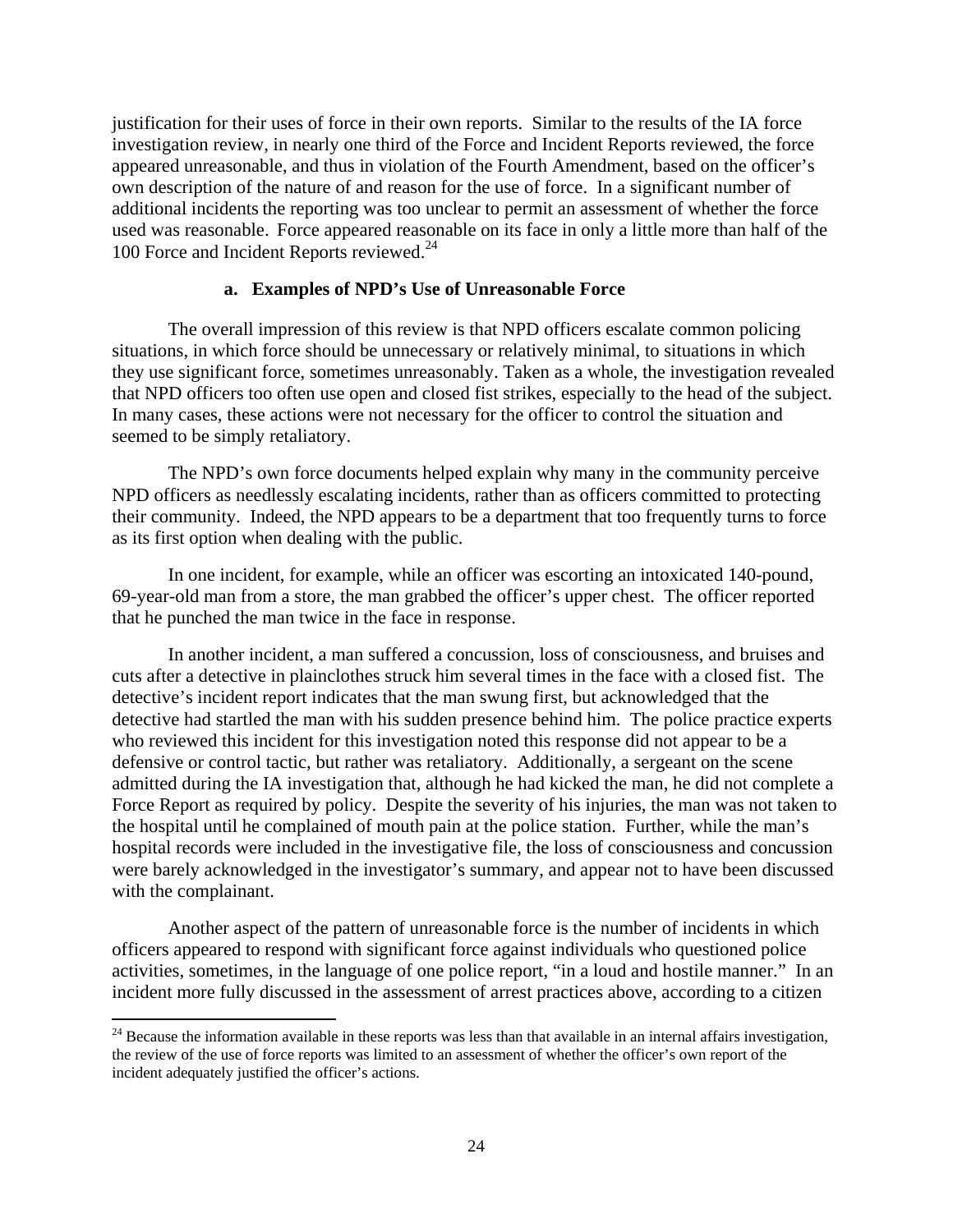<span id="page-27-0"></span>complaint, when a man asked a plainclothes officer why another individual had been stopped, the officer reportedly slammed the man to the ground and used a choke hold on him. When the man's female cousin asked why the officer was choking her cousin, the officer kicked her in the ribs and placed both individuals in handcuffs. Both the officer's account and the IA investigation are incomplete, raising questions about the reliability of the investigation: while the complainants alleged specific details, including a choke hold and a kick, the officer's account was minimal and uninformative, reporting only that she and other officers "quelled" the behavior.

The investigation uncovered that officers also have used force in furtherance of an investigation rather than to effect a lawful arrest or prevent harm. In an incident in January 2011, two officers decided to conduct a "well-being check" of a man and woman whom they observed arguing, and called over to them. As the couple approached the officers, the officers reportedly observed the man put something into his mouth and ordered him to spit it out. When the man did not comply, one officer immediately placed him in a choke hold to prevent him from swallowing the item. The choke hold was unsuccessful. After the man had swallowed the item, he reportedly refused to give the officers his hands to be cuffed and was "taken to the ground and given two strikes to the side of his head." Although the officer's report states that he acted for the man's safety as well as to prevent him from swallowing the item, the encounter at that point was voluntary and the officers had not established a basis for any seizure. Although police officers may use reasonable force to secure or prevent the destruction of evidence while conducting a lawful arrest, they must have constitutionally adequate grounds for doing so. In this and similar incidents, NPD officers have used force before establishing probable cause to justify a seizure, as is required by the Constitution. Additionally, in this instance the NPD failed to scrutinize the use of a choke hold as a potentially deadly use of force that likely was unreasonable in response to the man's resistance.

## **b. Lack of Effective System for Use of Force Reporting and Review**

The pattern of using unreasonable force is both perpetuated and further evidenced by significant problems with the NPD's force reporting and review practices. First, although NPD policies in many (but far from all) respects comport with contemporary best practices, the NPD does not always follow its own force policies, contributing to and reflecting the pattern of unreasonable use of force. Second, the NPD lacks a robust process for supervisory review of officers' use of force by first-line supervisors. Third, the NPD often fails to refer serious use of force cases to the Essex County Prosecutor's Office for review for criminal prosecution. When the NPD has referred cases, the criminal referral prematurely has ended the NPD's administrative investigations of serious force, including officer-involved shootings.

## **i. NPD's Force Reporting and Supervisory Review Systems**

Consistent with the discussion above describing a culture that facilitates unreasonable force, the review revealed an unacceptable tolerance within the NPD for Force Reports that are insufficient to permit meaningful review. In particular, officers' reports repeatedly failed to describe the actions that prompted the use of force. Instead, officers frequently have made conclusory statements that a person was "resisting arrest," "flailing his arms," or "swinging his shoulders," without providing the facts that would permit an assessment of whether the level of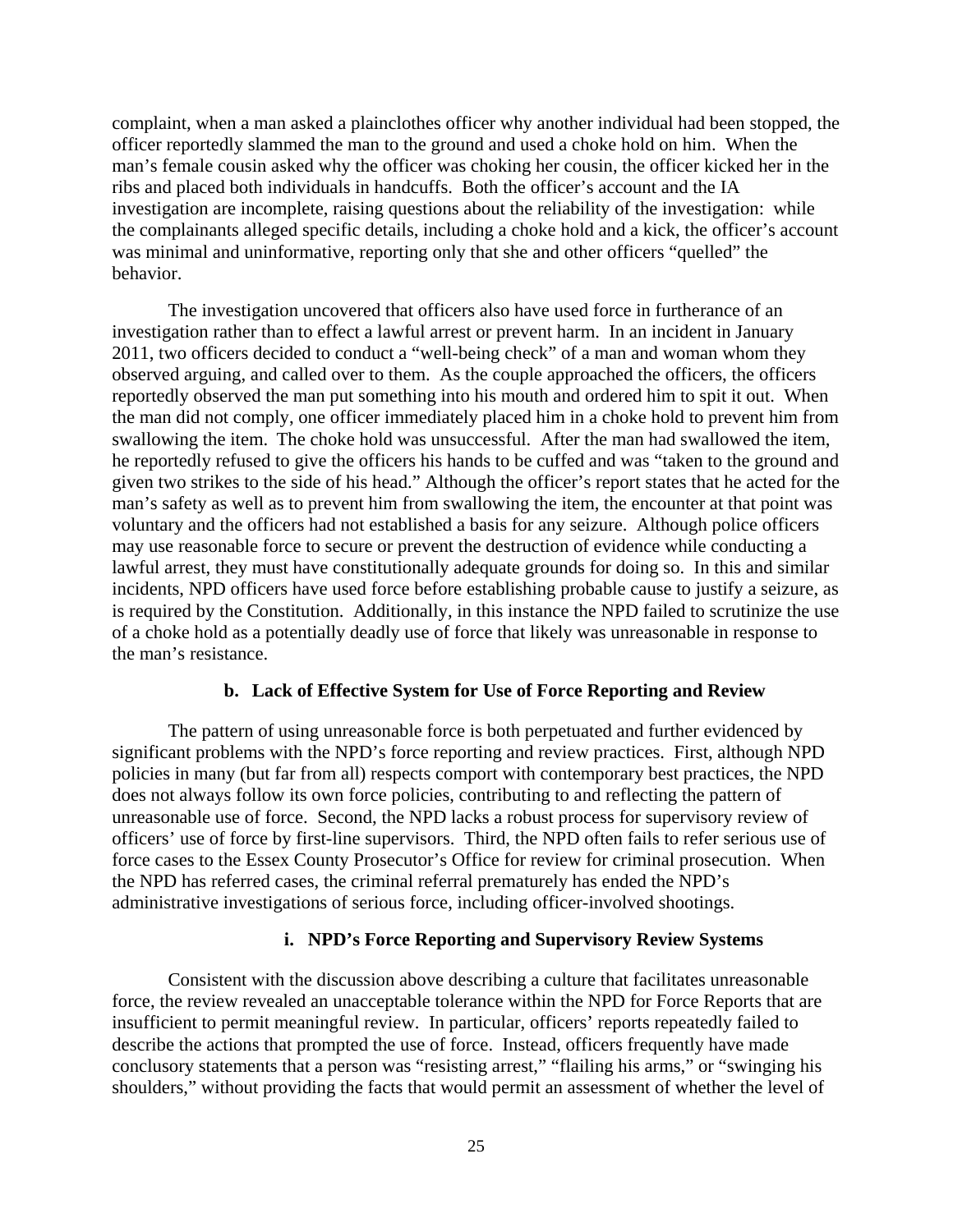resistance warranted the level of force used in response. Similarly, officers often documented their actions with vague, conclusory, and non-descriptive language that failed to describe what force they used and why, such as:

- "appropriate amount of force to effect a lawful arrest"
- "necessary level of physical force"
- "placed under arrest after a struggle"
- "all necessary force"

Other problematic descriptions of force indicated only that, after some unspecified amount and type of force, the subject was placed in handcuffs:

- "administered several compliance holds to handcuff and then escort"
- "attempted to handcuff him as he violently resisted being handcuffed. [Officers] eventually were able to place [the suspect] into handcuffs."
- "after several attempts ... [three officers] were finally able to put handcuffs on the suspect."

Such descriptions make it impossible for a supervisor, investigator, or outside reviewer to determine whether the force used by officers in these situations was reasonable, or even whether the officers' tactics raise officer safety concerns. Yet, there was no indication in the records that supervisors questioned the adequacy of officers' force descriptions, or requested additional information. In fact, of more than 300 Force Reports reviewed as part of this investigation, supervisors approved every use of force description, including those DOJ found to be deficient.

It is widely accepted and understood in the field of modern policing that, without meaningful review of officers' use of force, it is more difficult to detect and correct uses of unreasonable force and officer safety issues, or to identify training needs, poor tactics, policy failures or inadequate equipment. Without routine, thorough force review, officers may become less careful about whether they use force consistently with policy or law. Poor decisions, bad tactics, and lax adherence to policy and law can reinforce themselves over time and become a part of the culture. Without effective supervisory review, the lines of accountability throughout the Department weaken, making it more difficult for leadership to promote and ensure its operational mandates and vision.

The NPD's Force Report, meant to facilitate NPD's tracking and assessment of officer force, instead facilitates both poor reporting and ineffective review. The Force Report is intended to track the specific details when force is used, including the name, age and race of the individual(s) involved, the level of resistance the officer encountered, the type of force used, and whether anyone was injured or received medical treatment. While these are all important details for the NPD to document and track, the Force Report's usefulness as a management tool is undermined by its failure to require a narrative description of the event and an explanation of the connection between an individual's behavior and the officer's use of force. For example, when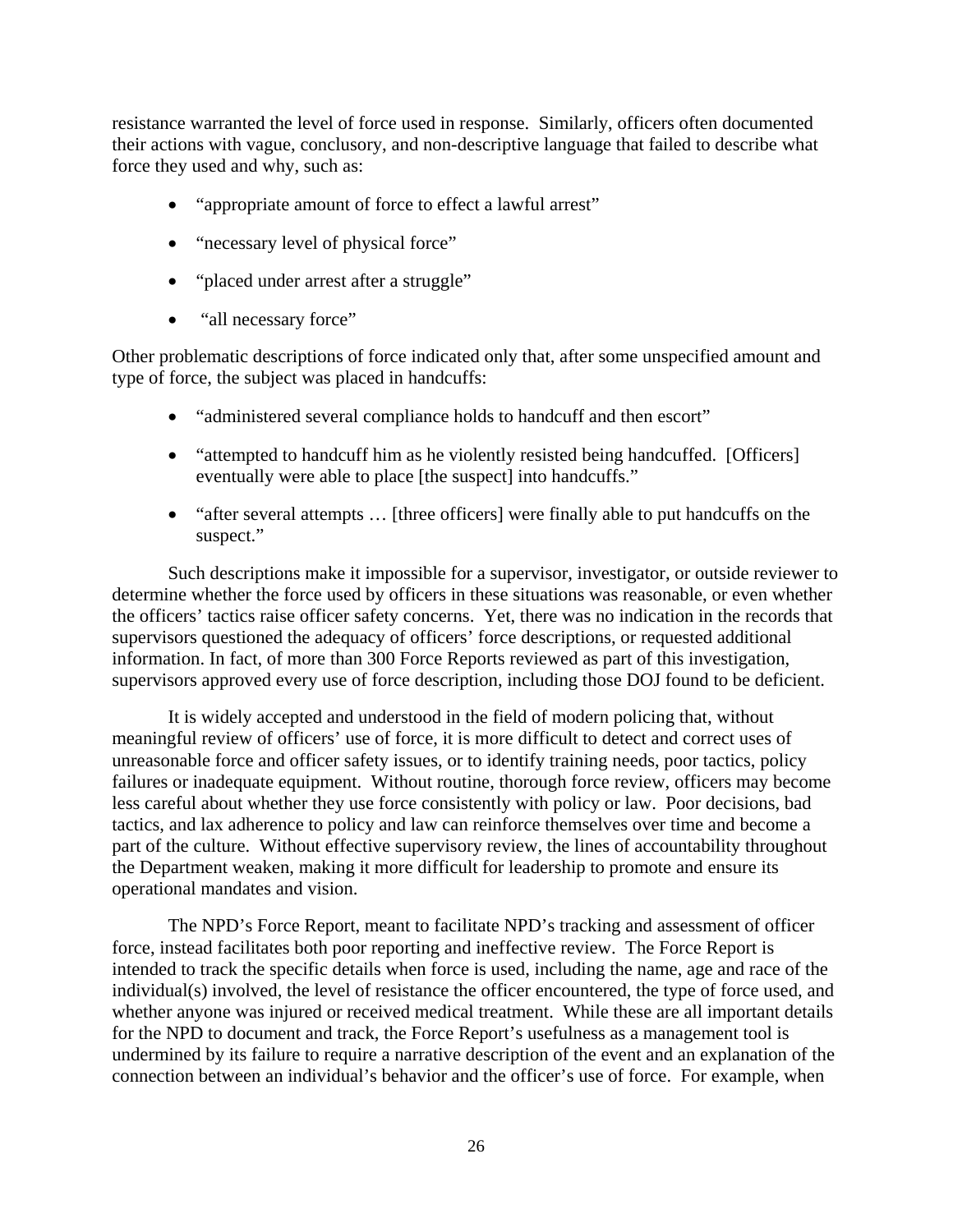an officer uses more than one type of force, the Force Report provides no way of indicating which force was used first or what behavior prompted it. Similarly, if force was used against multiple individuals, the form offers a reviewer no way of discerning what force was used against which specific individual. By contrast, the New Jersey State Attorney General's Guidelines on Use of Force include a model Use of Force Report—albeit last revised in 2001 that, although organized differently, does require information regarding what force was used against a specific individual when multiple individuals are involved.

Pursuant to NPD policy, NPD officers are instead instructed to describe their uses of force in the narrative of the Incident Report Form, a separate electronic form. Although Force Reports and Incident Reports can be cross-referenced by the unique, computer-generated Criminal Complaint Number assigned to every incident, the NPD does not file the two reports together. Indeed, completed Force Reports are routed differently through the NPD than their related Incident Reports, and they are neither tracked nor routinely evaluated together by NPD supervisors. Thus, unless supervisors match up each Force Report with its corresponding Incident Report (a time-consuming process completed for this investigation), supervisors reviewing Force Reports do not see the accompanying narrative in the Incident Report that, theoretically at least, describes what happened. Nor is there any other mechanism within the NPD to ensure that this comprehensive force review occurs: IA staff reported that, although they track the number of force incidents, they have no responsibility to review individual officers' Force Reports to ensure that the reports are accurate and complete.

Exacerbating these problems, the NPD tolerates significant underreporting of force by its officers. In 30% of the Incident Reports reviewed that described a use of force, the officer did not complete the required Force Report. Similarly, in at least a dozen of the approximately 87 internal affairs investigations of force complaints, officers reported uses of force during internal affairs interviews that they had failed to document contemporaneously in Force Reports. Thus, if the complainants in these cases had not come forward to pursue allegations of excessive force, there would have been no record that these officers even had used force.

The NPD has not held officers accountable for failing to document their uses of force, even though this is a clear violation of the NPD's use of force policy,<sup>25</sup> and the NPD's IA policy requires investigators to pursue evidence that an officer violated department rules or engaged in other misconduct, even if that misconduct was not the basis for the original complaint.<sup>26</sup> The NPD's tolerance of officers' failure to report force therefore suggests that NPD condones such behavior, and may well significantly contribute to the widespread underreporting of force.

Acknowledging the deficiencies in the NPD's use of force reporting and review systems, NPD's leadership reports that it has created a Use of Force Review Board to more closely assess uses of force and patterns of officer behavior. While establishing such a board is a necessary component of an adequate force review system, the NPD must also ensure that officers diligently report force and that supervisors, or dedicated force investigators, are equally diligent in their reviews.

<sup>&</sup>lt;sup>26</sup> See GO 05-04 at 14.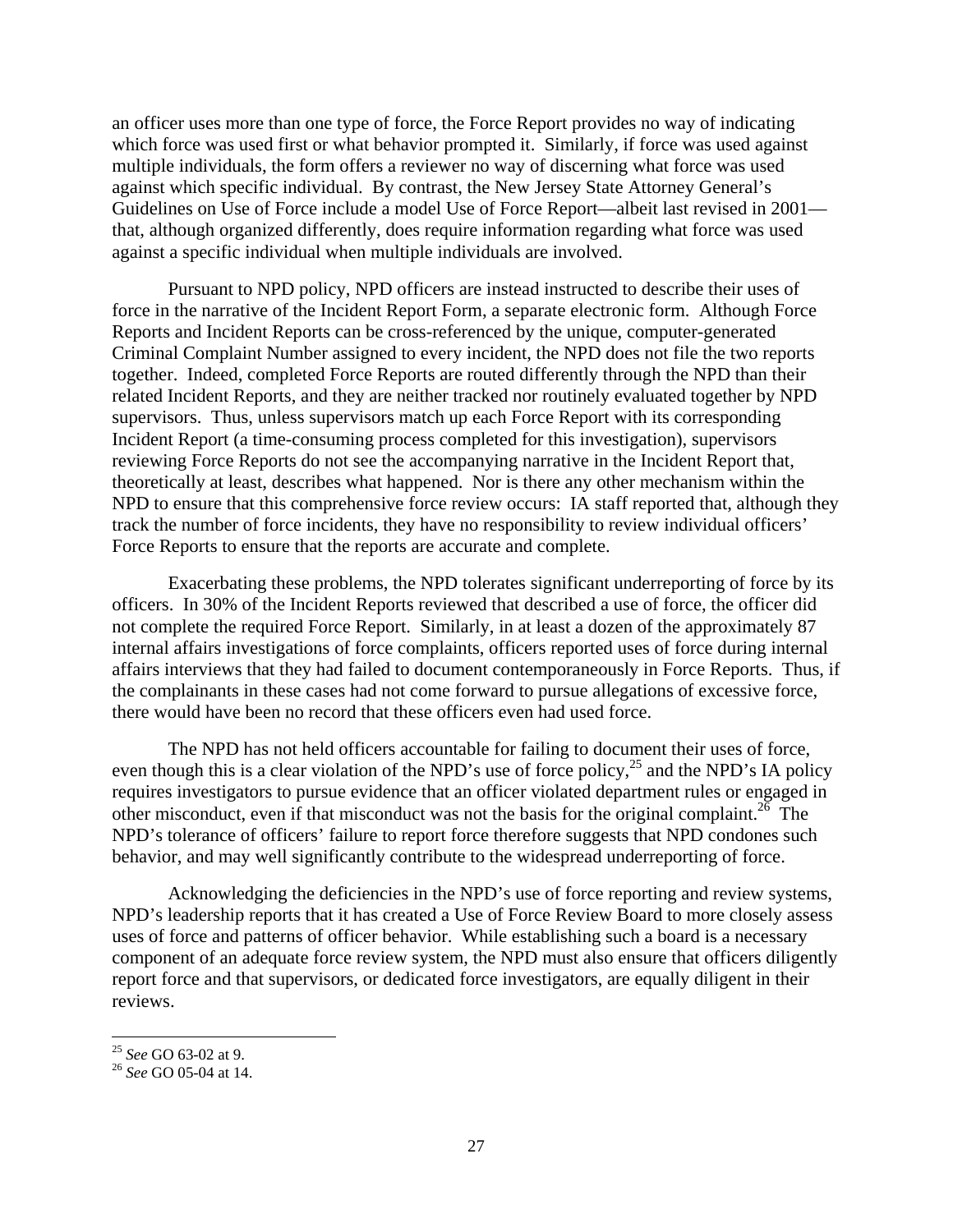#### **ii. NPD's Administrative and Criminal Force Review Systems**

<span id="page-30-0"></span>NPD also has mishandled serious use of force incidents that require both criminal and administrative review, including cases where officers have used deadly force. In particular, the NPD often has failed to refer serious use of force cases to the ECPO to be considered for criminal prosecution, and when the NPD has done so, the criminal referral inappropriately has ended the NPD's administrative investigation.

## **1. Failure to Appropriately Review Cases Involving Serious Use of Force**

The NPD's policies require IA to refer to the ECPO any complaint "where a preliminary investigation indicates that the accused officer may have engaged in a criminal act or used force which resulted in serious bodily injury or death."<sup>27</sup> IA staff reported that all excessive force allegations are referred to the ECPO, not just allegations involving serious bodily injury or death as required by policy. However, this claim was not substantiated by the review of IA files. Instead, the review shows that, in practice, some excessive force files are referred to the ECPO, some are reviewed internally only by IA, and still others may be reviewed only at the command level without ever being assessed by IA.

 This review revealed multiple instances in which credible complaints of potentially criminal uses of force were not referred to prosecutors for review, even though by any objective measure they should have been. For example, in one investigation a complainant alleged that he was physically assaulted by four officers at the Green Street Cell Block. He reported suffering a broken nose, lacerated lip and bruises to his cheek. Officers acknowledged administering blows to the complainant's torso after they had already taken him to the ground. This review determined that the force used appeared excessive and potentially criminal under the relevant legal standards, but the NPD never referred this case to the ECPO.

When the NPD has referred excessive force allegations to the ECPO and the ECPO has declined to prosecute the case, the NPD routinely has closed the administrative case with little additional investigation. Some NPD investigators expressly have relied on the prosecutor's decision not to proceed to justify an exoneration recommendation. One IA investigator wrote in support of his recommendation to clear an officer that the ECPO "determined there was insufficient evidence to warrant criminal prosecution. Therefore, the actions of the officers were within the legal realm of their responsibilities and functions as Newark Police Officers." There are numerous other cases where the investigator received notice of non-prosecution from the ECPO, and closed the investigation mere days later.<sup>28</sup> *See Garcia v. City of Newark*, 2011 WL 689616 \*4 (D.N.J. Feb 16, 2011) (noting, in a civil case alleging that NPD officers engaged in excessive force, that NPD's "IA investigator . . . stated that he has never sustained an excessive force allegation unless the Prosecutor had already found sufficient evidence to bring a criminal charge.").

 <sup>27</sup>*Id.* at 9.

<sup>&</sup>lt;sup>21</sup> Id. at 9.<br><sup>28</sup> The IA investigators usually requested written statements from the accused officers, but this appears to have been a formality, based on the subsequent lack of investigation and quick closure of the file.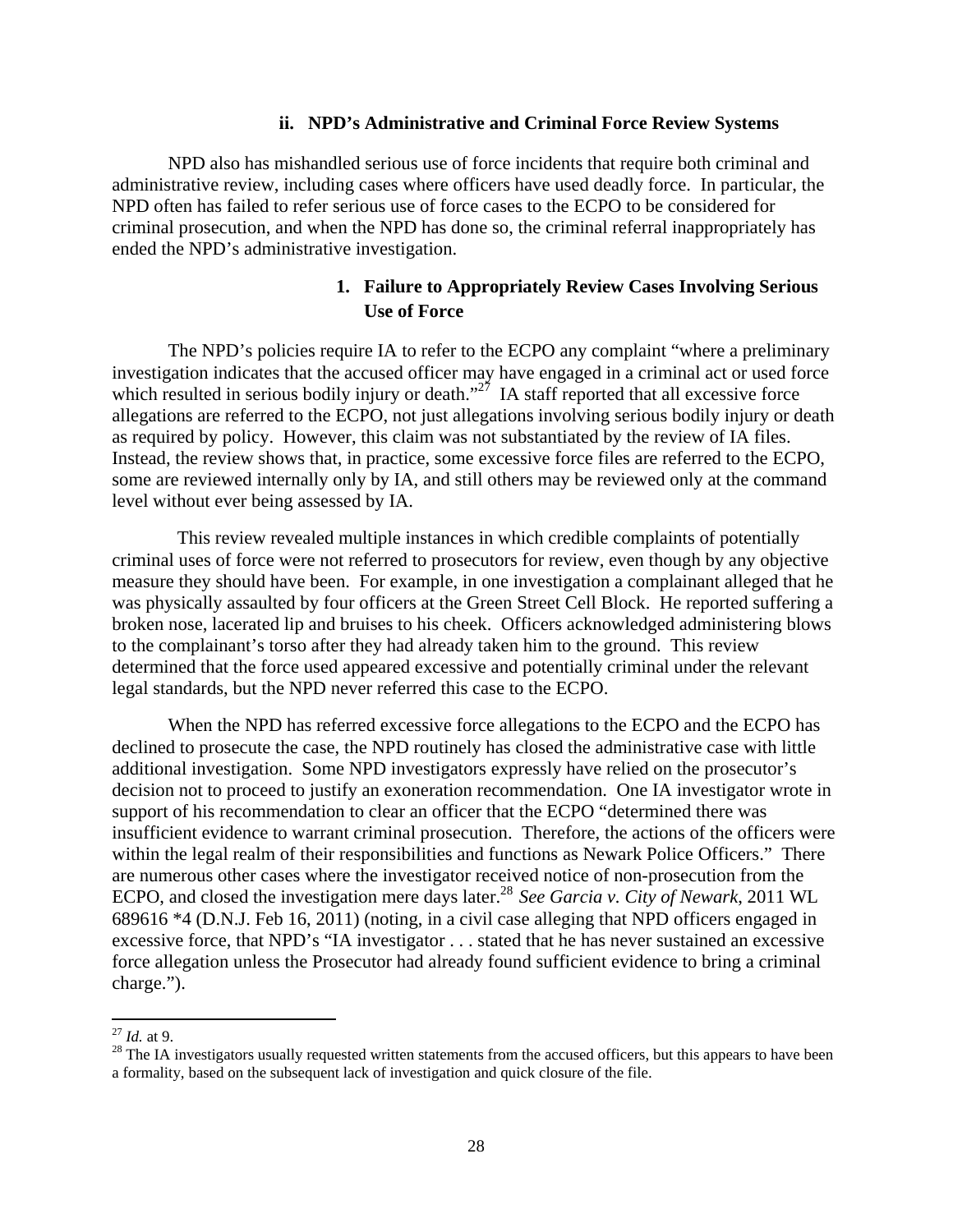The standard for criminal conviction and the standard for sustaining an administrative complaint are significantly different, and a decision by the ECPO not to prosecute criminally does not mean that an officer acted legally or in keeping with NPD policies. The NPD's practice results in failures to sufficiently investigate serious uses of force and recommend appropriate disciplinary action, and is contrary to both the expectations of the ECPO and the New Jersey Attorney General's IA Guidelines, which require that the NPD take appropriate administrative action even when cases are not criminally prosecuted. N.J. AG Guidelines at 20.

#### **2. Inadequate Review of Officers' Use of Deadly Force**

The most significant and "intrusive" use of force is the use of deadly force, which can result in the taking of human life, "frustrat[ing] the interest of . . . society in judicial determination of guilt and punishment." *Tennessee v. Garner*, 471 U.S. 1, 9 (1985). Because deadly force poses such a high risk, it must be closely reviewed and controlled by a police department to ensure that it is used only when justified. Deadly force incidents, such as officerinvolved shootings, also often draw substantial attention to the Department, and can be a source of significant tension with the community when a police department responds inappropriately.

officer-involved shootings between May 2010 and January 2012 were generally incomplete.<sup>29</sup> NPD's handling of officer-involved shootings has fallen strikingly short of generally accepted police practices. The NPD has not conducted adequate administrative investigations to determine if officer-involved shootings violate NPD policy. Indeed the investigations of all 29 This deficiency is partly due to how the NPD has handled its split jurisdiction with the ECPO for shootings involving law enforcement officers. The ECPO conducts the criminal investigation, while the NPD retains authority for the administrative review. However, as with its handling of other serious uses of force as described above, the NPD has misunderstood or misapplied the distinction between criminal and administrative investigations and abdicated its independent responsibility to conduct an administrative investigation to determine whether officer-involved shootings violate NPD policy or present officer safety concerns.

Criminal and administrative investigations of officer-involved shootings are both critical processes for a police department and the community it serves. A criminal investigation assesses the lawfulness of the use of force and may result in prosecution. The administrative review assesses whether the incident involved any violation of policy and whether it raises any tactical, training, or other concerns for the agency. The NPD starts an administrative investigation after each officer-involved shooting, but always suspends the administrative investigation while the ECPO conducts a criminal review. A blanket rule of not conducting an administrative investigation of a shooting pending completion of the criminal review is problematic due to the unnecessary delay it imposes, but it is less troubling if the administrative investigation restarts once it is clear it will not interfere with a potential criminal prosecution. However, it appears that the NPD has not resumed its administrative review of the use of force once the ECPO has completed its criminal review and declines to prosecute. This is consistent with all IA

 were of unknown effect. According to NPD reports, five of the shootings resulted in critical injuries and four were  $29$  Of these 29 officer-involved shootings, thirteen were confirmed hits, twelve were confirmed misses, and four fatal.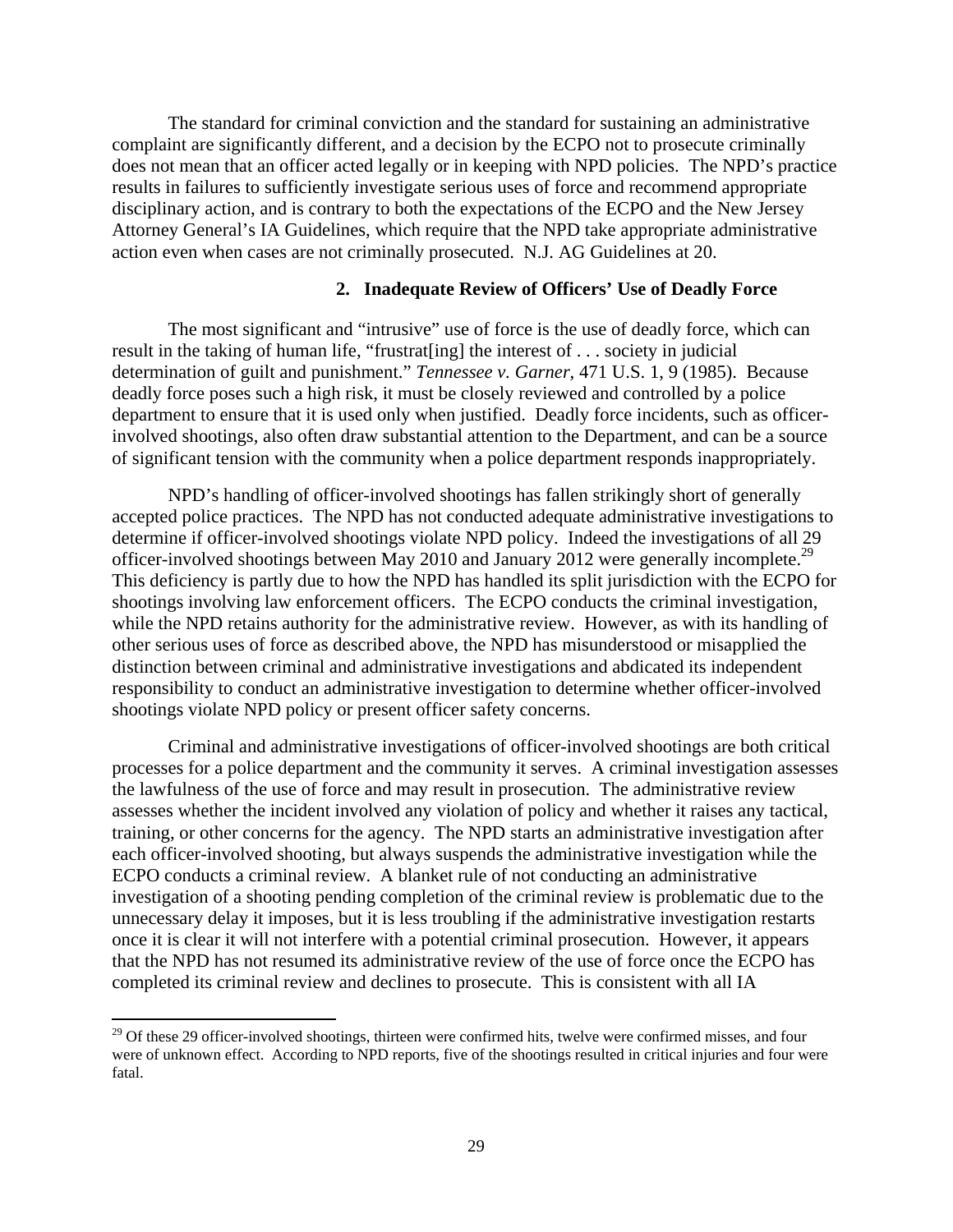<span id="page-32-0"></span>investigators' statements that, once a criminal review is initiated, they are precluded from taking administrative action regarding the use of deadly force, although they may investigate and take action for any other rule violations that may be identified.

Therefore, when the NPD suspends its administrative investigation pending criminal review, the NPD effectively ends its review of the incident.<sup>30</sup> The NPD's files do not include material gathered by the ECPO for its criminal review, and the NPD has not itself collected or considered critical evidence, or its absence.<sup>31</sup> For example, some files lack photographs or diagrams of the scene or even a clear description of a subject's injuries. Others lack a coroner's report discussing the cause of death. The files do not contain statements from the subjects of the shootings, or any indication that the investigator tried to obtain such statements. The NPD's response to officer-involved shootings appears to have been based only on the perspective of officers who were involved as witnesses and friendly civilian witnesses. The lack of thoroughness of NPD's officer-involved shooting investigations is reflected in the brevity of the investigative files: one investigation file of a fatal shooting was nine pages long, and another file where the shooting left the subject in critical condition was twelve pages.

As a result of the NPD's practice of not conducting meaningful administrative investigations, shootings that violate policy, but have not been criminally prosecuted, have avoided review. Except in the extremely rare instance where a shooting is prosecuted criminally, there is no possibility of holding officers accountable, or determining whether there were training or other failures. Indeed, while the NPD's lack of investigations made it impossible to draw firm conclusions about any shooting based upon the investigative file, at least one appeared unreasonable based solely on the documents available.

The NPD's weak investigations of officer-involved shootings provide a patina of oversight that is wholly insufficient to determine whether shootings are justified. Further, because it has conducted no investigation, the NPD has had little information to assess the need for changes to training, equipment, policies or tactics that may be placing officers and civilians at risk. By not conducting thorough investigations followed by appropriate disciplinary action when warranted, the NPD fails to deter officers from using deadly force unnecessarily and decreases public confidence that the NPD is exercising appropriate supervision and review.

#### **D. THEFT**

There is reasonable cause to believe that NPD officers have engaged in a pattern or practice of theft from civilians, and that the NPD has taken inadequate measures to prevent, investigate, and remediate incidents and allegations of such theft.

 $30$  While there is no good rationale for the NPD's practice of dispensing with an administrative review altogether, delaying initiation of the administrative review may be the result of the potentially confusing guidance offered in the Attorney General's guidelines on how departments should proceed in these situations. During the course of this investigation the Attorney General's Office expressed its interest in considering modifications to its guidelines to provide greater clarity.

 $31$  With the potential exception of Grand Jury secrecy and similar requirements, there is no legal barrier to including information from a criminal investigative file in an administrative investigation.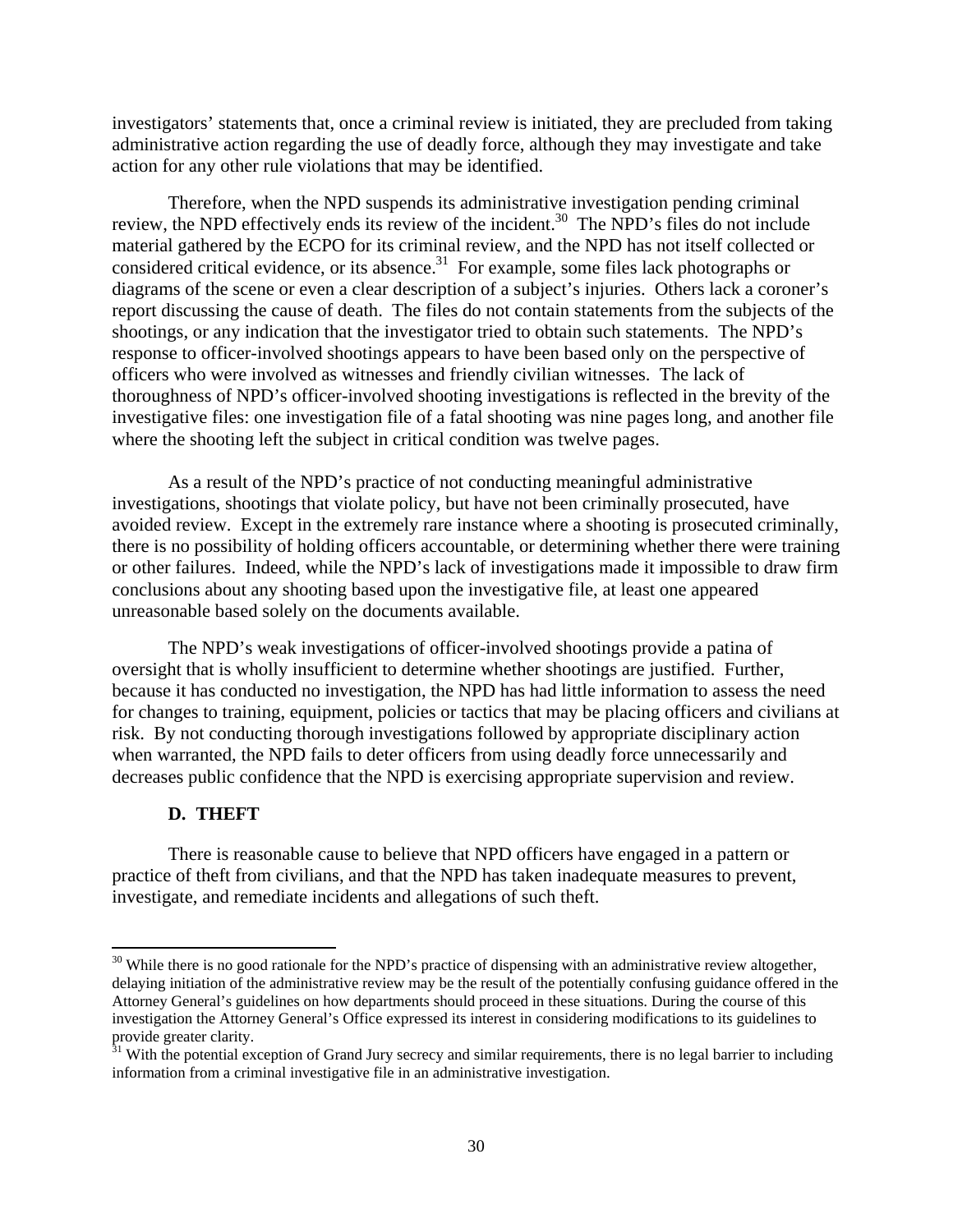#### **1. Legal Standards**

<span id="page-33-0"></span>Law enforcement officers who extort and rob persons of their property violate the Fourth and Fourteenth Amendment rights of those individuals. *See e.g., Hernandez v. Borough of Palisades Park Police Dep't*, 58 Fed. Appx. 909, 912 (3d Cir. 2003); *see also United States v. McClean*, 528 F.2d 1250 (2d Cir. 1976).

#### **2. Theft by NPD Officers**

phones, jewelry, and car keys upon arrestees' release by the NPD.<sup>32</sup> The team reviewed numerous documents produced by the NPD, including general orders, audits, disciplinary histories for officers assigned to the Narcotics and Gang Bureau, and all thirty IA files provided by the NPD involving allegations of theft or lost property. The evidence makes clear that theft from arrestees has been more than an aberration limited to a few officers or incidents within NPD. Examples of the problem include allegations of theft of money and drugs during arrests and allegedly deliberate failure to return money and property such as wallets, cell

and gangs, and in the prisoner processing unit at the NPD's Green Street Cell Block.<sup>34</sup> The NPD has been aware for several years that theft by some of its officers is a serious problem. The Special Investigations Unit and IA have conducted several reviews of officers with high numbers of theft complaints.<sup>33</sup> Some of the officers reviewed in the NPD's internal reports had more than ten complaints of theft in a period of two to three years, and many additional complaints of other misconduct, generated both internally, by the NPD, and externally, by civilians. The NPD's reviews concluded that theft of civilians' property and money by officers was particularly problematic in the NPD's specialized units, such as narcotics Moreover, these reports reflected that theft had become a problem not only with line officers, but also with more highly ranked officers and supervisors. Yet the NPD did not sustain any of the misconduct complaints of theft against any of the officers with the largest number of incidents. Further, the NPD's internal documents mirror the many accounts of NPD theft alleged by community members and other criminal justice stakeholders, including law enforcement. Indeed, while the DOJ's investigation was ongoing, there were several high-profile incidents of alleged theft by NPD officers.

The issue of theft is especially evident at the Green Street holding facility. On several occasions the Essex County Jail has rejected the property bags of prisoners transferred from Green Street because of discrepancies between prisoner property and their corresponding inventory forms. A late 2009 NPD memorandum indicated that property bags were being opened and money or property removed at Green Street. The NPD installed video cameras in the Prisoner Processing Division to determine who was stealing from the property bags. In 2011 the

 NPD's inability to provide all of the documents requested. Specifically, the NPD was unable to provide documents evidencing actions taken in response to the policy recommendations made by the Special Investigations Unit or to confirm that no additional documents existed.  $32$  Review of this issue was hindered by the deficiencies in IA investigations discussed later in this report, as well as

 $33$  According to an NPD internal memorandum, ten officers generated 42 investigations of theft complaints in a twoand-a-half year period.

<sup>&</sup>lt;sup>34</sup> The NPD holds detainees at a 58-cell facility on the lower level of its building at 31 Green Street.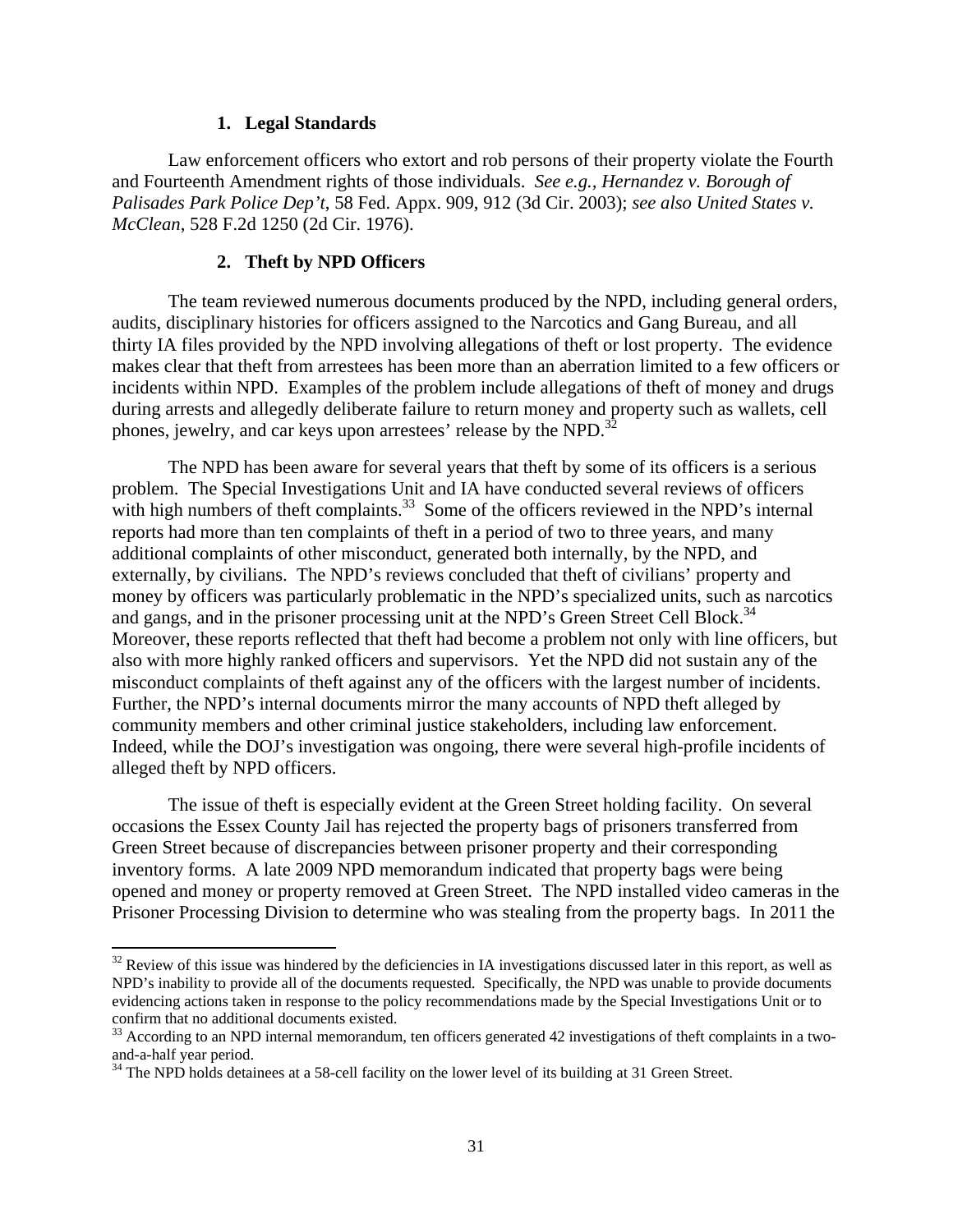<span id="page-34-0"></span>cameras recorded two officers—including a supervisor—disabling the camera. Although these two officers were charged with misconduct, neither was ever disciplined for tampering with the video cameras: the NPD terminated one officer for unrelated reasons and allowed the other to retire without sanctioning him, even though he had been being found guilty in a police trial regarding this incident.

The ECPO also has expressed concern with the handling of arrestees' property by the NPD. In one instance of theft (where a prisoner's property bag was found to have been ripped open and fixed with a staple), the matter was referred to the ECPO for criminal investigation. After more than a year of investigating this incident, the ECPO declined prosecution in March 2012, noting that "even though it is evident that a theft did occur, no specific officer can be identified for prosecution." The ECPO also noted that "after a thorough investigation, it appears that the NPD's' general orders regarding the custody and inventory of prisoners' property at 31 Green Street ha[ve] been fundamentally deficient for some time," but that the ECPO hoped the new holding facility in police headquarters on Clinton Avenue "is better equipped to safeguard prisoners' personal property." Although the NPD had planned to transfer its detention operations from Green Street to the new police headquarters on Clinton Avenue, that transition has been delayed indefinitely.

#### **3. NPD Practices Have Failed to Adequately Address Theft by Officers**

Despite its awareness of the theft problem, the NPD has not enforced its own rules regarding theft prevention, has conducted inadequate investigations into theft complaints, has failed to take corrective action against offending officers, and has not taken other steps it knows are necessary to prevent or effectively respond to theft allegations. The NPD has failed to follow through on the recommendations of its own internal audits and reviews regarding theft, including reassigning the problem officers out of specialized units, video monitoring the Prisoner Processing Division, and requiring supervisors to inspect and document prisoner property. Instead, the NPD has routinely allowed officers with multiple theft complaints to be assigned to or remain in units with the most opportunity for theft, and then—contrary to its own recommendations—has failed even to monitor or conduct internal integrity checks of these officers.

The NPD's lax response to allegations of theft by officers is longstanding and remained evident during this investigation. For example, despite the 2009 memorandum and other information alerting the NPD to problems in its property room, an early 2013 visit to the property room revealed that many obvious, easily correctable deficiencies still lingered: the property room door did not automatically lock; valuables other than cash were not stored as securely as cash; documentation of property was limited to a handwritten log book; property was not counted and inventoried by at least two people; and there appeared to be no systematic inspection of property bags for damage.

#### **a. Failure to Adequately Screen Candidates for Specialized Units**

Accusations of theft and corruption are most often leveled against officers in specialized units—particularly the various narcotics, gang, and street crimes units—where officers often come into contact with individuals carrying large sums of money. The NPD is well aware of this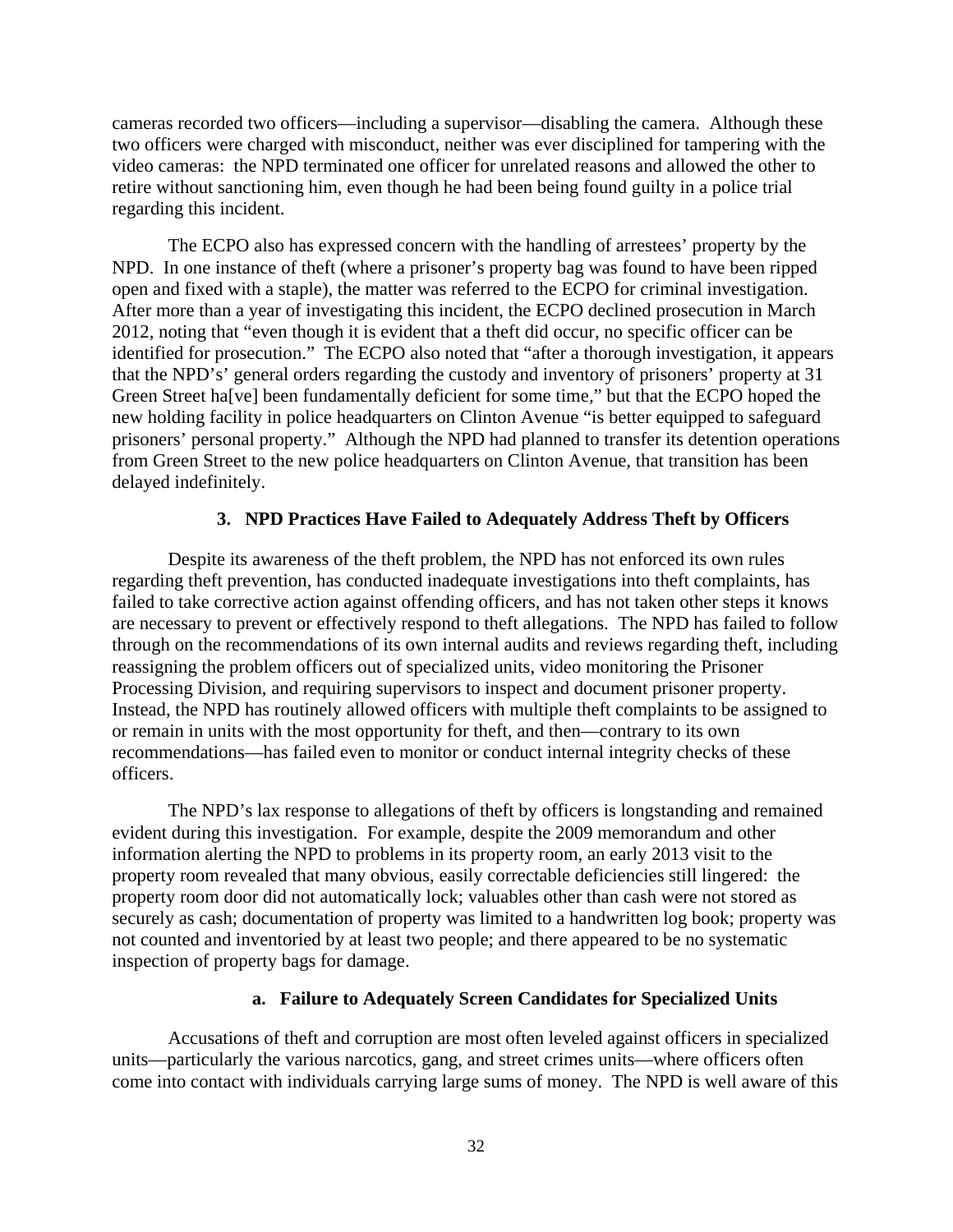<span id="page-35-0"></span>pattern: a 2010 internal review showed that the officers with the most theft complaints had been assigned almost exclusively to specialized units like the Central Narcotics Enforcement Team, the precinct Narcotics Enforcement Teams, the Narcotics Gang Enforcement Bureau, and the Street Crimes Task Force. Recognizing that inadequate screening has allowed such problems to occur, the NPD's Special Investigations Unit recommended a policy of thoroughly reviewing an officer's IA history before assignment to a specialized unit. Despite the clear need for such a policy, the NPD did not act on this recommendation.

Nor has the NPD implemented screening measures to ensure assignment of officers with appropriate and tested integrity to these units. Newark's assignment policy, General Order 96 08, includes general requirements for an officer's becoming a member of a specialized unit: two years on patrol before a police officer can join a precinct narcotics enforcement team; two years of experience on a precinct narcotics team or anti-crime unit before a detective can join the Centralized Narcotics Division. This bare two-year service requirement may be waived for department "need," a term not defined in the policy.

The NPD's assignment policy does not include any other criteria, let alone rigorous, objective, integrity-based criteria designed to minimize the possibility of theft or other forms of corruption, such as the absence of any history of dishonesty, theft, or similar allegations. Of most concern among these deficiencies is the lack of any prohibition against assigning officers with multiple theft complaints—even sustained theft complaints—to specialized units. The policy instead places a restriction on assignments in instances where an officer affirmatively requests a particular assignment, and provides that such a request will be denied if the officer has a pending "major" disciplinary case, discipline greater than three days' suspension within the past twelve months, or two prior findings of guilty by trial board within the past twelve months. Other than these very narrow restrictions, the assignment policy does not limit selection of officers for the units, even if they have had prior discipline for theft, have been the recipients of multiple theft allegations, or other integrity-related complaints (e.g., truthfulness, falsifying reports, etc.). The assignment policy does not set a maximum number of theft complaints for candidates or otherwise discuss what kind of disciplinary history would be acceptable. These inadequate screening procedures allow officers with multiple theft complaints to be assigned to a specialized unit or transferred to another specialized unit while continuing to accumulate integrity-related complaints.

#### **b. Failure to Follow the NPD's Established Rotation Policy**

 Rotating personnel out of specialized units is an essential tool for combating theft and corruption in police departments. NPD policy clearly recognizes as much, stating in General Order 96-08 that rotation is an "effective method at controlling police misconduct" designed to "minimize complacency and prevent corruption." According to the rotation policy, officers are limited to two years in a narcotics unit and one year in a vice unit before they must be rotated to another assignment. The policy also requires the Human Resources Unit to notify officers in advance of the expiration of their term that they should submit a request for transfer.

Although command staff emphasized the importance of such a rotation procedure in interviews during the investigation, the NPD largely has failed to enforce its "mandatory" policy. Many of the NPD officers with the highest number of theft complaints remained in specialized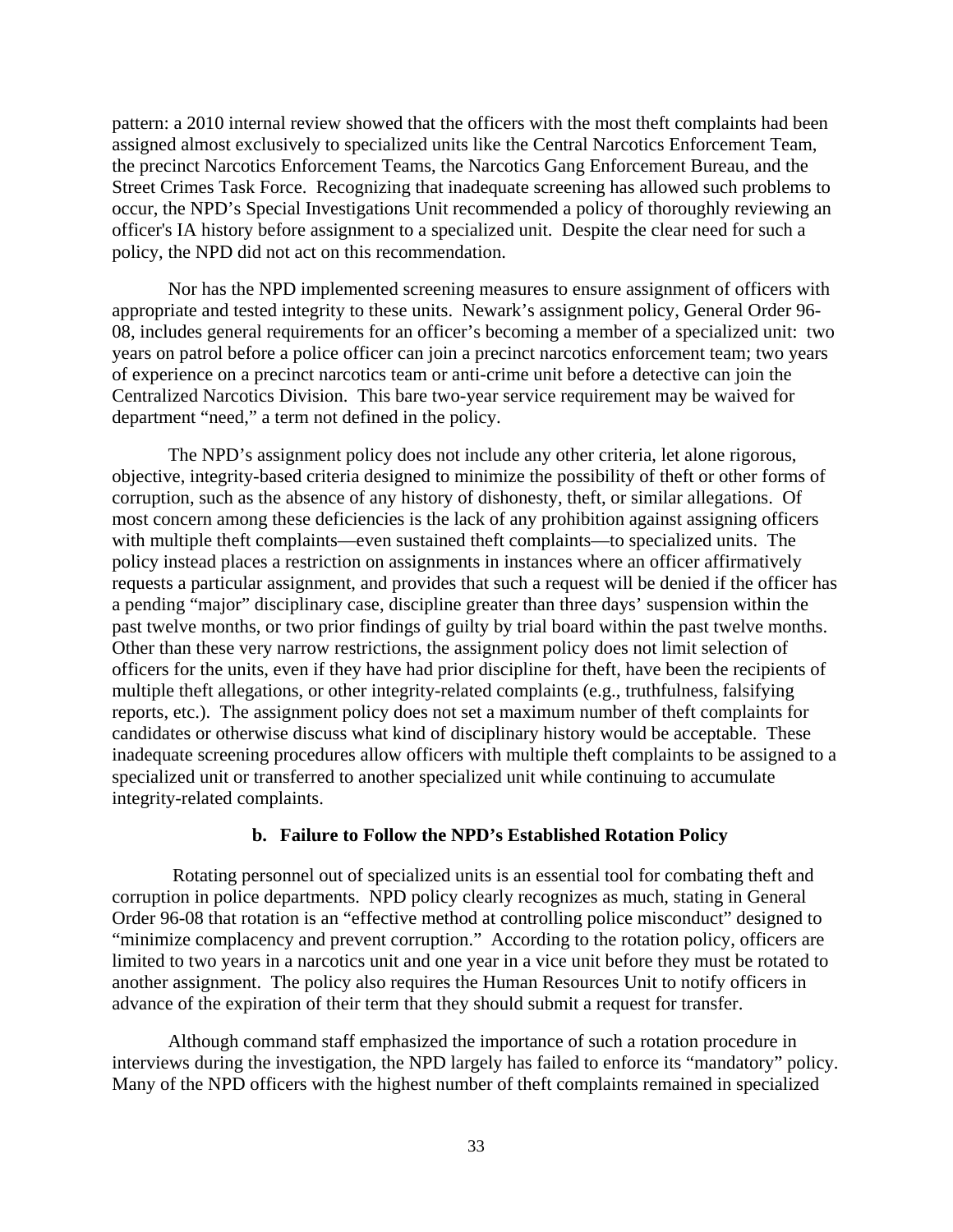<span id="page-36-0"></span>units beyond the maximum amount of time provided in the rotation policy. In fact, in several instances where memoranda made specific recommendations to enforce the rotation policy and rotate the officers with the highest number of theft complaints out of their units, the NPD did not transfer these officers for many months, and in some instances, transferred them to other specialized units with similar opportunities for theft. In one egregious example, an internal report recommended a transfer for an officer with more than ten theft complaints in just four years, but this officer was not transferred to a non-specialized unit (i.e., a unit that did not focus on narcotics or vice) until ten months later, more than two years after he had initially been identified as one of the officers with the most theft complaints lodged against him. Indeed, in the three years *after* this officer was first identified as a top offender he accumulated an additional six theft complaints.

Not only has the NPD ignored its own rotation policy, but the policy is itself inadequate. While the policy sets a maximum amount of time in a particular specialized unit *(e.g.,* two years in narcotics), there is no restriction on the number of rotations in a specialized unit or on transfers from one specialized unit to another, and then back again. There is also no requirement that officers who accumulate one or more theft or other integrity-related complaints will be rotated out of these assignments before the maximum time has elapsed. The fact that officers in specialized units continued to accumulate civilian complaints underscores the importance and effectiveness of adhering to a rigorous and regular rotation policy.

#### **c. Failure to Monitor Problem Officers or Conduct Integrity Tests**

The NPD itself recommended integrity tests and closer monitoring in 2010 in connection with the NPD's internal review of officers with the highest number of theft complaints. Although such measures are an integral tool for combating theft, there is no information suggesting that the NPD took any action on these important recommendations.

As part of a comprehensive approach to reducing the incidence of theft, the NPD should conduct regular integrity tests not only in response to allegations against specific officers, but routinely throughout the Department, both on a random and a targeted basis. The NPD should monitor officers suspected of theft, including those with high numbers of complaints.

## **E. INADEQUATE MISCONDUCT INVESTIGATIONS HAVE CONTRIBUTED TO THE PATTERN OF CONSTITUTIONAL VIOLATIONS**

An effective system for investigating complaints of officer misconduct is a basic component of any department's accountability. Such a system requires the prompt and thorough investigation of civilian complaints; the sustaining of those complaints when they are supported by a preponderance of the evidence; and the imposition of fair and consistent discipline when appropriate. By contrast, a police department that fails to adequately investigate civilians' allegations of misconduct through its IA system tacitly permits officers to engage in such conduct. *See Beck v. City of Pittsburgh*, 89 F.3d 966 (3d Cir. 1996) (holding that a deficient internal investigation process is evidence of a custom tolerating the tacit use of excessive force by police officers).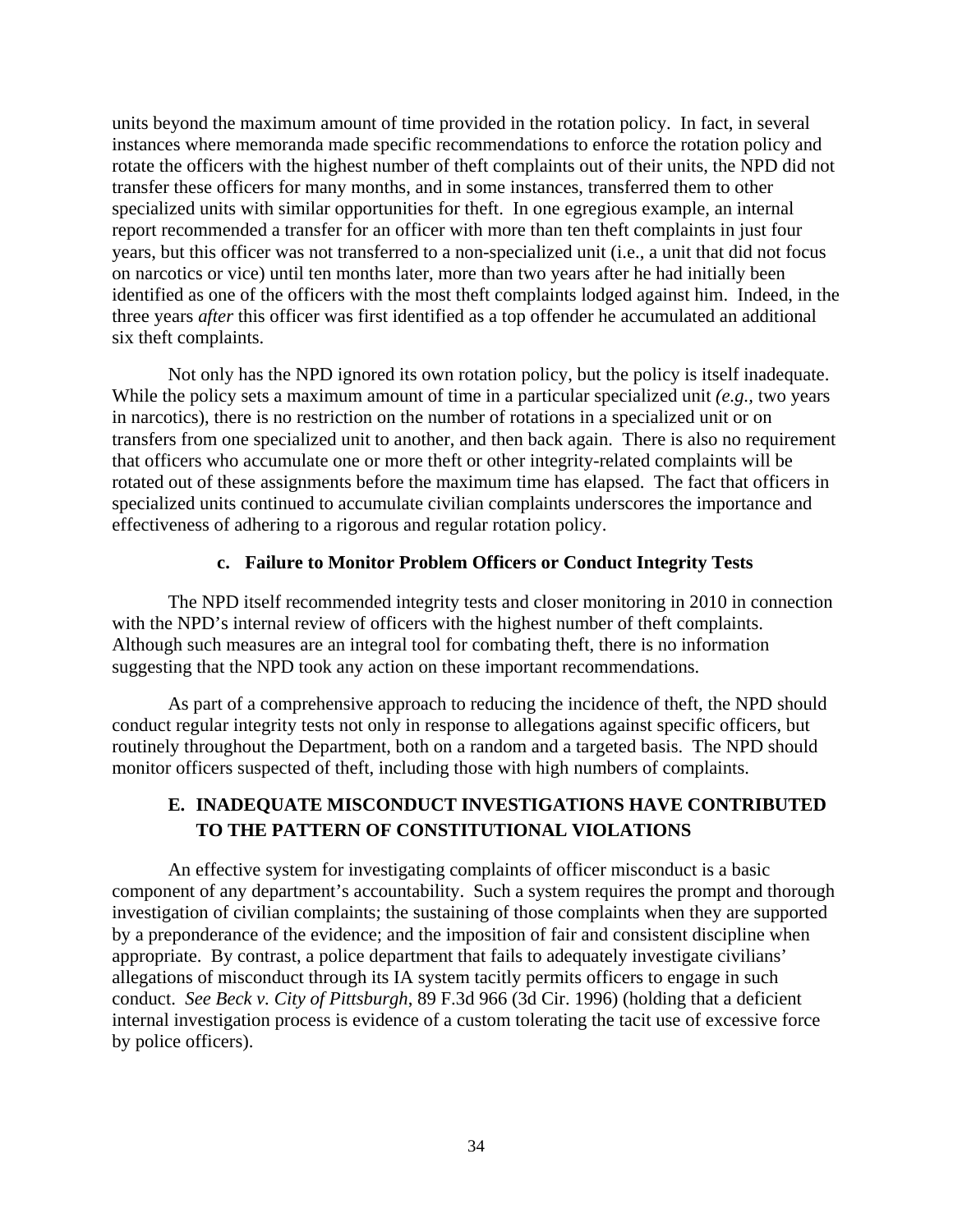about police use of force.<sup>36</sup> Much like the IA system assessed in *Beck*, the NPD's system for investigating civilian complaints appears to have been "structured to curtail disciplinary action and stifle investigations into the credibility of the City's police officers." *Id*. While the NPD has severely and inconsistently disciplined officers for internal rule violations, there are serious deficiencies in the NPD's handling of civilian complaints that translate to a lack of accountability for serious misconduct.<sup>35</sup> For example, as noted above, according to the NPD's own records, IA sustained only one misconduct complaint of excessive force in the six-year time period from 2007 through 2012. Every police department is different and there is no threshold percentage of sustained complaints that a law enforcement agency must attain in order to demonstrate that its investigations of misconduct complaints are effective. Nonetheless, it is worth noting that the NPD's failure to sustain more than one excessive force complaint in six years is implausible on its face and appears significantly aberrant: a 2006 Bureau of Justice Statistics Special Report found that large municipal police departments sustained an average of 8% of citizens' complaints

increased supervision.<sup>38</sup> Similarly, summaries of IA investigations involving complaints of theft from 2009 to 2011 and disciplinary histories of officers assigned to the Central Narcotics Unit in August 2011 (which included more than fifty theft complaints over six years against these officers) indicated that the NPD sustained allegations against only two officers.<sup>37</sup> This means that officers with high numbers of credible complaints that have not been adequately investigated by the NPD, as discussed below, have continued to work on the force, often in the specialized unit from which the complaints originate, without any discipline or other corrective action, such as re-training or

The NPD's low rate of sustaining civilian complaints has not been limited to allegations of theft or excessive force. In 2010, only 38 out of 814 (4.6%) complaints by civilians were sustained. In 2011, only 29 out of 601 (4.8%) civilian complaints were sustained. In 2012, 38 of 561 (6.8%) civilian complaints were sustained. This slight increase between 2011 and 2012 appears to have resulted from an increase in the number of relatively low-level "demeanor"

 orders related to IA and the disciplinary process, IA data on complaint intake and adjudication provided by the NPD, responsible for making disciplinary decisions, and officers familiar with the disciplinary process, and a review of all <sup>35</sup> The assessment of NPD's IA and disciplinary processes included a review of the NPD's policies and general annual reports, an external audit conducted by the ECPO, interviews of IA command staff, the commanders of the IA files provided by the NPD where individuals alleged that they were subjected to excessive force, unlawful arrests, or theft during a period of approximately 18 months, from January 2010 to June 2011. In addition, members of the community and advocates provided feedback about their experience pursuing complaints through the NPD's

skew data in either direction. IA process.<br><sup>36</sup> *Citizen Complaints about Police Use of Force*, Bureau of Justice Statistics Special Report, June 2006. The report did not address whether an 8% sustained rate is appropriate or acceptable. The report further noted that many factors, including variations between departments in complaint intake, review and documentation processes, can

officers went to police trial on these charges, or whether they were ever disciplined.<br><sup>38</sup>Poor record-keeping by the NPD and incomplete production of requested records prevented a review of all theft- $37$ Although certain documents reflect that administrative charges were sustained against these two officers in 2009 for failing to properly document the receipt of a prisoner's property, the NPD provided no information whether these officers went to police trial on these charges, or whether they were ever disciplined.

related IA files and the outcome of all investigations.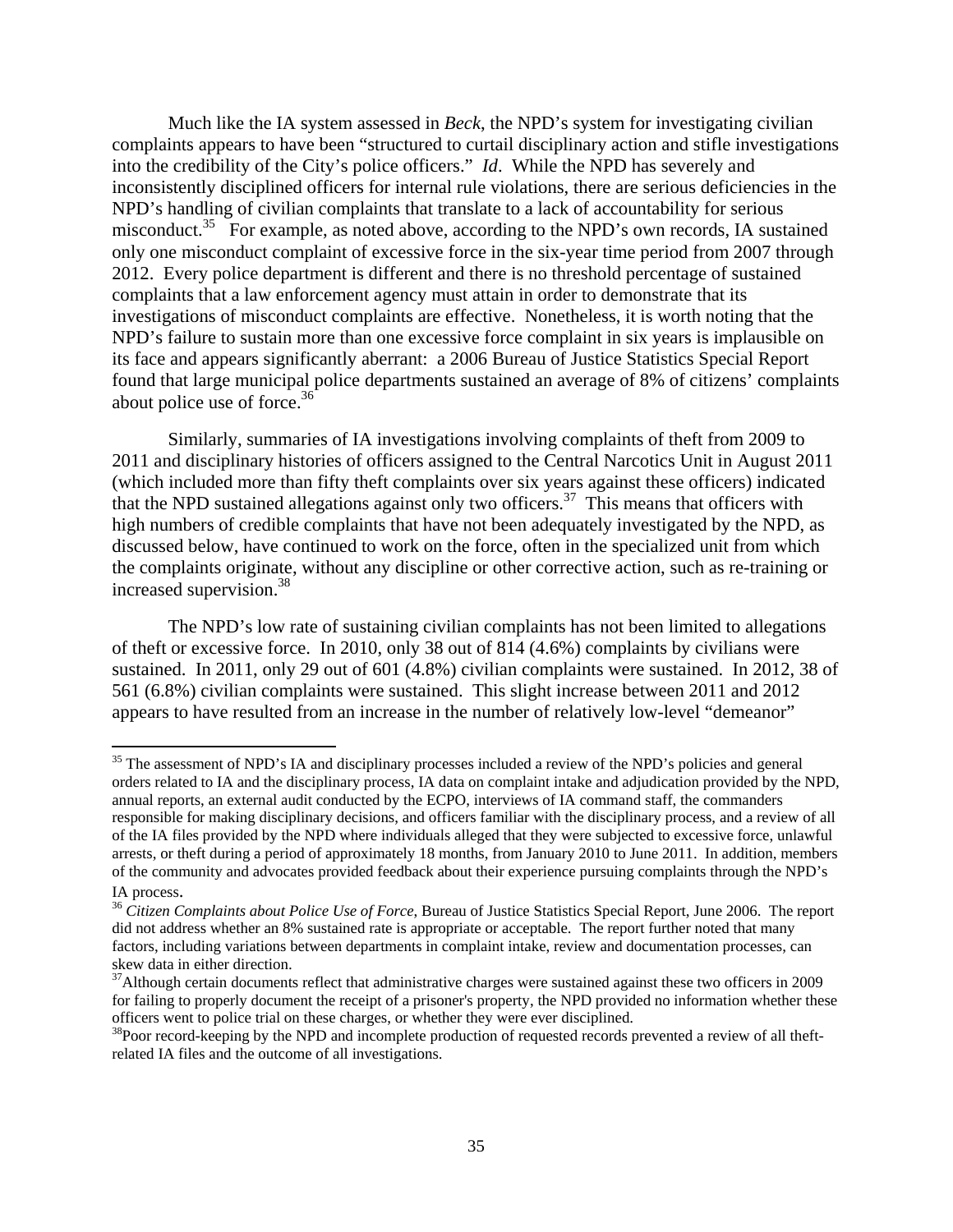<span id="page-38-0"></span>complaints sustained. These sustained complaints were generally either ancillary to criminal charges (in which another law enforcement agency had already charged the officer with an offense), or were for low-level rule violations such as "neglect of duty" or "language" (e.g. derogatory speech). Overall, it has been exceedingly rare for the NPD to sustain citizen complaints of misconduct, particularly serious misconduct.

The NPD is far more likely to sustain complaints against officers when the complaint is made by another NPD officer or a supervisor. The sustained rates of internally generated complaints, while decreasing, are strikingly high: of the 653 internal complaints filed in 2010, 453 (69.3%) were sustained. In 2011, of the 291 internal complaints filed, 171 (59%) were sustained, and in 2012, 285 internal complaints were filed and 153 (53.6%) were sustained.

The NPD has been aware of deficiencies in its internal affairs system since at least February 2011, when a federal court found that the NPD condoned police officers' use of excessive force by failing to adequately investigate civilian complaints. The ruling in *Garcia v. City of Newark*, No. 08-1725 (SRC), 2011 WL 689616 at \*4 (D.N.J. Feb. 16, 2011), was based in part on expert testimony that "it is the custom, practice and policy of the [Newark Police Department] to stringently discipline any misconduct against the organization itself but pay little or no attention to complaints from citizens, especially those regarding use of force." 2011 WL 689616 at \*4 (D.N.J. Feb 16, 2011) (unpublished). Although, the district court issued this opinion just three months before this investigation commenced, the NPD appears to have done little since the court's admonishment to improve its practices. Indeed, the NPD reduced the staffing of its IA by more than half in 2011 and 2012, making it more difficult to adequately investigate allegations of officer misconduct.

#### **1. Overview of NPD's Internal Affairs Process**

The NPD's IA process begins when the complainant completes a form called an Investigation of Personnel Report ("IOP"). A complaint can be filed by a civilian ("external" complaint) or by a member of the Department ("departmental" or "internal" complaint). The NPD then divides complaints into two categories: major offenses and minor offenses. Major offenses are those that may result in a penalty of more than five days of suspension, and minor offenses are those where the penalty may not exceed five days. The list of major offenses is not exhaustive, and in practice is highly variable.<sup>39</sup> Unlike many modern police agencies, NPD policy does not set out the presumptive punishment for various categories of offenses: that failure reduces transparency and compromises consistency in discipline.

Once categorized by IA, minor and major offenses follow two separate processes. Each precinct has a dedicated Integrity Control Officer ("ICO") who is responsible for investigating allegations of minor offenses. Minor offenses are typically resolved at a "Disciplinary

Process"), April 1, 2010, at 4.  $39$  The NPD's General Order categorizes the following as major offenses, and specifies that the list is not exhaustive: criminal offenses or allegations of criminal acts; aggravated insubordination; unauthorized discharge of firearms; refusal to submit to drug screening; and violations of Radio Discipline. *See* General Order 93-2 ("Disciplinary Process"), April 1, 2010, at 4.  $\frac{36}{5}$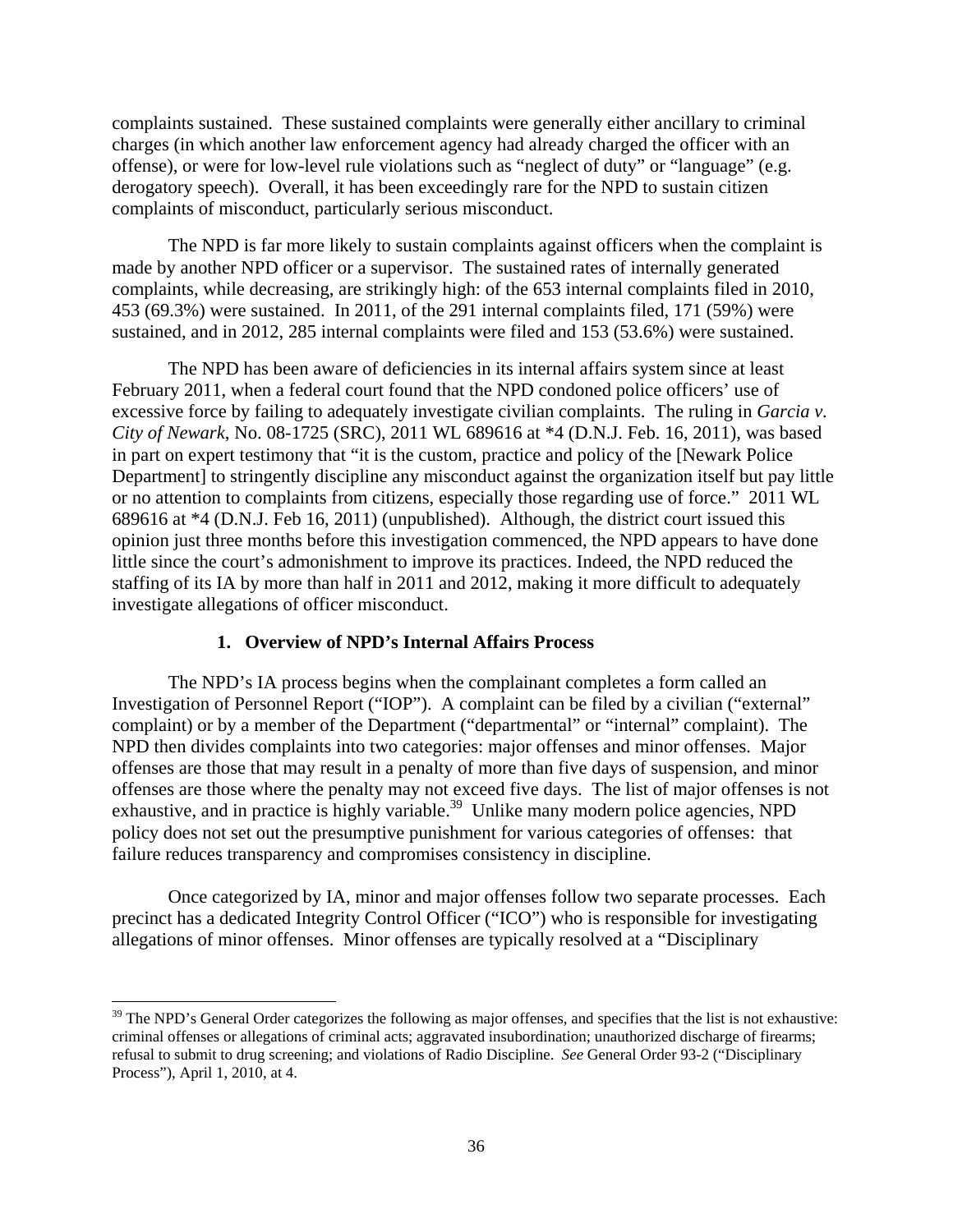alleged offense.<sup>40</sup> Conference," where a precinct or division commander conducts an administrative review of the

process is triggered and the accused officer is notified to appear before the Trial Board. By contrast, the NPD's IA unit investigates major offenses. NPD policies require that the IA investigator document the investigation in a report and recommend one of four findings: Exonerated, Sustained, Not Sustained, or Unfounded.<sup>41</sup> The IA Commander, who is responsible for managing IA's daily operations, the IA Executive Officer (the second-in-command), and the Police Director subsequently review the report and either accept the investigator's recommendation, override it and issue a different finding, or ask the investigator to seek additional evidence. If, after that review, an allegation against an employee is ultimately "sustained," a formal Complaint Against Personnel ("CAP") is initiated, charging the officer with the relevant policy violation. Once a CAP is filed, the NPD's complaint adjudication

The Trial Board is a three-member panel consisting of the Police Director's designee and two commanders.42 NPD policy mandates that Trial Board proceedings "shall be informal" and the parties are not bound by the rules of evidence.<sup>43</sup> The policy states "[t]he sole purpose of the Trial Board is to determine the facts and situations surrounding a case," and to "determin[e] the truth."<sup>44</sup> Although a sustained finding by Internal Affairs amounts only to a charge and is not a formal finding of guilt or innocence, Trial Board members reported that their main function is to sustain the decisions of Internal Affairs.<sup>45</sup> Officers similarly perceive that the Trial Board makes decisions about an officer's guilt or innocence before the evidence against the officer is tested at the hearing.

Pursuant to state law, disciplinary sanctions imposed through the Trial Board process may be appealed through the Office of Administrative Law and the Civil Service Commission, and then to the Superior Court of New Jersey. The NPD can impose administrative sanctions prior to the completion of the appeal process. NPD staff reported that it can take more than two years to complete this process, which potentially magnifies the burden imposed on officers by an arbitrary disciplinary decision.

<sup>40</sup>*See* General Order 93-2.

 <sup>41</sup>*See* General Order 05-04 ("IA"), September 21, 2005 at 14:

 Exonerated: When the evidence indicates that the act complained of did in fact occur but the action taken by the occurred and the officer was not involved. officer was legal and the officer was in compliance with Department policies and procedures, or an incident

 Sustained: When the facts support the complaint and the Investigator reasonably believes that the incident occurred and that involved officers(s) engaged in the violation of Department policy/procedure and/or Criminal Law/Ordinances.

 Unfounded: Indicates that the act complained of did not occur and the complaint is false. Not sustained: When the facts and/or investigation fails to disclose sufficient information to clearly prove or disprove the allegation or when material conflicts in the evidence are resolved in favor of the accused employee.

Unfounded: Indicates that the act complained of did not occur and the complaint is false.<br><sup>42</sup> See General Order 93-02 ("Disciplinary Process"), April 27, 2011 at 3. <sup>42</sup> See General Order 93-02 ("Disciplinary Process"), April 27, 2011 at 3.<br><sup>43</sup> See G.O. 93-02 at 8.

<sup>44</sup>*See* G.O. 93-02 at 8.

<sup>45</sup>*See* G.O. 93-02 at 8.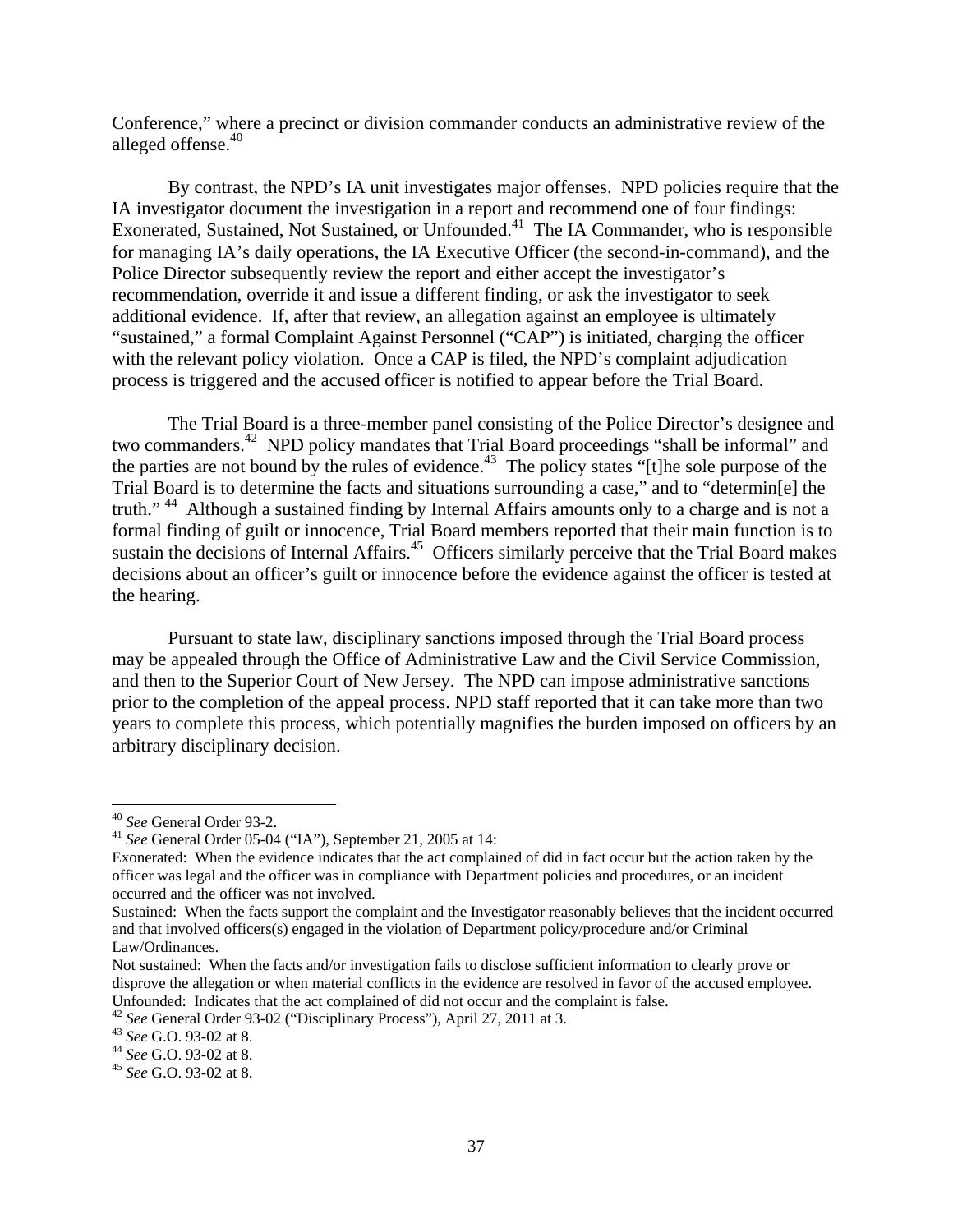#### **2. Investigative Deficiencies**

#### **a. Failure to Collect Evidence from Complainants**

<span id="page-40-0"></span>IA records reflect that IA investigators failed to make consistent attempts to follow up with complainants to clarify critical facts. Similarly, community members reported filing complaints with IA and receiving little or no subsequent contact from investigators. In order to conduct an effective investigation, investigators must exhaust reasonable means to contact a person, including telephone calls and in-person attempts, and document what steps were taken to do so. Moreover, in cases alleging serious misconduct such as excessive force, where the complaint is credible upon review, the NPD should move forward with the investigation, even if the complainant cannot be reached.

## **b. Failure to Objectively Assess Evidence from Officers, Complainants, and Witnesses**

When investigating civilian complaints, NPD investigators have routinely failed to probe officers' accounts or assess officer credibility. IA investigators have not, for example, inquired further when officers' Force Reports or interviews with subjects have included non-descriptive language such as the "necessary level of force" or "minimum force necessary." Investigators instead appeared to have presumed that officers had not used excessive force or committed other violations alleged, even when that presumption was plainly refuted by the weight of the evidence.

Consistent with the NPD's practice of accepting officers' accounts with little critical analysis, investigators failed to give statements from complainants and witnesses sufficient weight. And investigators generally discredited statements that did not support accused officers' accounts. For example, a complainant alleged that an officer threatened to hurt him, pulled him into the precinct bathroom, beat him, and pushed him through the bathroom window, shattering the glass and causing lacerations to the front and back of his head. A witness reported seeing the officer threaten the complainant, force him into the bathroom, and throw him into the window. She then observed the complainant having seizures and a group of officers enter the bathroom and shut the door. In exonerating the officer, IA concluded that the incident did occur, but accepted without question the officer's description in the incident report that the officer "lunged forward to close the gap that was between him and [the complainant] after [the complainant] threw a punch at him. His forward momentum caused their bodies to collide, which caused [the complainant] to fall forward and into the window." The investigator never interviewed the officer and ignored the complainant's and corroborating witness's statements.

Even minor conflicts between complainant and witness accounts have often been deemed fatal to a complainant's credibility, whereas IA investigators have not similarly probed conflicts between officers' statements or Force Reports. In one record, five witnesses confirmed the complainant's allegation that officers beat him repeatedly during his arrest. One witness provided the names of four additional witnesses who also observed the arrest, but the IA investigator never contacted any of them. And even though medical records documented the complainant's injuries, the investigator recommended a finding of "not sustained" because the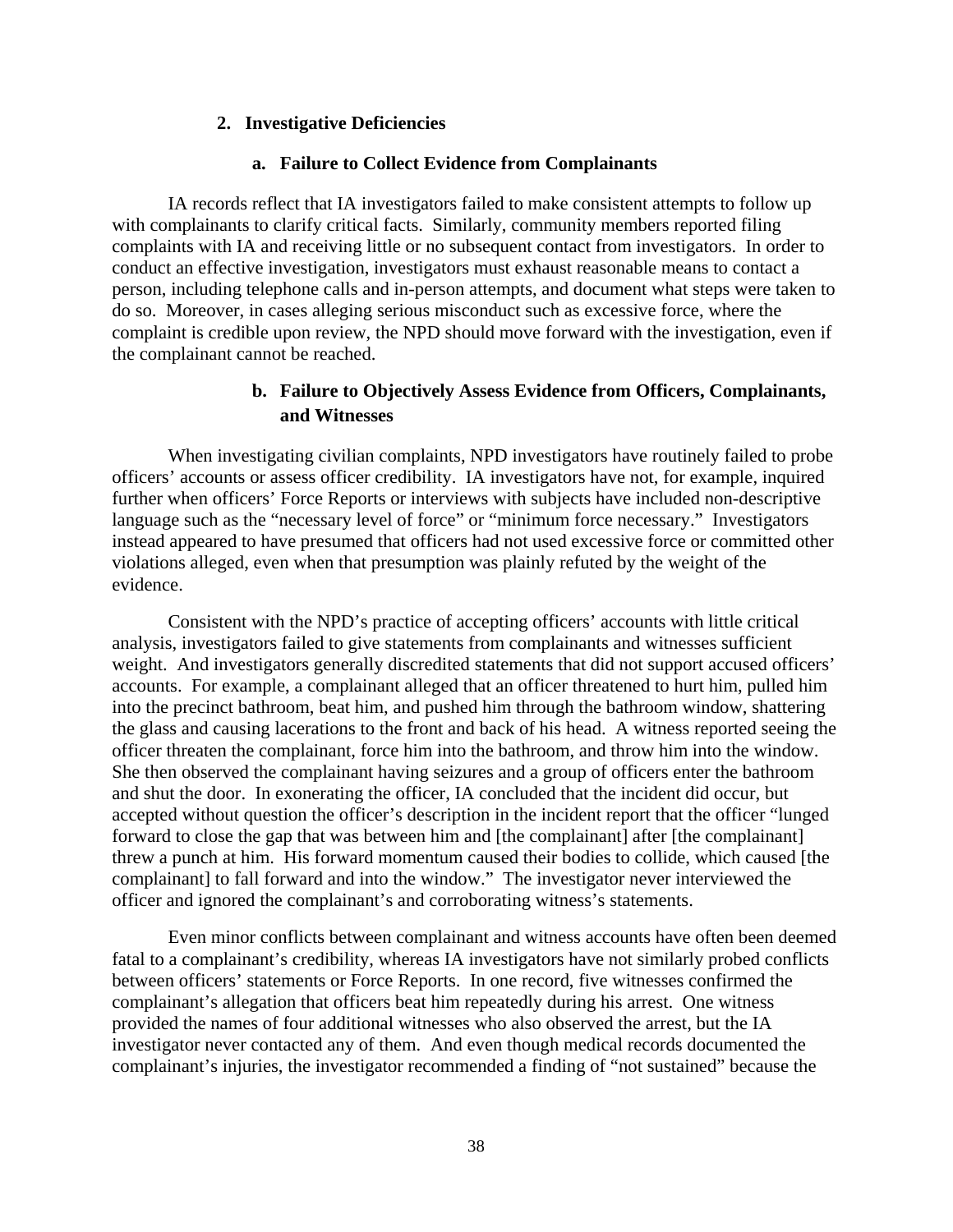<span id="page-41-0"></span>officers uniformly denied witnessing or using excessive force, and because the witnesses' accounts, which all described excessive force, had minor differences among them.

In another record, a complainant reported that an officer struck him repeatedly with a waffle grill. The investigator accepted the officer's version of the facts despite conflicting information in his Force Report and subsequent reports. Although the officer's report documented only that he had used "hands/fists," he later reported that he inadvertently struck the complainant on the head with a waffle grill in self-defense. Instead of probing this inconsistency, the IA investigator exonerated the officer and noted that the use of force was "reported and filed with complete transparency."

This elevation of officer credibility, and simultaneous unwarranted discounting of complainant and civilian witness accountability, helps perpetuate patterns of misconduct. *See Beck*, 89 F.3d 966, 974 (finding that failure to adequately investigate IA complaints of misconduct permitted officers to engage in misconduct and this failure, in part, was fueled by a pattern of giving little weight to the accounts of credible witnesses who supported the complainant's version of the facts while being overly favorable towards officers' statements).

#### **c. Unequal Treatment of Officer and Complainant History**

bolster the credibility of officers, and support findings that officers should be exonerated. The NPD's bias in favor of officers was particularly evident in IA's reliance on complainants' criminal histories while discounting officers' disciplinary histories. Investigators often have questioned complainants about their arrest histories during interviews, run checks of complainants' criminal histories, and used this information to impugn complainants' credibility, Generally, a complainant's criminal history should not be used in resolving a misconduct complaint unless there is a genuine issue of credibility. To its credit, the NPD's leadership recently acknowledged that this practice is problematic and that investigators should cease routinely checking and invoking complainants' criminal histories.

The NPD's inappropriate use of criminal histories has resulted in premature terminations of investigations and inaccurate assessments of available evidence. For example, IA reports commonly have referred to a complainant's criminal history in the "findings" section of the report, noting that, for example, the complainant's "criminal history would lead a prudent person to believe that he has the probability to be less than truthful," or the complainant's prior crimes demonstrated a "pattern of anti-authority behavior and an unstable relationship with law enforcement."

Investigators' improper emphasis on complainants' criminal history has not been limited to considering criminal convictions. Some IA records also have included consideration of NPD reports of previous stops of complainants, or incident and arrest reports from previous arrests, even where no conviction resulted. This is especially problematic because, as detailed in this report, the NPD's stop and arrest practices have not comported with constitutional requirements and have resulted in unjustified stops. In one file, the investigator checked the complainant's criminal history and compiled related incident and arrest reports for offenses dating back to 1996 – offenses that predated the complainant's allegation of excessive force by fourteen years. In recommending that the officer be exonerated, the investigator relied in part on the complainant's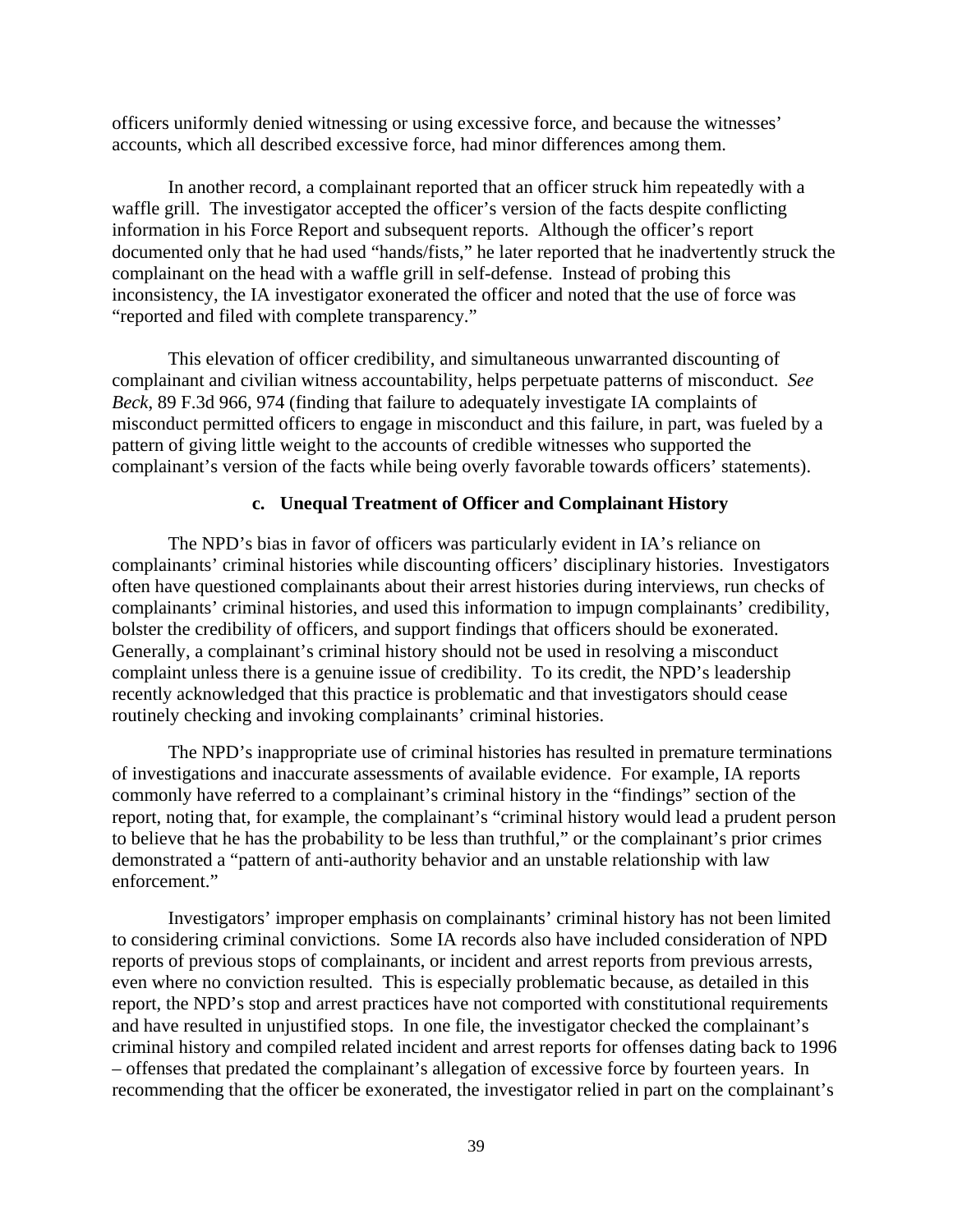<span id="page-42-0"></span>criminal history to question the complainant's version of the facts. In other IA investigations, investigators reviewed the complainants' juvenile court records and called the prosecutor's office to inquire about details of the complainant's previous arrests not captured in reports.

In stark contrast, investigators have given no weight to accused officers' disciplinary history, even when that history has demonstrated a pattern of similar allegations of misconduct. While investigators typically have included the officer's disciplinary history in the IA record, those references appear perfunctory, with no indication that the disciplinary history should affect credibility determinations or other aspects of the investigation. For example, in one force investigation, an officer had 55 entries in his IA history over four years, including 26 use of force incidents. Both numbers are comparatively high but were not addressed in the investigation. In another force investigation, the officer's 70 entries in his IA history over six years, including 40 use of force incidents, were not considered by the investigator.

An officer's tendency to elicit certain types of allegations by civilians should be considered highly relevant in an IA investigation. *See Beck*, 89 F.3d 966, 973 (recognizing that a "system of investigation [where] each complaint was insulated from other prior and similar complaints and treated in a vacuum" is "sterile and shallow"). However, the NPD has taken the reverse approach, scrutinizing complainants' criminal records, but routinely ignoring officers' disciplinary histories.

#### **d. Discouraging Complainants Through Miranda Warnings**

 in nature."<sup>46</sup>*Id*. at 40 ("The question is whether a reasonable person would believe that he or The New Jersey Attorney General's Internal Affairs Guidelines appropriately mandate that a complainant must be accorded all appropriate protections when the complaint arises from an incident where the complainant has been charged with a criminal offense. N.J. AG Guidelines at 27-28. Accordingly, contact with such a complainant must be coordinated through his or her defense counsel. *Id*. However, the guidelines also appropriately state that the need to issue *Miranda* warnings is triggered only "whenever the questioning of an individual is custodial she is free to leave."); *see Miranda v. Arizona*, 384 U.S. 436 (1966). When a civilian voluntarily meets with an investigator in furtherance of an administrative complaint of police misconduct, and remains free to leave the interview at any time, the interview is neither custodial nor an interrogation. *See Stansbury v. California*, 511 U.S. 318, 322 (1994) ("An officer's obligation to administer *Miranda* warnings attaches, however, 'only where there has been such a restriction on a person's freedom as to render him 'in custody.'") (citing *Oregon v. Mathiason*, 429 U.S. 492, 495 (1977); *see also Alston v. Redman*, 34 F.3d 1237, 1244 (3d Cir. 1994) ("Because the presence of *both* a custodial setting and official interrogation is required to trigger the *Miranda*  right-to-counsel prophylactic, absent one or the other, *Miranda* is not implicated.")

 $46$  The fact that a complainant may have been arrested during the course of the incident about which he is filing a complaint does not change a voluntary interview by Internal Affairs into a custodial interrogation. *See, e.g.*, crime, the interview with the probation officer, which was "arranged by appointment at a mutually convenient time," *Minnesota v. Murphy*, 465 U.S. 420, 430-31 (1984) (Although the probation officer questioned probationer about a and where probationer was "not physically restrained and could have left the office" did not amount to custodial interrogation.).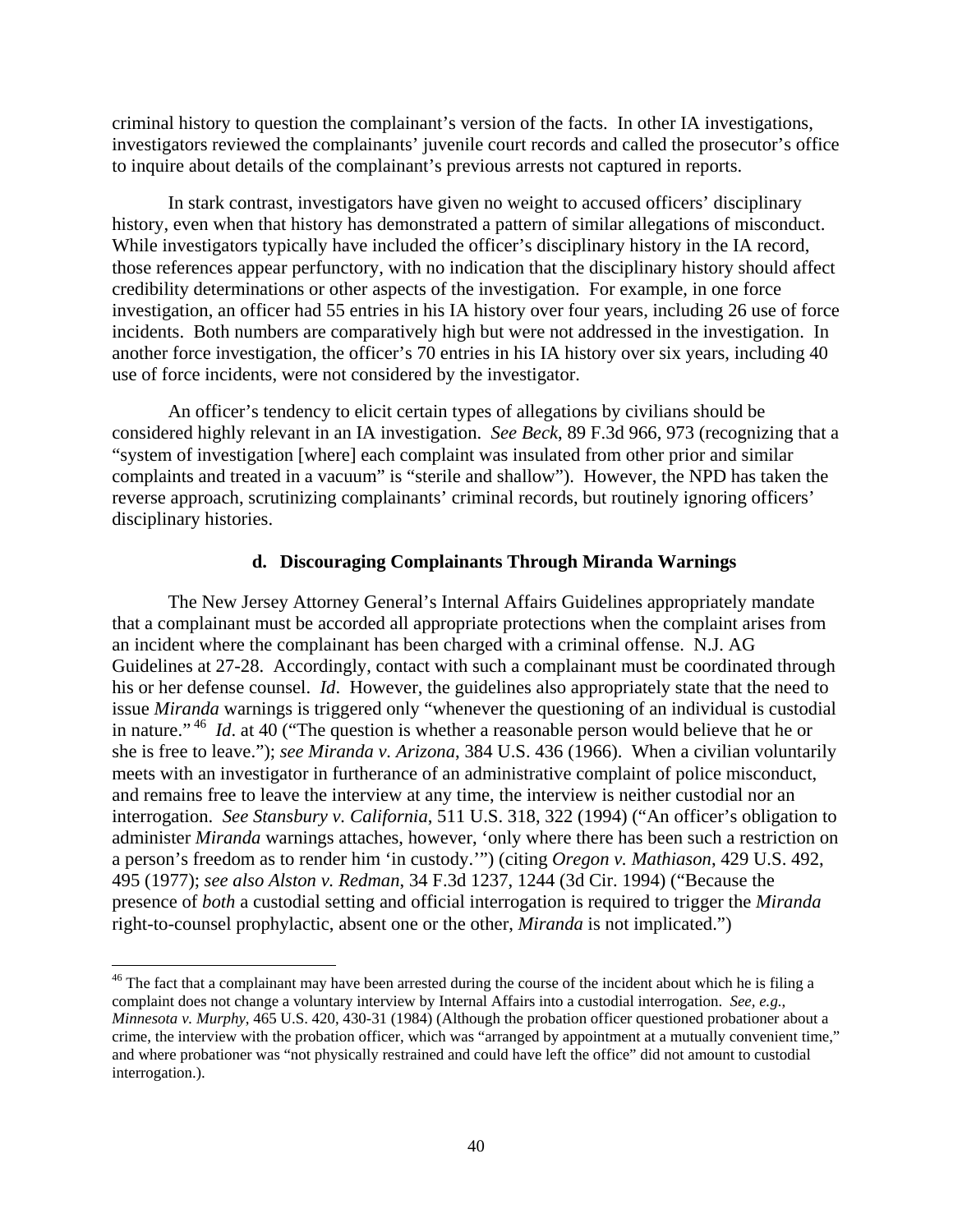<span id="page-43-0"></span>Despite these limitations, NPD investigators routinely have given *Miranda* warnings to complainants, and sometimes witnesses, before taking their statements. Over a quarter of the misconduct investigation files reviewed documented *Miranda* warnings to complainants.

This practice is not only unnecessary and demonstrates a lack of understanding of the purpose of *Miranda* warnings, but it inappropriately suggests to complainants and witnesses that they are being questioned as suspects in a criminal case instead of as potential victims or witnesses of police misconduct. Ultimately, it can intimidate and discourage victims' and witnesses' participation in the complaint process. Indeed, NPD records included examples where the *Miranda* warning either prompted complainants to end the interview or dissuaded complainants from moving forward with their complaints. For example, in one record the complainant stated that he was unsure about moving forward with his complaint because the investigator asked him to sign a *Miranda* waiver.

This practice is out of the norm for police departments across the country, and the NPD's leadership acknowledged that it is inappropriate and may discourage complainants from coming forward.

#### **3. NPD's Application of Discipline**

The way in which the NPD determines appropriate discipline in sustained cases is also seriously flawed.<sup>47</sup> First, the NPD has no set presumptive penalties for particular violations. As a result, the Trial Board can impose the same punishment for an officer's failure to report to work on time as for the officer's use of excessive force against a civilian. Similarly, officers can receive vastly disparate discipline for committing similar offenses. While Trial Board members report that they consider past Board disciplinary decisions when meting out discipline, this practice appears to be haphazard and to rely heavily on Board members' recollections.<sup>48</sup> The current system also lacks guidance for what mitigating or aggravating circumstances might warrant consideration in determining the appropriate penalty. This means there is no structured, transparent way for the NPD to take into account the particular circumstances of the incident in determining discipline. And, with no guidelines for disciplinary penalties, there is no opportunity, much less requirement, for the NPD to explain why penalties diverge in seemingly similar cases. Accordingly, officers have no way to form a reliable expectation of the consequences for misconduct.

Officers also report that the Trial Board's decisions appear to be arbitrary. For example, officers have complained that some officers were not disciplined after testing positive for drugs or driving under the influence, while others were terminated for the same conduct. Disciplinary penalties appear inordinately harsh in some instances, particularly in response to internal

 "administered in an arbitrary and capricious manner," "often unnecessarily focus[es] on minor violations of rules  $47$  This is not a new problem. The independent consultants that reviewed the Department's IA system in 2007 recommended "a complete review" of the disciplinary system due to the widespread perception that it is

and regulations," and has historically operated on a "patronage system." 48 NPD reports that it plans to appoint a permanent chairperson who will participate in all Trial Board proceedings as a means of ensuring consistent decision-making. However, such a position is insufficient by itself to ensure objective decision-making and is not an adequate replacement for formal and transparent standards.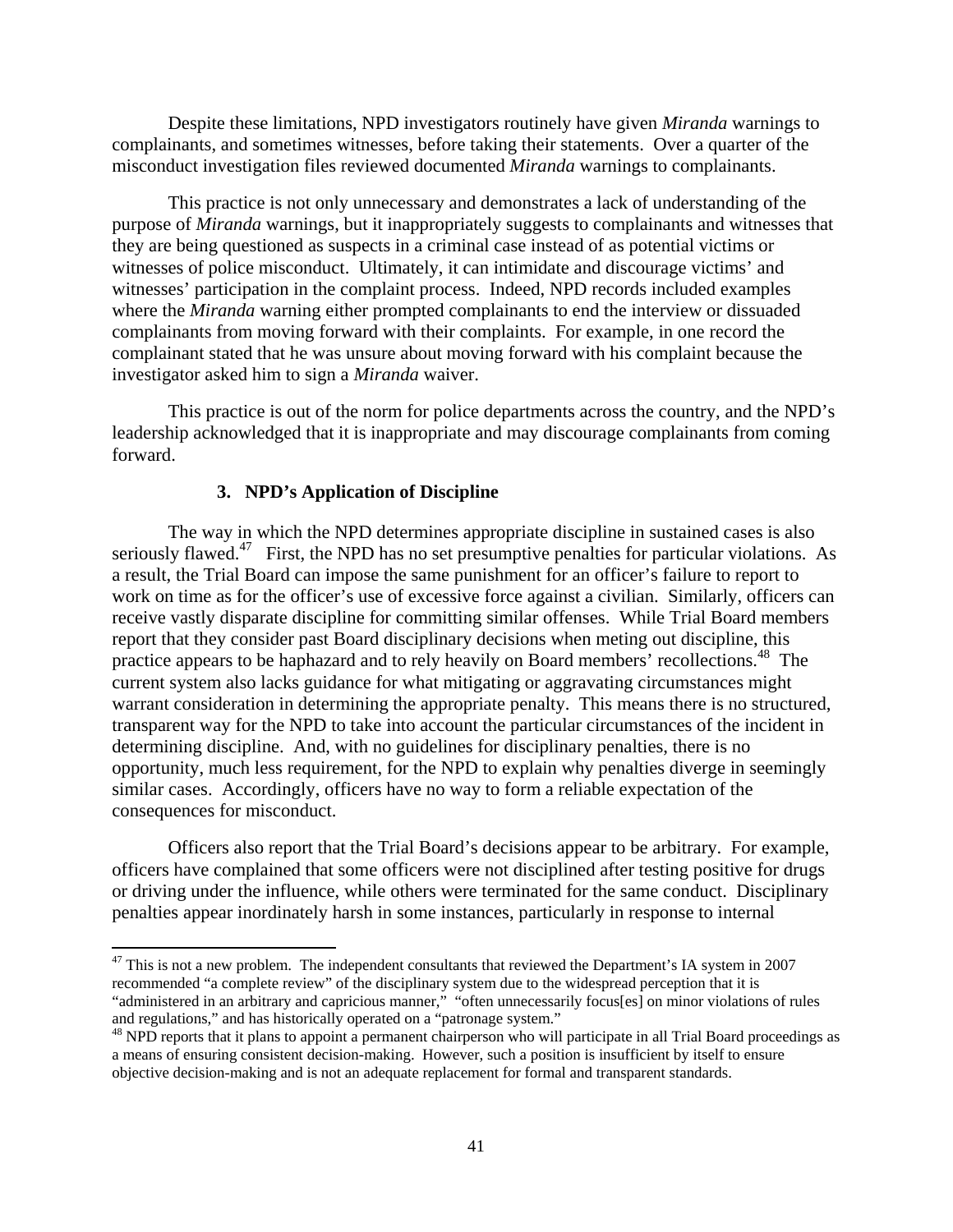<span id="page-44-0"></span>complaints, and weak or nonexistent in others, mainly in response to misconduct complaints from civilians. For example, the NPD has not disciplined an officer for engaging in excessive force in more than five years. Yet an NPD officer who assisted a disabled tractor-trailer was suspended for 30 days for failing to strictly abide by the Department's towing policy and other minor rule violations, despite the officer's almost otherwise flawless disciplinary record.

Without transparent, objective criteria to guide and document disciplinary decisions, the NPD is ill equipped to persuasively respond to the widespread belief, both within and outside the Department, that discipline is meted out, at least in part, based on how well-liked or wellconnected an officer is. The NPD can and should work with officers and community members to develop disciplinary sanctions that make sense, and a system for imposing discipline that is transparent, consistent, and fair.

## **F. INADEQUATE SUPERVISION HAS CONTRIBUTED TO THE PATTERN OF CONSTITUTIONAL VIOLATIONS**

## **1. Failures in Supervision and Management**

Effective supervision is critical to the operation of any police department. It is particularly important for supervisors in the field, where the requirements of law and policy are at risk of being misapplied in the heat of the moment, or even disregarded completely. Through consistent daily interactions, supervisors can shape and guide officers' conduct and help them learn from their mistakes. They are able to identify problems and act immediately to prevent or minimize harm. For example, a supervisor on the scene can identify an arrest made without sufficient probable cause and order the citizen's immediate release. Similarly, a more experienced supervisor at the scene of a use of force might be able to advise an officer of alternative techniques to minimize or avoid using force in future similar encounters.

Unfortunately, the NPD does not take full advantage of its chain of command to promote accountability and constitutional policing. When officers use force, the NPD does not require supervisors to respond to the scene, where they would be able to conduct an immediate initial assessment of the incident. Further, although supervisors are required to approve officers' Force Reports, the approval confirms only that the report was completed. Similar concerns are manifest with respect to the NPD's stops and arrests. With nearly three quarters of documented stops lacking an articulation of reasonable suspicion, it is clear that supervisors are not reviewing and holding officers accountable for their actions.

By not requiring meaningful review of officer actions by supervisors, the NPD loses a principal benefit of their supervision. During the investigation NPD leadership acknowledged that NPD officers and supervisors often view each other as peers rather than superiors and subordinates, making it more difficult for supervisors to properly scrutinize officers under their command.

#### **2. Absence of an Effective Early Warning System**

Early warning systems are a significant component of police department supervision and risk management systems across the country. Such systems are comprised of one or more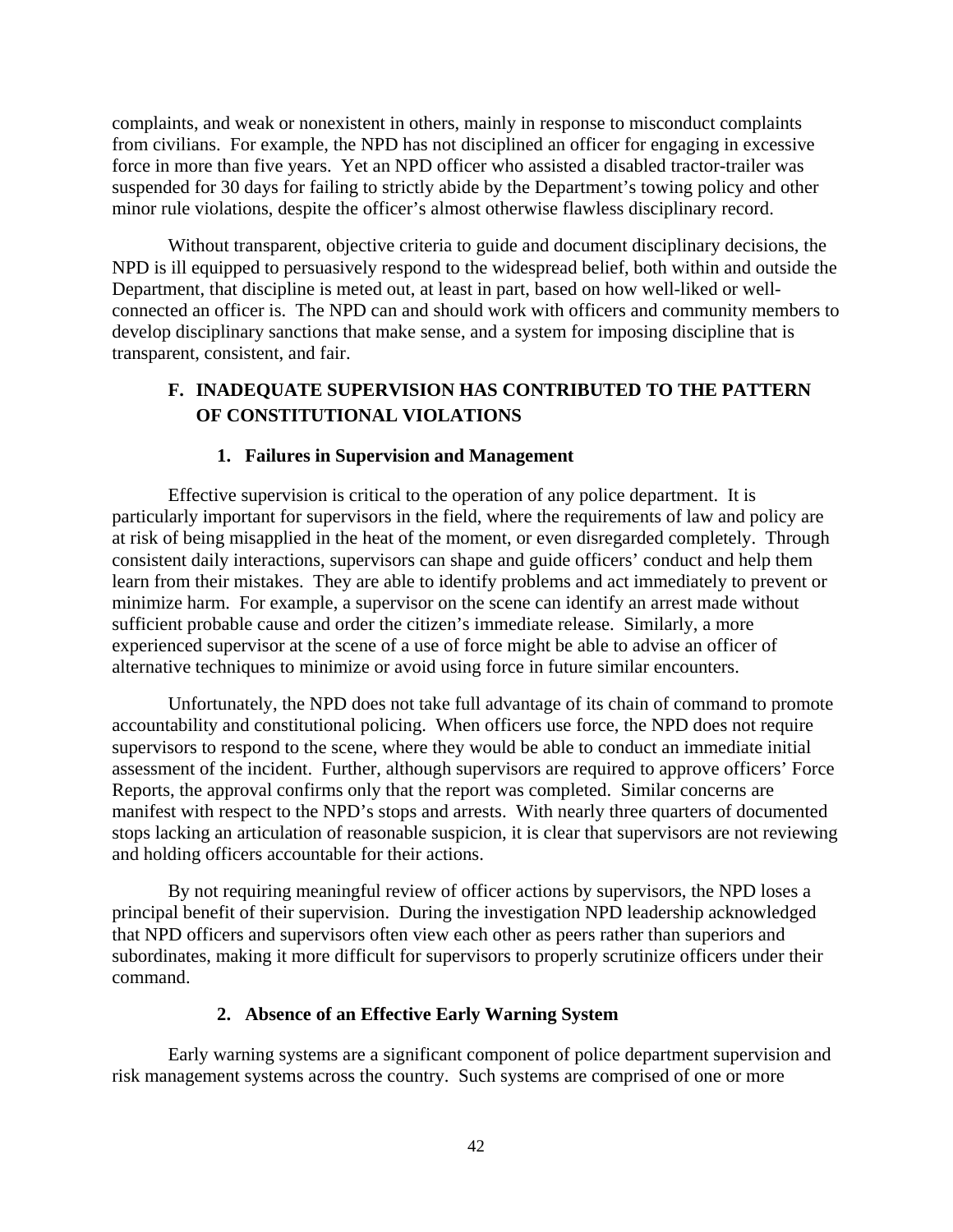databases that track, and make it possible to analyze, various facets of officer activity, including stops, arrests, uses of force and misconduct complaints. That analysis, in turn, allows departments to identify outlier units and individuals whose behaviors are undermining their own successes. Early warning systems identify patterns of activity by officers and groups of officers for supervisory review and intervention. Once an officer is identified for review by the Early Warning System, a supervisor should conduct a comprehensive written review and provide an array of individualized alternatives for resolving any problems identified during the review, such as counseling, training, additional supervision or monitoring, and action plans for modifying future behavior. By identifying problematic trends and behavior as they develop, early warning systems enable management to provide direction and take corrective action before serious problems occur. Early warning systems also can be critical components of a City's system for managing risk and liability, as police leadership is responsible for responding appropriately to officers with a history of problems. *See Beck*, 89 F.3d at 973 (finding that when an officer receives multiple similar complaints over a short time period, it can be inferred that the Chief of Police knew, or should have known, of the officer's propensity for violence when making arrests). Especially in larger departments where an officer's problematic behavior may otherwise continue undetected for some time, early warning systems have become valuable tools for effective and supportive officer supervision.

To be effective, early warning systems require not only a reliable, accurate, and complete computer database, but strong policies and protocols that allow the Department to use the data to identify and change problematic officer behavior. Unfortunately, the NPD has failed to implement such a system. Since 2006, the NPD has used commercial case management software called IAPro. IAPro includes some early warning functionality, including the ability to generate alerts when officers reach specified thresholds, such as a certain number of misconduct complaints over a specified period. The NPD apparently did not use this capability at all until 2010. In 2010, NPD tested an early warning system based on IAPro called the "Performance Monitoring System." This system was designed to use IAPro's alert features to identify NPD officers with multiple records in the system, who would then be subject to increased training and supervision rather than formal disciplinary action. Although this feature was reportedly implemented in late 2010 and identified approximately 100 officers for monitoring, the NPD could not provide documentation regarding the details or outcomes. And, in August 2011, NPD personnel provided only tentative and inconsistent answers about whether and how the Performance Monitoring System was being applied. However, there was general consensus that monitoring had stopped for most, if not all, of the officers initially identified, and that no others had been placed on monitoring. No alternative tracking or early warning system was formally implemented to replace the Performance Monitoring System, although NPD has asserted that it is now making efforts to increase the use of IAPro to identify officers for corrective action.

The NPD's attempts at implementing an early warning system have been undermined not only by its failure to use the information it gathers, but also by the poor quality and inconsistency of the information itself. There are significant, widespread data failures in areas critical to evaluating whether officers are in need of support and intervention. Although a principal purpose of an early warning system is to promote awareness of developing issues before they become problems, it appears that the NPD does not inform supervisors and district commanders of pending complaint investigations and charges against officers under their command. At a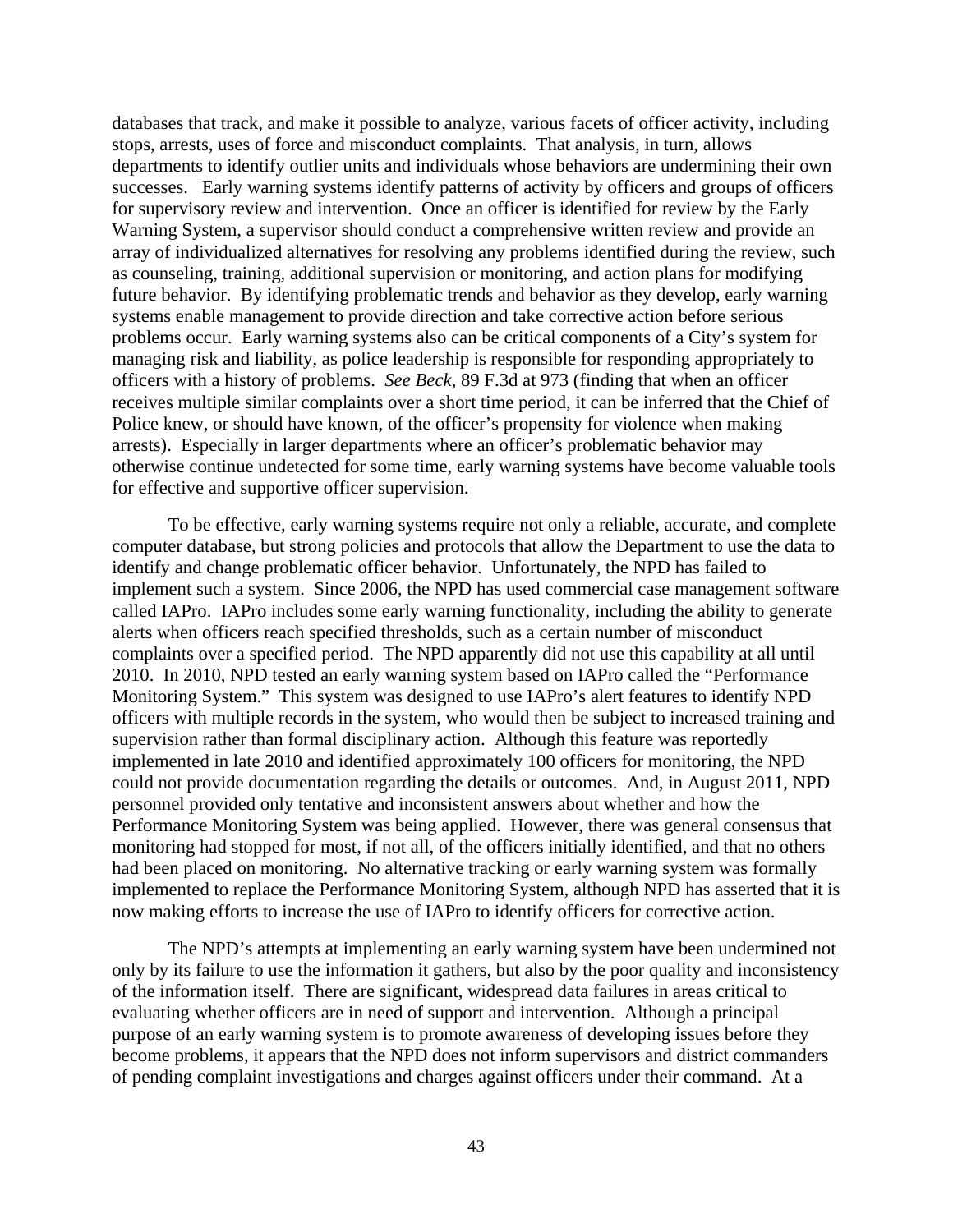<span id="page-46-0"></span>minimum, the complaint information in an early warning system should include: allegations, investigation outcomes (e.g., guilty, sustained, dismissed); charges against officers; and discipline imposed. The NPD's system has not consistently included these data, which can make it impossible for NPD supervisors to properly identify and hold officers accountable for patterns of problematic behavior.

The NPD's use of inconsistent terminology when entering data further complicates accountability efforts. For example, the NPD tracks uses of physical force in IAPro as "physical force," but omits the more specific description of the type of force used that is recorded on the Force Report. As a result, supervisors reviewing data in IAPro have no way of knowing what types of force are actually being used by their officers, and therefore are limited in their ability to detect an emerging problematic trend, or respond most effectively.

In sum, the NPD's nascent efforts to implement a meaningful early warning system faltered some time ago, and efforts to restart this program have been insufficient and unsuccessful. This failure to institute an effective early warning system underscores the NPD's lack of sufficient, sustained commitment to monitoring officers' complaint and disciplinary histories and the supervision and intervention necessary to change problematic behavior.

## **G. DEFICIENT TRAINING PRACTICES HAVE CONTRIBUTED TO THE PATTERN OF CONSTITUTIONAL VIOLATIONS**

## **1. Inadequate Officer Training**

NPD officers' patterns of misconduct are consistent with the NPD's failure to provide adequate training and sufficiently track the training it does provide. At the outset of this investigation, a random sample of 212 officers' training cards—reportedly the NPD's primary record of officers' training—reflected that only two officers attended training in 2011. One had attended a class on drug, crime and terrorist vehicle interdiction, the other on a fingerprint and facial recognition software package. Although the NPD claimed that many other officers had attended training, there was no supporting documentation. The NPD must maintain a detailed, current record management system so it can effectively track and monitor what training has been offered and completed by its officers.

In addition to the sample of training cards, the NPD provided a schedule of the training it offered from 2009 to 2011.<sup>49</sup> That schedule showed a decline in training opportunities in 2011, when compared to the preceding years. In addition, the training identified in the NPD's records appeared limited to external specialty classes that certain officers were authorized or directed to attend. The NPD's officer training records did not document any regular annual training on routine police practices and current legal developments, such as those related to use of force, or search and arrest practices. Although the NPD reports that such matters are covered in refresher training presented annually by the legal advisor from the ECPO, that training reportedly was provided to only 280 NPD members in 2010 and to 418 members in 2011. Moreover, the NPD could not provide a syllabus of the training, but related that it covered several definitions of

<sup>&</sup>lt;sup>49</sup> We have repeatedly asked Newark to provide updated training information, but have not been provided any.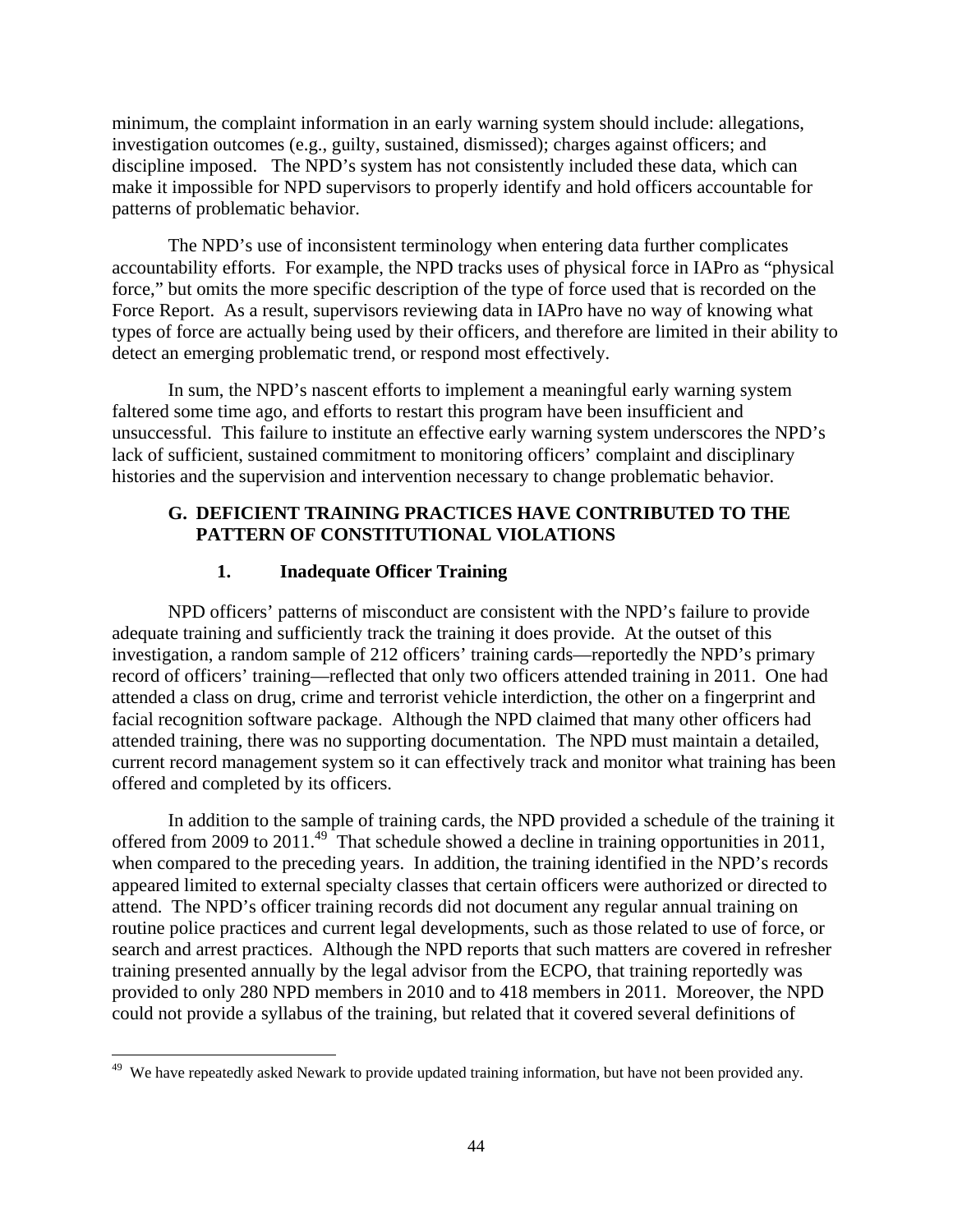<span id="page-47-0"></span>force, review of actual use of force, and examples of permissible uses of force in the NPD. There was no indication that this training was tailored to the NPD's particular force training needs, or was part of an overall NPD training plan.

Based on a recently provided summary of training activities, the NPD appears to have increased specialized and subject-specific training opportunities for officers in 2012 and 2013. However, attendance at the annual training sessions provided by the ECPO legal advisor declined to 124 officers in 2012 and only 55 officers in 2013. This decline is of particular concern because these sessions, while far too limited in length and scope, nonetheless stand as NPD's closest analog to the annual use of force training that is standard in well-run police agencies.

The investigation also raised concerns that the NPD also may have underemphasized the importance of regular firearms qualification. Regular firearms qualification helps ensure that officers can fire their weapons accurately and appropriately in a variety of conditions. It is a critical component of officer and public safety. The New Jersey State Attorney General's Guidelines and NPD policy require officers to qualify twice annually, with at least 90 days between qualifications. The policy does not prohibit officers who do not qualify from carrying their weapons, and only precludes them from working outside employment. This is an inadequate sanction. Officers who do not qualify with their firearms should be prohibited from carrying their firearms and be required to requalify promptly.

 and the accurate records. A review of firearms qualification records in the early stages of this investigation raised concerns that a significant number of officers might not have satisfied the twice annual qualification requirement in 2011. However, a recent training summary from the NPD indicates that all officers may have qualified with their firearms in 2012 and 2013, although the information that the NPD provided was not sufficiently detailed to allow for confirmation of this assertion. Further, this information indicates that as many 77 officers in 2012 and 67 officers in 2013 may not have qualified twice, as required by NPD policy. Nonetheless, if these numbers are confirmed, the NPD appears to have improved the rate at which officers qualify on their firearms in recent years, but the NPD should take steps to ensure that all officers comply with the policy

#### **2. Inadequate Training of Internal Affairs Investigators**

In addition to the numerous deficiencies with the NPD's IA policies, procedures, and practices, the NPD has failed to appropriately train its investigators. NPD command staff and officers, IA investigators, and Integrity Compliance Officers ("ICO") consistently reported that investigative experience has not been required to become an investigator. The NPD is well aware of its IA training needs. In 2007, the City hired a consulting firm to conduct an analysis of the NPD's organizational structure and operational methodology.<sup>50</sup> The consultants interviewed members of the Department, conducted focus groups and reviewed documents. Their analysis included a review of the NPD's Internal Affairs system. The consulting firm warned that the

 $50$  The goal of the analysis was to provide the City with recommendations on how to reduce crime through increased effectiveness and efficiency within NPD.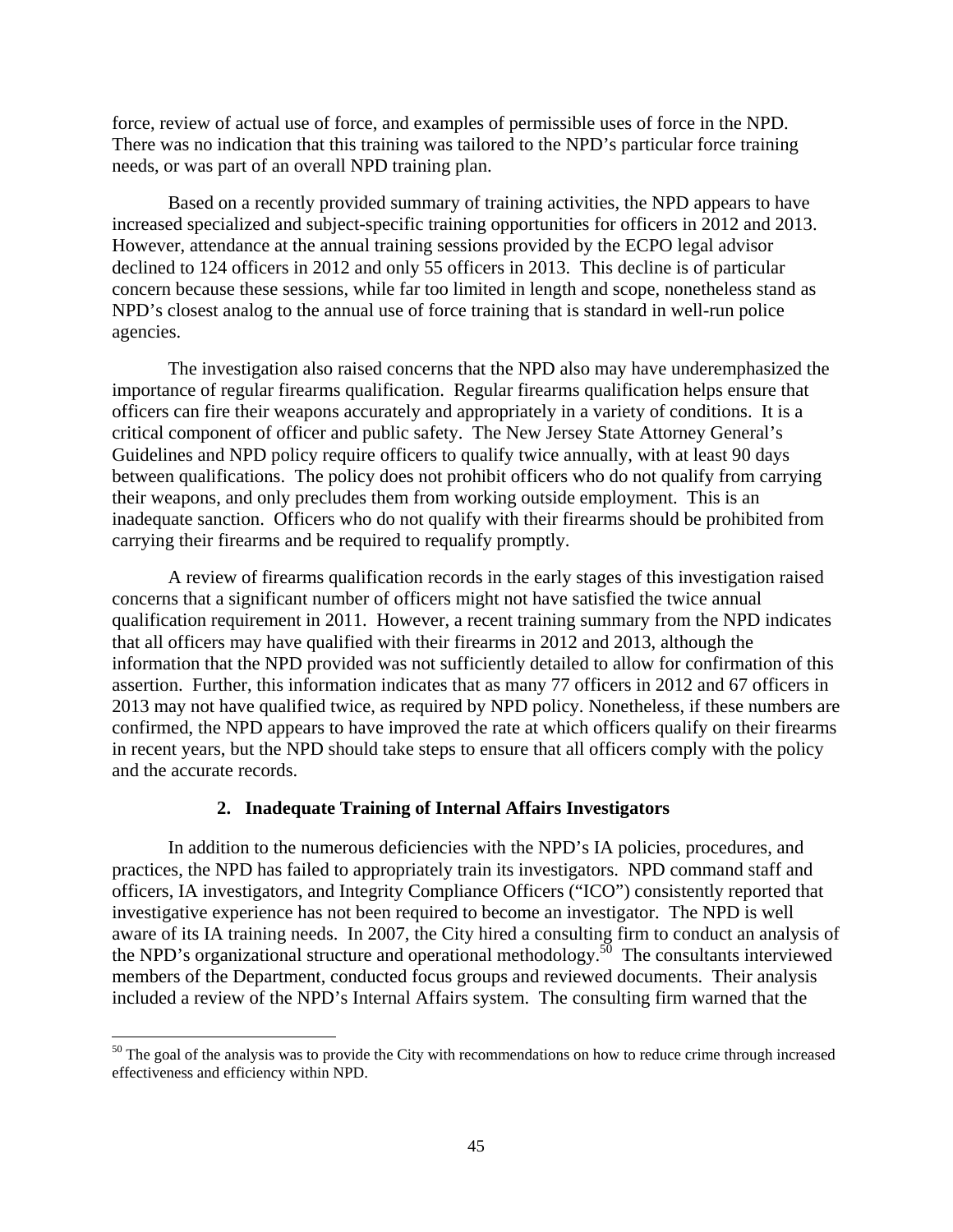<span id="page-48-0"></span>NPD's investigators "receive[] no formal training" and emphasized that IA must be "staffed with quality personnel." Those training deficiencies remain. For example, one ICO interviewed had been on the job for three months, yet had not received any training, even though, prior to becoming an ICO, he had never been in a detective position or received any formal training on how to conduct investigations. The 2007 assessment also recommended that all investigators receive training in interview techniques, evidence collection, search and seizure law, administrative law, and advanced IAPro user training. Yet, the NPD's Deputy Chief of Training and Support reported that there is no required training specifically for IA investigators. While a statewide training class is available, he reported that it has been difficult for the NPD to get its investigators into the program. This failure must be addressed if the NPD is to ensure adequate investigations of officer misconduct.

#### **IV. OTHER AREAS OF CONCERN**

At the beginning of the investigation, the DOJ notified the City that its review would include allegations of gender-biased policing with respect to criminal investigations of sexual assault, bias related to sexual orientation and gender identity, and risk of harm to detainees confined in the NPD's holding cells. While the available evidence does not support a finding of a pattern or practice of misconduct in any of these areas, the investigation revealed potential issues or deficiencies in some practices that warrant further examination by the NPD.

#### **A. Gender-Biased Policing**

A review of a sample of NPD sexual assault files and interviews of the supervisor of the NPD's special victims division and relevant staff at the ECPO who handle or supervise sexual assault prosecutions revealed crucial deficiencies in the way the NPD has responded to and investigated sexual assault complaints. This deficiency is, in part, grounded in what appears to be ignorance or bias concerning victims of sexual assault, as evidenced by comments made by several command staff during interviews and a review of a sample of sexual assault investigative files. Specifically, there is evidence that some NPD officers and detectives have made mistaken assumptions about who can or cannot be a "true" victim of sexual assault. This includes views that sex workers, employees of nightclubs or adult establishments, and women who consumed alcohol with an assailant cannot be legitimate sexual assault claimants.

The NPD's problematic response to sexual assault complaints is also structural, embedded in procedural problems with the way the NPD has handled sexual assault investigations. The NPD has not made significant efforts to provide vital support for victims such as referrals to counseling services or a competent liaison to assist them who is not the detective investigating the matter.

Nor has the NPD evidenced an understanding of the emotional rollercoaster a sexual assault victim might experience, especially with regard to whether to participate in investigative and legal proceedings. Partly because of this, the NPD has stopped some sexual assault investigations prematurely. Often, as soon as the complainant indicates she or he may not want to move forward, the NPD has brought the complainant in to sign a declination form, without recognizing that complainants often change their minds several times throughout the charging and prosecution process.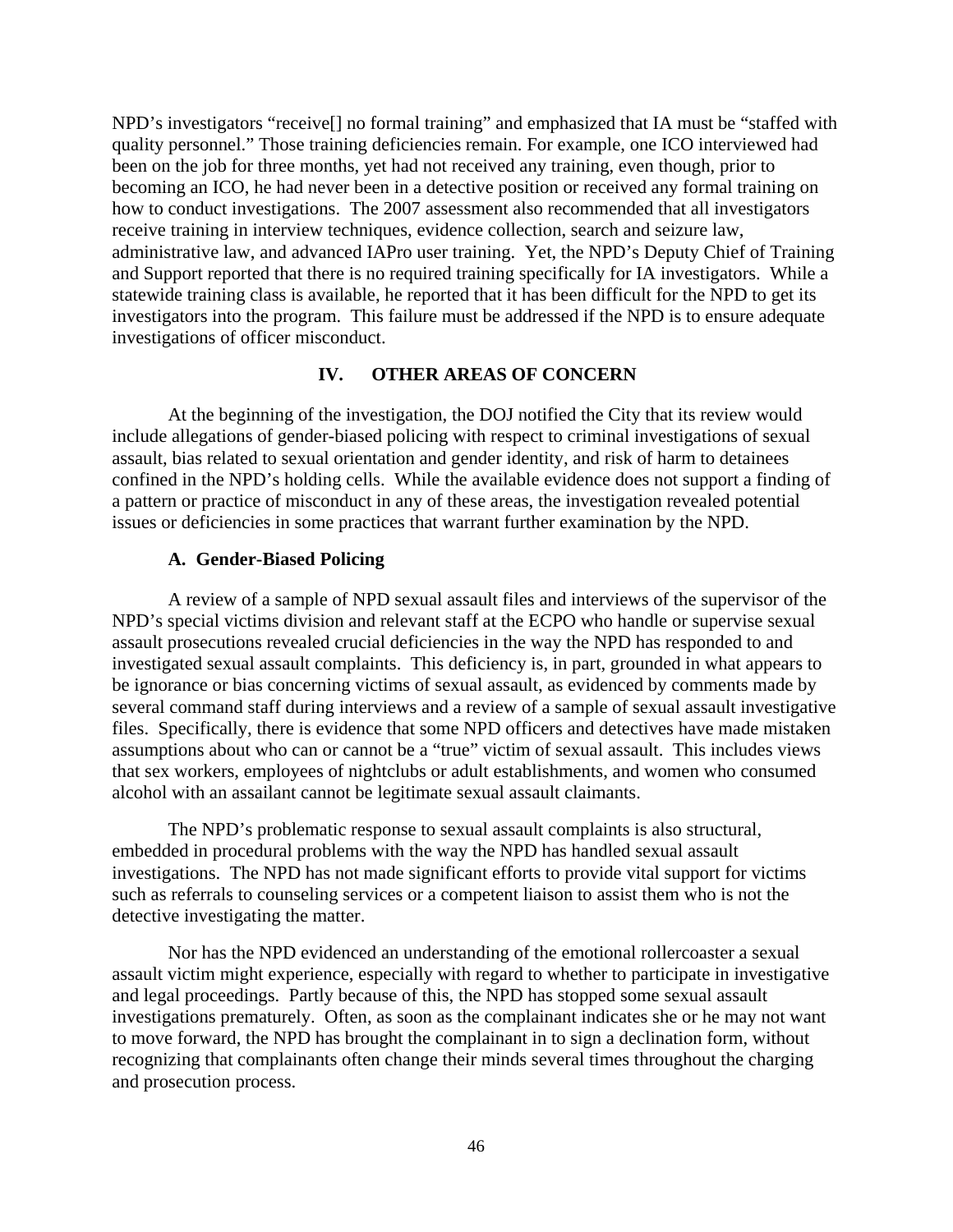<span id="page-49-0"></span>In addition, investigators have appeared to ignore basic investigatory steps, such as checking the alleged assailant's criminal record even when the assailant's name and date of birth are known. For example, in one incident the investigator spoke to the alleged assailant, who acknowledged having had sexual intercourse with the complainant. But there was no further investigation, including no evidence that the investigator ran a record check. A record check would have determined whether the alleged assailant had an open warrant, and could have influenced the direction of the investigation. The NPD should revise its practices to better serve sexual assault complainants, and therefore better protect the public from sexual assaults.

#### **B. Green Street Cell Block Suicide Prevention Policies and Practices**

In response to several suicides at the NPD's Green Street Cell Block, this investigation reviewed the holding facility's suicide prevention measures. In assessing jail suicide precautions, the Third Circuit applies a three-part test to establish a violation: (1) the detainee had a "particular vulnerability to suicide," (2) officials knew or should have known of that vulnerability, and (3) acted with "reckless indifference" to the detainee's vulnerability. *Colburn v. Darby Upper Tp.*, 838 F.2d 663, 669 (3d Cir. 1988) (holding that allegation of a jail's custom of inadequate monitoring for potential suicides could sustain a cause of action). Reckless indifference requires a level of culpability that is at least higher than a negligent failure to protect, such that the custodian either knew or should have known of a strong likelihood of selfharm. *Colburn v. Upper Darby Tp.*, 946 F.2d 1017, 1024 (3d Cir. 1991).

bars which could be used as hanging points. $51$ The Cell Block is comprised of fifty cells for males and eight cells for females, and is where the NPD holds detainees prior to their initial court appearance and subsequent transfer into the custody of Essex County. Detainees are usually held in the Cell Block for fewer than 24 hours. The NPD provides no special or additional training to officers who are assigned to the holding facility, and some officers report that assignment to the holding facility is undesirable, and commonly perceived as an informal punishment. The layout of the Cell Block offers only limited lines of sight into the cells, and the cells all contain suicide hazards such as exposed cross

The hours immediately following arrest are a period of heightened risk of suicide, and the NPD must be able to identify suicidal detainees and immediately take precautions. General Order 08-08 requires intake officers to conduct a screening of all detainees entering the Cell Block,52 which includes checklist items for "Mental/Emotional Problems" and "Suicidal/Aggressive Behavior."53 However, because officers have received no specific training regarding custodial operations in the cell block, it is unclear that the intake screening is effective in identifying potentially suicidal detainees.

 NPD recently informed the DOJ that it will not be moving operations to the Clinton Avenue facility. As a result of <sup>51</sup> During this investigation, the NPD completed construction of a new police headquarters at Clinton Avenue that includes a modern holding facility which would likely mitigate concerns regarding suicide hazards. However, the this change in plans, the United States may seek additional remedies to ensure NPD ensures adequate suicide precautions are maintained at Green Street.<br><sup>52</sup> See GO 08-08 at 11.

<sup>&</sup>lt;sup>53</sup> Prisoner Intake and Medical Status Report (Form DP1:1885-2).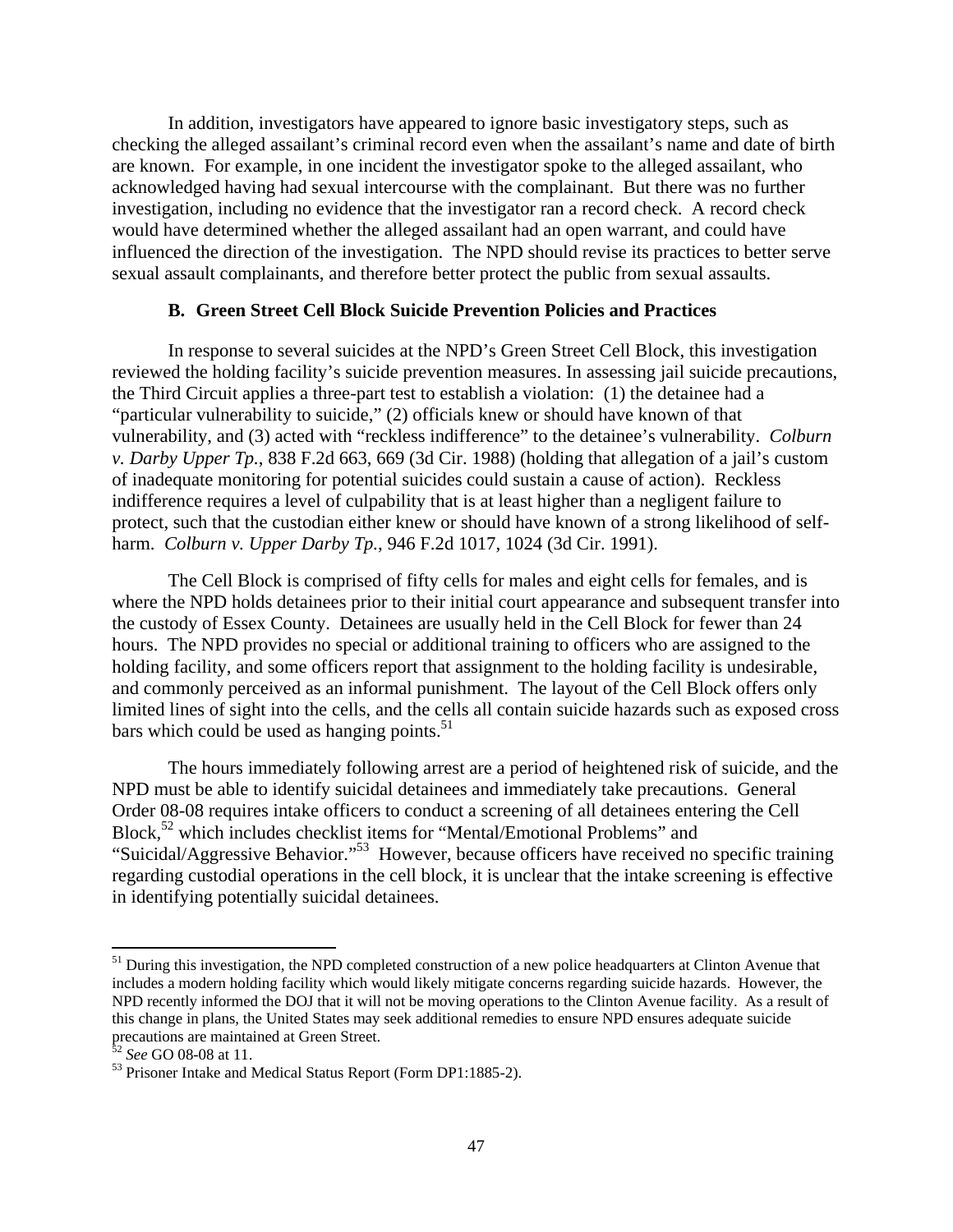<span id="page-50-0"></span>If a detainee is determined to be at risk, the General Order authorizes the cell block supervisor "to employ extraordinary measures to protect a prisoner from self harm," including but not limited to: placement in a cell that is easily viewable, constant observation, 15-minute checks, and referral to the EMS or the hospital. During a site visit, however, NPD officers working in the Cell Block acknowledged that only one of the options in the written policy was available: any detainees they believe to be suicidal are automatically sent to the hospital for assessment, where they remain until they are medically or psychologically cleared. NPD officers described no other precautions or steps they would take with potentially suicidal detainees. The discrepancy between policy and practice was evident in a review of the NPD's documentation of suicide and suicide attempts, which showed also that suicidal detainees are not always sent to the hospital, raising concerns that the NPD's current suicide prevention policies, practices, and training create an unacceptable suicide risk to future Green Street detainees if not corrected.

#### **C. Policing Related to Sexual Orientation and Gender Identity**

During the investigation there was anecdotal evidence that the NPD has engaged in discriminatory policing practices based on sexual orientation or gender identity. The investigation did not produce evidence sufficient to demonstrate a pattern or practice in this area. The LGBT community expressed concerns about the NPD's lack of responsiveness to complaints about violent assaults against LGBT individuals, as well as harassment of female transgender persons by NPD officers—including the mistaken assumption that all female transgender persons are prostitutes. They also described a lack of cultural competence and insensitivity by NPD officers when engaging the LGBT community, and the transgender community, in particular.

The NPD does not appear to have any policy or training that would provide officers guidance on how to interact respectfully and effectively with LGBT individuals.<sup>54</sup> Community advocates report that NPD command staff are amenable to training on LGBT issues, although none had yet occurred. The NPD should engage with the LGBT community around the concerns noted, and develop training on policing related to sexual orientation and gender identity.

## **V. CONCLUSION**

The patterns of misconduct identified by this investigation present both a challenge and an opportunity for the NPD. The City of Newark took an important first step by acknowledging the community's concerns and cooperating with the investigation. Further, during the course of the investigation, the City initiated efforts to modify and improve its practices in some of the areas identified in this report. Most importantly, the City and NPD have already reached an Agreement in Principle with the United States to remedy the problems identified by this investigation.

 all who live in the United States. <sup>54</sup> GO 03-04, "Biased-Based Policing" directs officers to enforce the law in a "fair and impartial manner" but does not provide any guidance on how that is to be accomplished with respect to any protected class, including race, gender and sexual orientation, apart from an admonition to comply with the Fourth Amendment and an acknowledgment in its introduction of the Fourteenth Amendment's guarantee of equal protection under the law for